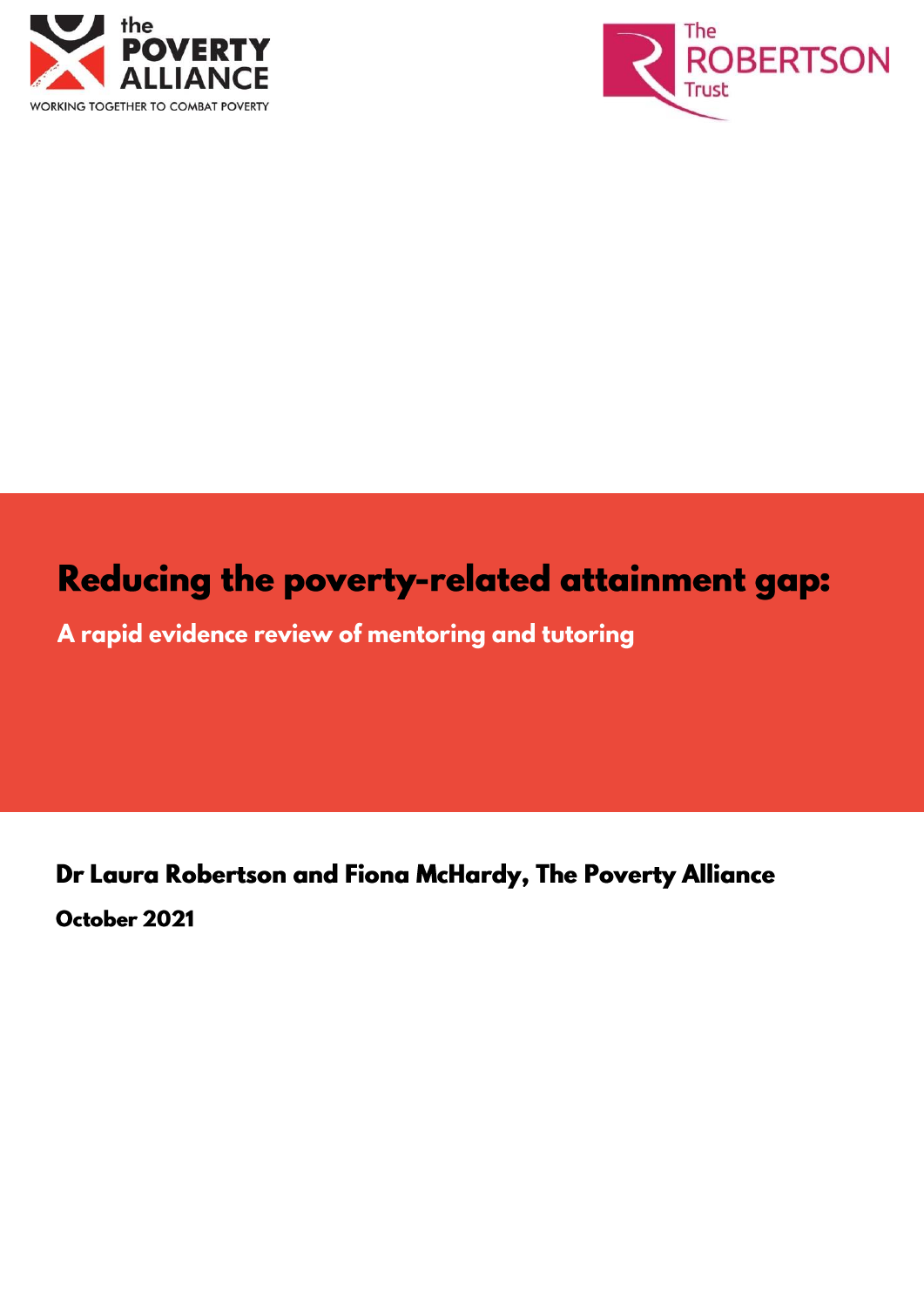# **The Poverty Alliance 94 Hope Street Glasgow G2 6PH**

The Poverty Alliance is Scotland's anti-poverty network. Together with our members, we influence policy and practice, support communities to challenge poverty, provide evidence through research and build public support for the solutions to tackle poverty. Our members include grassroots community groups, academics, large national NGOs, voluntary organisations, statutory organisations, trade unions, and faith groups.

### **www.povertyalliance.org 0141 353 0440**

The Poverty Alliance is recognised as a charity by the Inland Revenue. Reference No: SCO19926

### **Disclaimer**

The views in this report are those of the researchers and opinions expressed in this report do not necessarily reflect the views of the Poverty Alliance or our members.

### **Acknowledgements**

We would like to thank Hazel Robertson and DonnaMarie Steel from The Robertson Trust for their support in writing this review.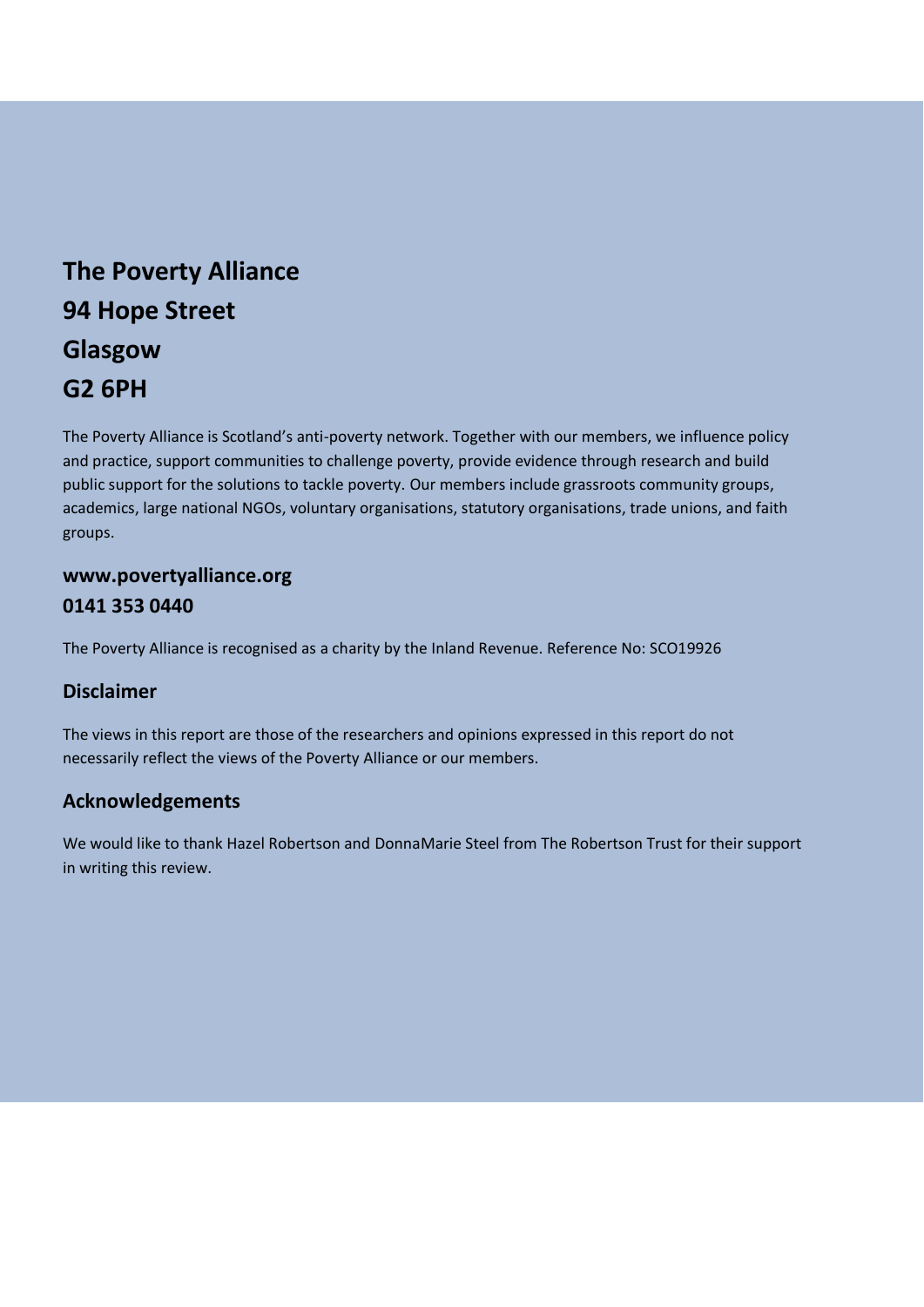

# **Content Page**

| Executive Summary……………………………………………………………………………………4                    |  |
|-----------------------------------------------------------------------|--|
|                                                                       |  |
|                                                                       |  |
|                                                                       |  |
|                                                                       |  |
|                                                                       |  |
|                                                                       |  |
|                                                                       |  |
|                                                                       |  |
|                                                                       |  |
|                                                                       |  |
|                                                                       |  |
|                                                                       |  |
|                                                                       |  |
|                                                                       |  |
|                                                                       |  |
|                                                                       |  |
|                                                                       |  |
|                                                                       |  |
|                                                                       |  |
|                                                                       |  |
|                                                                       |  |
|                                                                       |  |
|                                                                       |  |
|                                                                       |  |
|                                                                       |  |
|                                                                       |  |
|                                                                       |  |
|                                                                       |  |
|                                                                       |  |
| Appendix E: Mentoring programmes in Scotland focused on attainment 40 |  |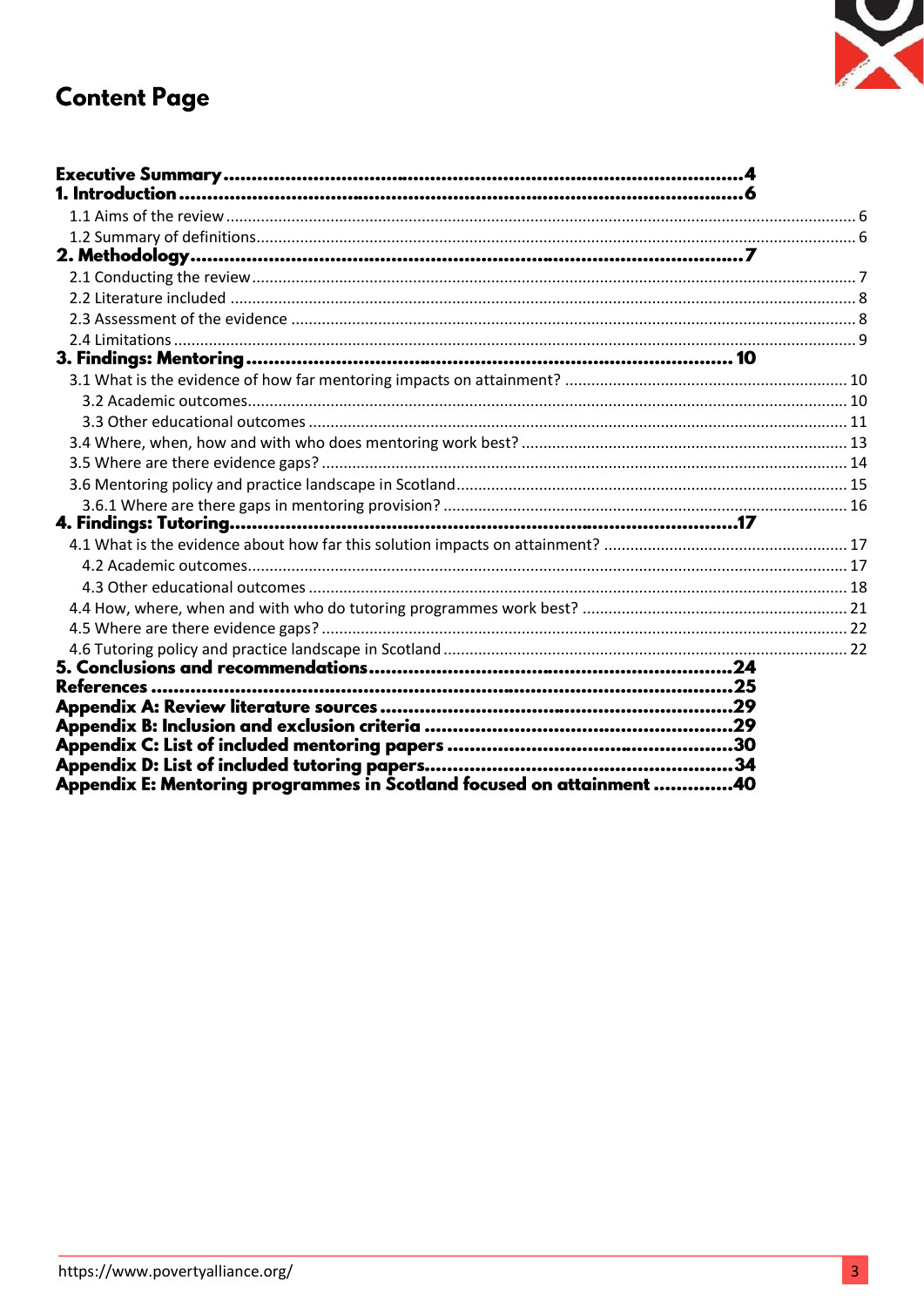

# **Executive Summary**

This rapid evidence review examines evidence on the effectiveness of mentoring and tutoring for children and young people living in poverty and provides an overview of the current policy and practice landscape in Scotland. Drawing on mainly UK-based evidence published in the last ten years, this review synthesises the existing evidence on how far mentoring and tutoring programmes impact on educational and other educational outcomes, specifically focused on understanding where, when, how and with who both interventions work best. Secondly, an online mapping exercise was conducted to examine current provision of mentoring and tutoring programmes focused on attainment in Scotland. A key aim of this review was to identify gaps in evidence, policy and practice regarding these two solutions to addressing the poverty-related attainment gap.

### **Mentoring**

#### **What is the evidence of how mentoring impacts on the poverty-related attainment gap?**

- Overall, findings support the use of mentoring as a solution to the poverty-related attainment gap. International evidence demonstrates small but positive effects of mentoring on academic performance and achievement. Evidence also shows that mentoring can be an effective intervention for aiding young people living in poverty to think about higher education. However, evidence shows that there are also strong risks associated with unsuccessful mentoring matches.
- Findings also show that mentoring programmes can impact positively on other education outcomes specifically increased self-confidence and self-esteem.
- Most of the existing evidence is from the United States (U.S) and there are a small number of evaluations/studies conducted in England and only four in Scotland.

#### **Where, when, how and with who do mentoring programmes work best?**

- Mentoring programmes are most effective when they have a clear structure and provide training and support for mentors. Programmes are also most effective when mentors have a professional background.
- There is little, and mixed, evidence on whether mentoring effects are linked to gender or age of young people.

#### **What does the mentoring landscape look like in Scotland and where are there gaps in evidence, policy and practice?**

- In March 2021, the Scottish Government announced a £19.4 million fund for mentoring programmes to support young people. This included funding for MCR Pathways, a key provider of mentoring for care experienced as well as children and young people affected by poverty, to further rollout provision across Scotland.
- Mentoring programmes in Scotland typically use adult volunteers focused on developing one-to-one relationships in community settings. They are also most widely delivered by third sector organisations, but there are also several programmes delivered by local councils as well as colleges/universities. Overall, mentoring programmes are most often focused on secondary school aged pupils.
- Evaluation evidence on mentoring in Scotland is minimal and there are gaps in provision geographically.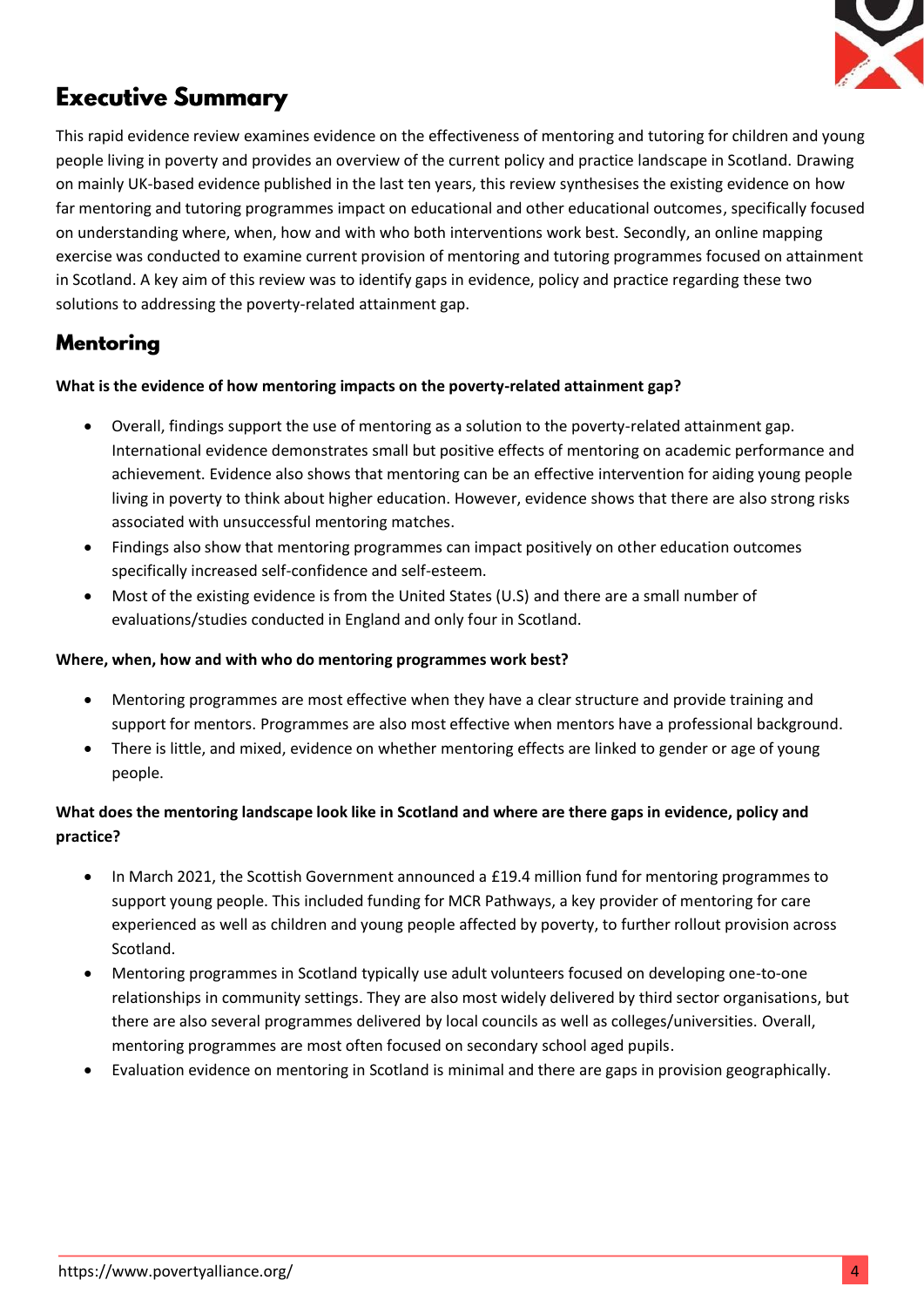

## **Tutoring**

#### **What is the evidence of how tutoring impacts on the poverty-related attainment gap?**

- Overall, findings show that tutoring programmes improve academic and social and emotional outcomes. Based on international evidence, the Education Endowment Foundation state that one-to-one and peer tutoring interventions have a high impact on attainment, delivering approximately five additional months' progress on average, based on extensive evidence.
- However, there is a significant lack of research and evaluation of UK-based tutoring programmes.

#### **Where, when, how and with who do tutoring programmes work best?**

• Tutoring programmes are most effective when they are highly structured and work in collaboration with schools and teachers. Research shows that tutoring programmes are most effective when tutors are reliable and committed and have strong pedagogical skills and subject knowledge and when tutors have some teaching experience. Tutoring is also more effective when it is delivered through short, regular sessions over a specific timeframe.

#### **What does the tutoring landscape look like in Scotland and where are there gaps in evidence, policy and practice?**

• Free tutoring provision for children and young people in Scotland is sparse. A key challenge conducting this review was the lack of collated information online on the availability of free tuition provision in Scotland. An online mapping exercise conducted as part of this review identified very few providers, although there is likely to be very localised provision in the form of homework clubs for example. Despite calls by third sector organisations, the Scottish Government has not made a commitment to rolling out tuition as part of Covid-19 education recovery.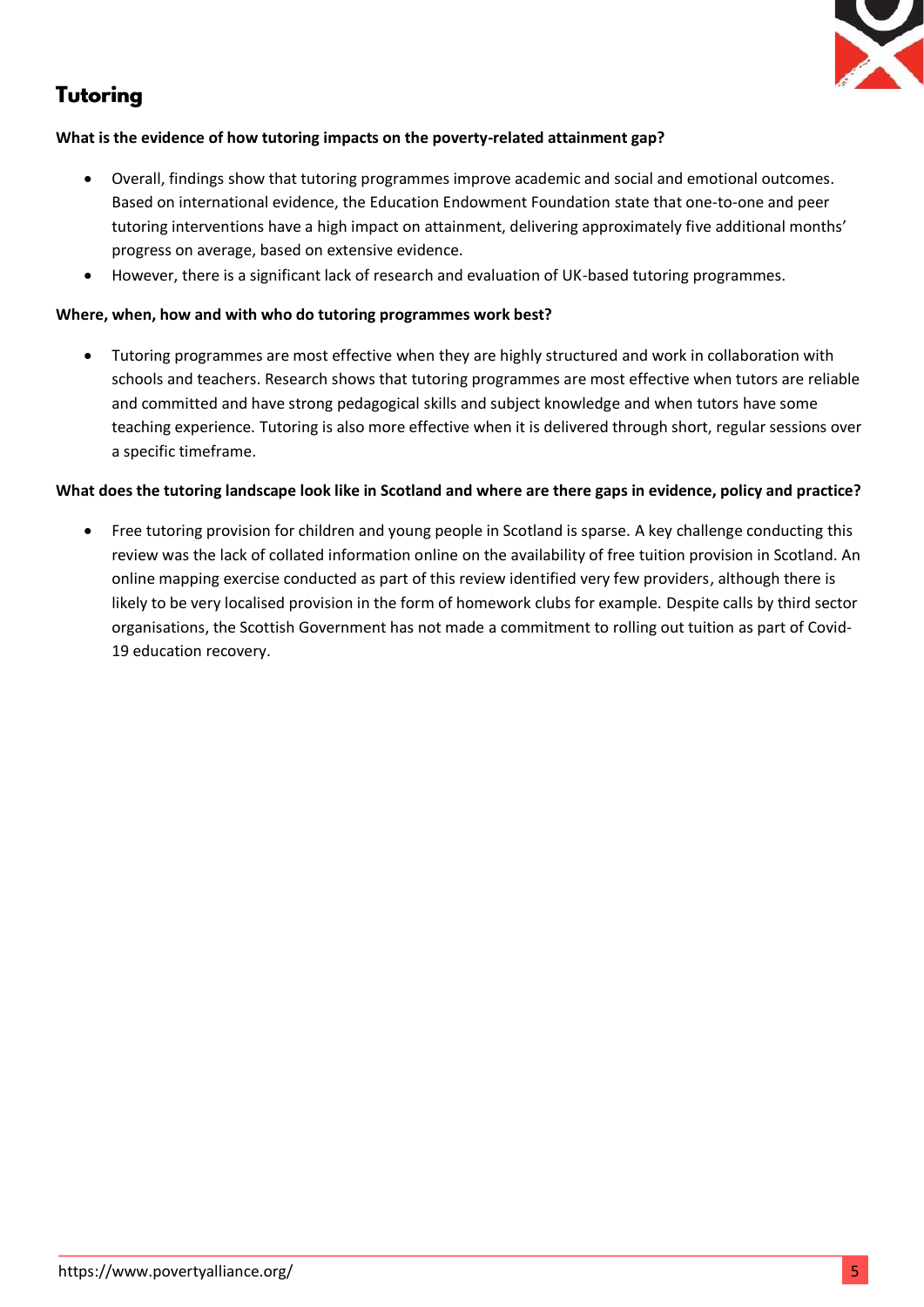

## 1. Introduction

The Robertson Trust commissioned the Poverty Alliance to conduct a rapid evidence review of mentoring and tutoring as solutions to the poverty-based attainment gap in August 2021. The purpose of this review is to inform the Robertson Trust's work around inequalities in education pathways in Scotland and directly stems from a review of the evidence on tackling the poverty-related attainment gap published in early 2021 (Robertson and McHardy, 2021).

This review provides a detailed picture of tutoring and mentoring for school aged children and young people living in poverty including:

- Current evidence on these interventions: where, when, how and with who are they used and relevant learning from existing interventions including identifying gaps in the existing evidence base.
- An overview of the current policy and practice landscape in Scotland in relation to delivery of these interventions.
- Identification of potential gaps in policy and practice as well as recommendations for further work in this area.

This rapid evidence review combines findings from peer reviewed empirical papers, existing reviews and grey literature reports largely drawing on UK-based evidence published in the last ten years.

## 1.1 Aims of the review

The review has two key aims: (1) to synthesise the evidence of mentoring and tutoring interventions around impact and success and (2) to examine the policy and practice landscape in Scotland. The review questions include:

### **Evidence about solution**

- What is the evidence about how far this solution impacts on the poverty-based attainment gap?
- Where, when, how and with who does this solution work best?
- How do we recognise what 'good looks like' in this solution?

#### **Policy and practice environment in Scotland**

- What's the environment? Where are the gaps in evidence, policy and practice in Scotland to support this solution?
- What needs to happen to address these gaps?
- What organisations operate in this environment? Who supports this solution?
- What are other funders doing to support this solution?

# **1.2 Summary of definitions**

Various definitions exist to define mentoring and tutoring. In particular, there is no commonly used definition of youth mentoring in either research or practice (Busse, Campbell and Kipping, 2018a). As Busse et al. (2018a) write, at the core of mentoring definitions is a focus on the establishment of a trusting and supportive relationship between the mentor and mentee. Mentoring programmes are also sometimes conflated with befriending; both focus on building a trusted and supportive relationship. However, mentoring programmes tend to differ from befriending as the role of the mentor is more focused on meeting objectives. In this review, we have adopted definitions of mentoring and tutoring used by the Education Endowment Foundation (EEF). However, the variability in definitions in the literature creates a difficulty in examining the evidence base as there are a range of types of programmes (Busse, Campbell and Kipping, 2018a). This review also adopts a broad understanding of attainment that goes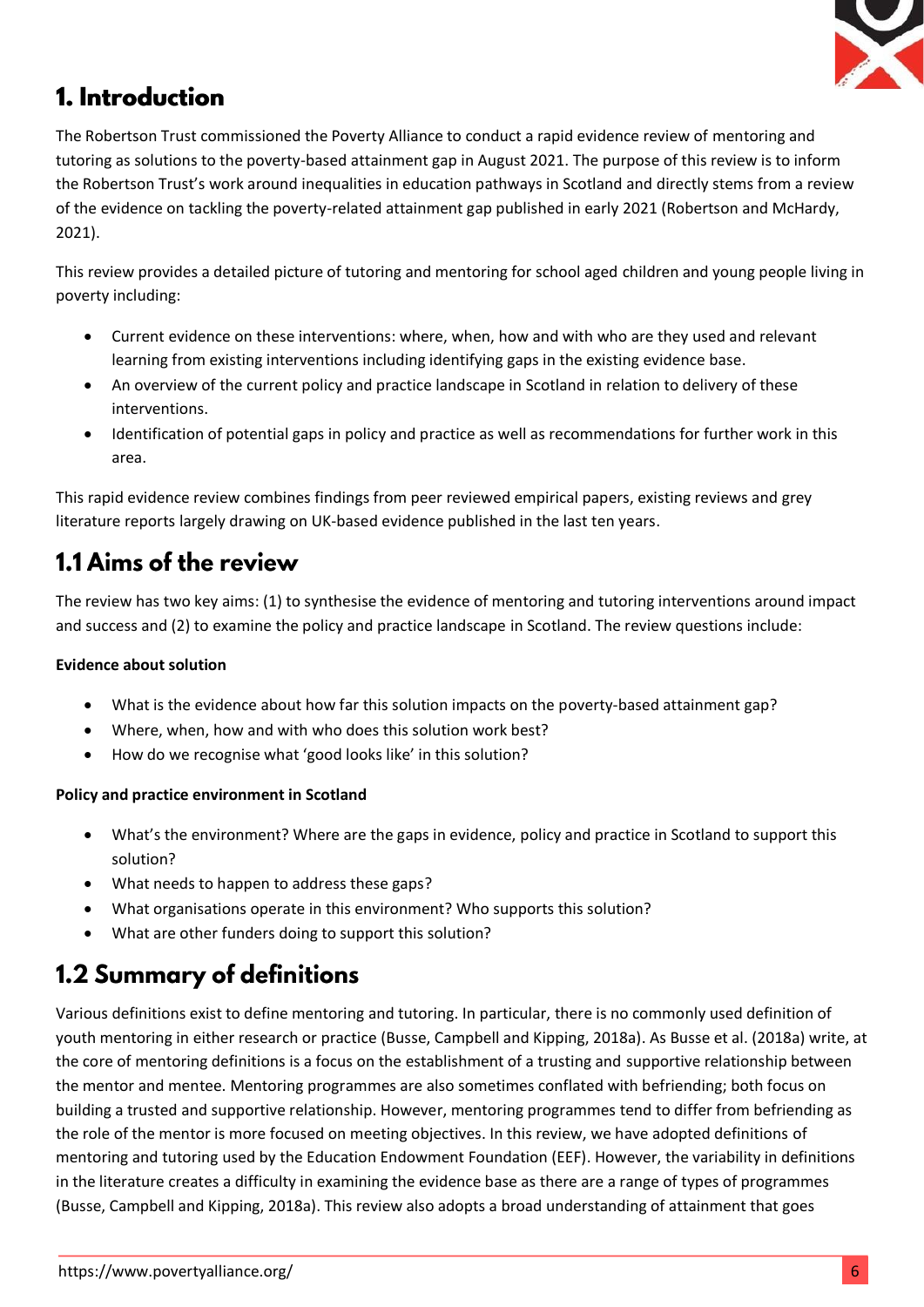

beyond academic outcomes in relation to school examinations and academic progress to highlight a wider body of evidence on other educational outcomes including social and emotional, attitudinal and behaviour outcomes.

**Attainment**: Attainment is the measurable progress which children and young people make as they advance through and beyond school, and the development of the range of skills, knowledge and attributes needed to succeed in learning, life and work (Education Scotland, 2020).

**Mentoring**: Mentoring in education involves pairing young people with an older peer or volunteer, who acts as a positive role model. In general, mentoring aims to build confidence, develop resilience and character, or raise aspirations, rather than to develop specific academic skills or knowledge.

**One-to-one tutoring:** One-to-one tuition involves a teacher, teaching assistant or other adult giving a pupil intensive individual support. It may happen outside of normal lessons as additional teaching – for example as part of extending school time or a summer school – or as a replacement for other lessons.

**Peer tutoring:** includes a range of approaches in which learners work in pairs or small groups to provide each other with explicit teaching support, such as:

- cross-age tutoring, in which an older learner takes the tutoring role and is paired with a younger tutee or tutees;
- peer assisted learning, which is a structured approach for mathematics and reading with sessions of 25 –35 minutes two or three times a week; and
- reciprocal peer tutoring, in which learners alternate between the role of tutor and tutee.

# 2. Methodology

## 2.1 Conducting the review

The review was conducted in August and September 2021 by the Poverty Alliance. Searches of four electronic databases were conducted (Applied Social Sciences Index and Abstracts (ASSIA), British Education Index, Child Development and Adolescent Studies and Proquest Educational Journals) as well as Google Scholar and the British Library. Grey literature was also searched for via relevant think tanks and research centres (see Appendix A). Several of the included papers were also identified through examining bibliographies. To examine the landscape of mentoring and tutoring provision in Scotland, we conducted searches via Google as well as searching government and organisational websites (see Appendix A).

The following search terms were used to search academic databases:

- Mentoring: child or children or girl\* or boy\* or adolescence\* or teen\* or youth\* or young people or young adult\* or young person or young men or young women AND mentor\* AND poverty or low-income or low socioeconomic or disadvantaged
- Tutoring: child or children or girl\* or boy\* or adolescence\* or teen\* or youth\* or young people or young adult\* or young person or young men or young women AND tutor\* AND poverty or low-income or low socioeconomic or disadvantaged

Mendeley referencing software was used to collate sources identified via the literature searches and titles and abstracts were screened based on the pre-set inclusion/exclusion criteria (see Appendix B). A data extraction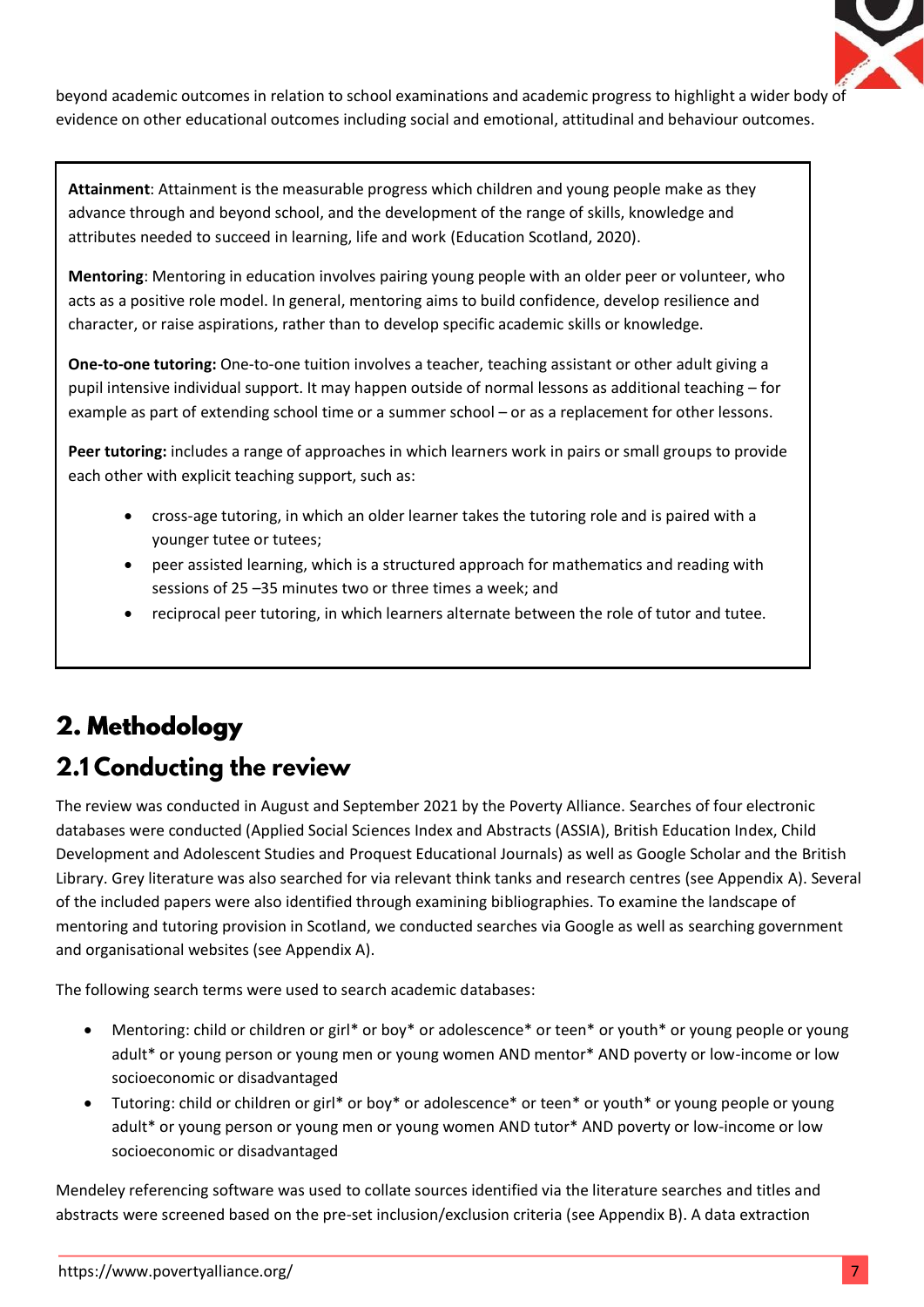

spreadsheet was devised to record empirical papers and systematic reviews including information about interventions (e.g. age, delivery organisation); aims of interventions; outcomes measured; academic and other educational outcomes; where, when, how and who interventions work best; and recommendations and research limitations. Given the short timescales and the limited scope of literature on mentoring and tutoring, a quality appraisal of individual studies was not conducted. However, the key limitations of the evidence base are discussed.

#### **Inclusion and exclusion criteria**

The review included systematic/rapid evidence reviews, peer reviewed journal articles and grey literature reports published in the UK in the last years (August 2011 – August 2021). Appendix B includes the full list of inclusion and exclusion criteria used during the screening process. A key criteria was the inclusion of interventions that specifically address the poverty-related attainment gap. Therefore, our search terms specifically included terminology in relation to poverty. Appendices C and D show that interventions included in this review either specifically focused on children and young people living in poverty or schools with high rates of pupils receiving free school meals.

A number of systematic reviews and meta-analyses have been conducted on mentoring and tutoring since 2011; mostly drawing on evidence from the U.S, and a decision was made to include these in the review. Papers were included if they adhered to the definitions of mentoring and tutoring outlined in section 1.2.

# 2.2 Literature included

#### **Mentoring**

19 papers were included in the review: 7 reviews, 9 grey literature reports (1 peer reviewed) and 3 peer reviewed journal articles.

#### **Tutoring**

15 papers were included in the review: 1 review, 13 grey literature reports (8 peer reviewed) and 1 peer reviewed journal article.

Most of the literature was sourced via Google and searches of think tanks and academic centres. Very few papers were identified via searches of the electronic databases; most of the identified literature was from the U.S. and so did not meet the review criteria.

## 2.3 Assessment of the evidence

It was beyond the scope of this rapid evidence review to critically appraise individual evaluations/studies. However, many of the tutoring interventions included in this review have undergone peer review by the EEF and rated moderate to high in terms of security<sup>1</sup>. Additionally, this review also draws upon findings from seven published reviews on mentoring, four of which have been peer reviewed.

However, there are fairly consistent methodological challenges raised in the mentoring and tutoring literature. For example, several evaluations highlight fidelity issues around the implementation of tutoring and mentoring programmes (i.e. variability in how programmes were delivered and programmes not delivered as intended). Systematic reviews, as well as individual evaluations, also highlight limitations of randomised controlled trials and

1 For more information, see:

[https://educationendowmentfoundation.org.uk/public/files/Evaluation/Carrying\\_out\\_a\\_Peer\\_Review/Classifying\\_the\\_security\\_](https://educationendowmentfoundation.org.uk/public/files/Evaluation/Carrying_out_a_Peer_Review/Classifying_the_security_of_EEF_findings_2019.pdf) of EEF findings 2019.pdf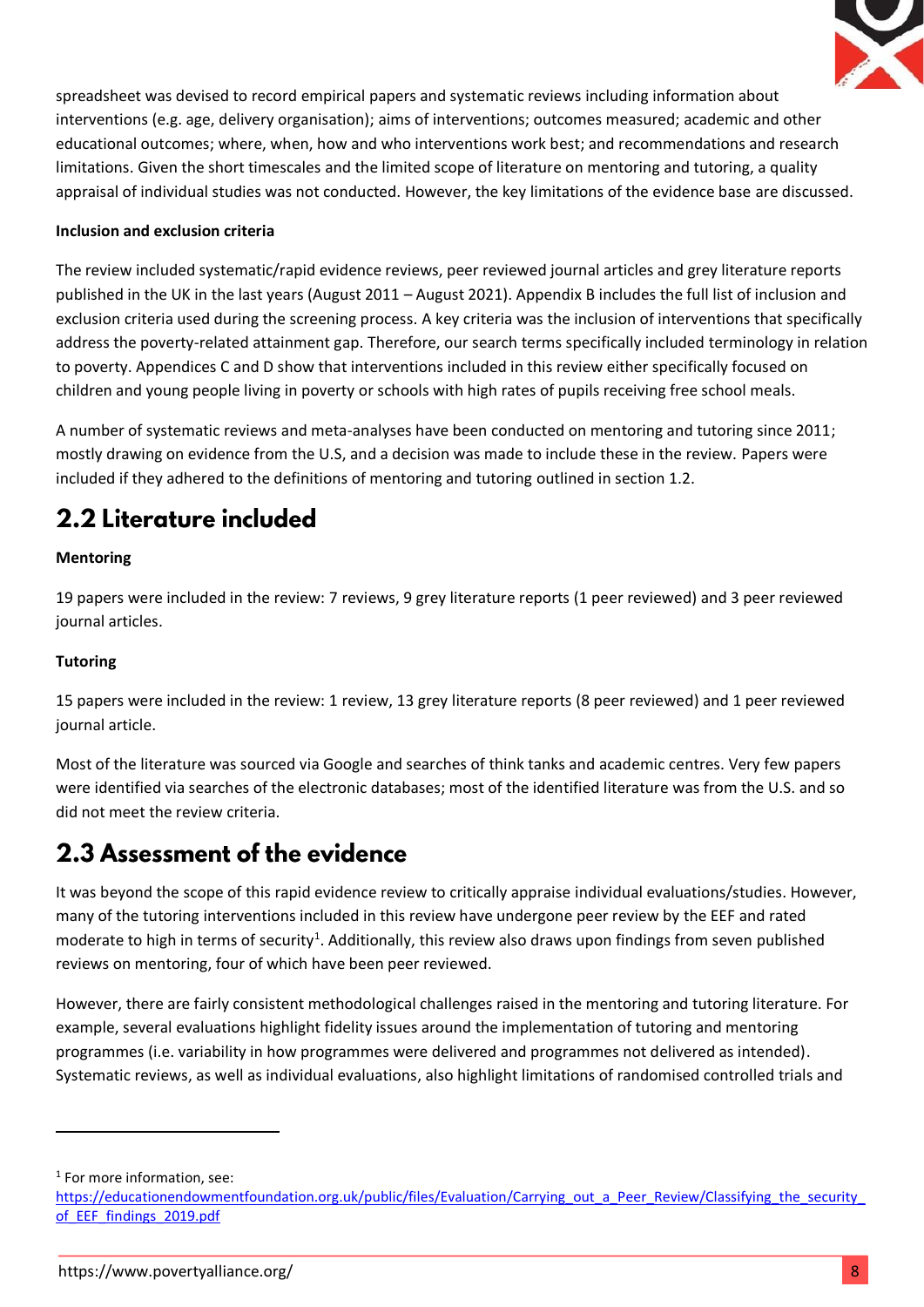

quasi-experimental designs regarding adequate control mechanisms (see, for example, Cummings et al. (2012)). Studies in the mentoring field have also been criticised for inadequately understanding the contextual influences within which youth mentoring programmes operate (e.g. how a programme works with partners) and how these factors affect how programmes are delivered (Busse, Campbell and Kipping, 2018b).

# **2.4 Limitations**

There are several key limitations regarding the process for conducting this review. Firstly, it was outwith the scope of this review to appraise the quality of individual papers. As noted above, some of the included papers have been peer reviewed by the EEF and sections 3 and 4 point to limitations with the studies and evaluations included in the review. Secondly, a decision was made to specifically search journal databases using key terms related to disadvantage. This was the key focus of the review, but it will have impacted on the breadth of literature identified via the searches. Thirdly, the online search to identify current mentoring and tutoring provision in Scotland does not provide a complete picture of provision. The aim of the review was to examine the landscape and identify gaps, but caution should be taken when interpreting the findings as some of the information gathered online may not be up to date.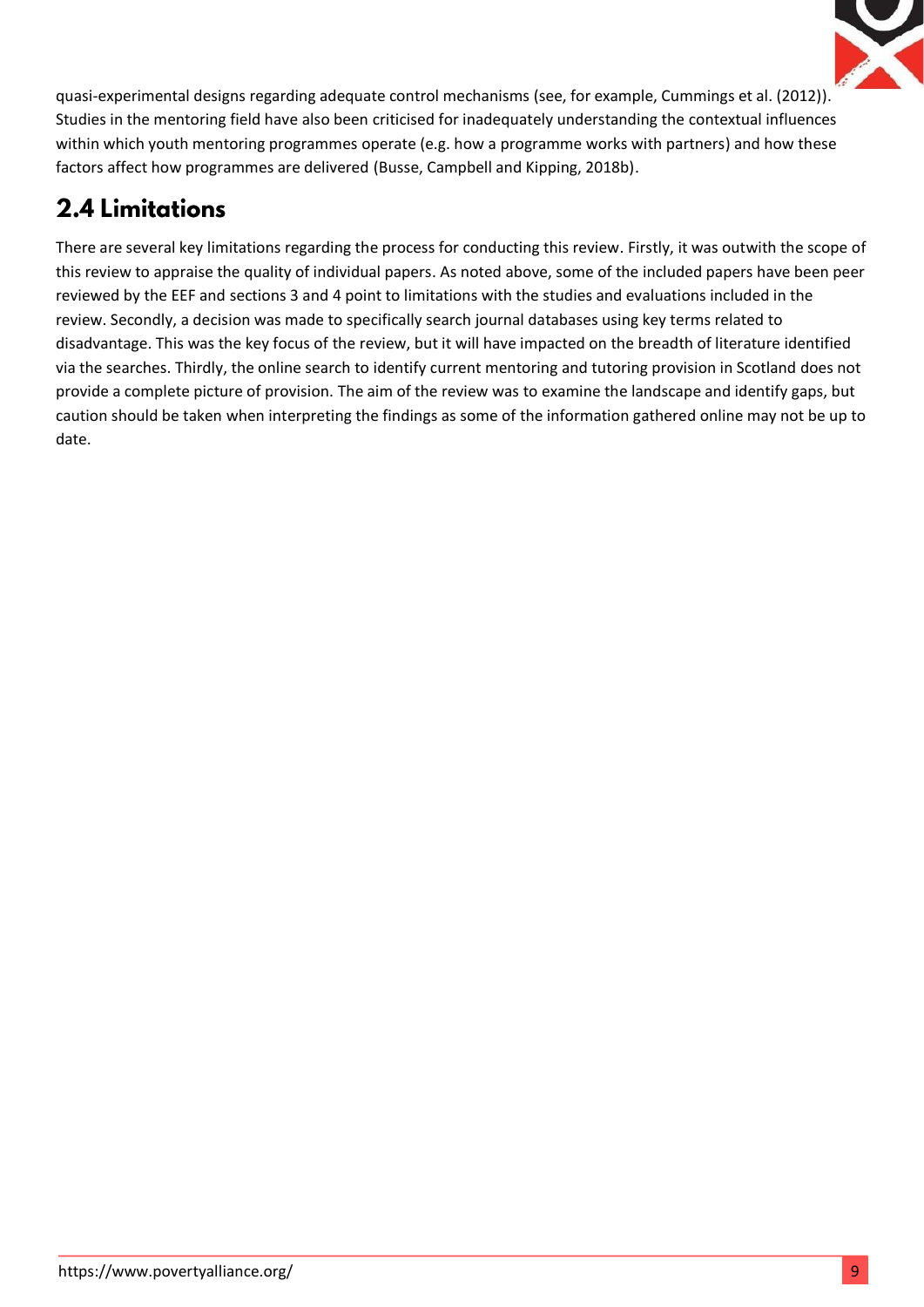

# 3. Findings: Mentoring

## 3.1 What is the evidence of how far mentoring impacts on attainment?

Evidence from meta-analyses show that mentoring can have a positive effect on academic and other educational outcomes including social, emotional, attitudinal and behavioural outcomes (DuBois et al., 2011; Raposa et al., 2019). Systematic reviews indicate that young people living in poverty benefit more from mentoring than their more advantaged peers (Cummings et al., 2012; Rodríguez-Planas, 2012). Overall, reviews indicate a positive but small impact of mentoring on academic outcomes (measures relating to grades and academic progression (e.g. reading comprehension) and skills attainment). However, academic outcomes are often not the main function of mentoring programmes and therefore often not reported (Renaisi, 2019). Mentoring provision typically aims to improve other outcomes, conceived of as other educational outcomes in this review, related to confidence or raising aspirations rather than to develop specific academic skills. Recently published reviews, which look beyond the UK, as well as UKbased evaluations, demonstrate a range of social/relational (e.g. relationships) and psychological/emotional outcomes (e.g. increased self-confidence and self-esteem) as well as changes to attitudes and behaviours. However, there is a lack of research that looks at different impacts of particular kinds or models of mentoring to be able to compare the effectiveness of one model with another.

### 3.2 Academic outcomes

The EEF's Learning and Teaching Toolkit states that the impact of mentoring varies but, on average, it is likely to have a small positive impact on attainment (Education Endowment Foundation, 2021a). Based on a review of international evidence, the EEF (2021a) concludes:

"While mentoring is not generally as effective in raising attainment outcomes as small group or one-to-one tuition, it is possible to target the approach to pupils from disadvantaged backgrounds and those with particular needs. Mentoring interventions may be more beneficial for these pupils, as the development of trusting relationships with an adult or older peer can provide a different source of support".

Several international evidence reviews demonstrate consistent evidence of small but positive effects of mentoring on academic performance and achievement (see table 1) (Costello and Thomson, 2011; DuBois et al., 2011; Cummings et al., 2012; Rodríguez-Planas, 2012; Raposa et al., 2019; Armitage et al., 2020). A recent meta-analysis of mentoring outcome studies suggests that youth mentoring programmes are a "moderately effectively intervention for youth at-risk for a range of psychosocial and academic problems" [school engagement, academic achievement and extra-curricular activities] (Raposa et al., 2019, p. 440). Raposa et al. (2019, p. 440) conclude: "The current findings provide some support for the efficacy of one-on-one, caring relationships with adults, particularly as a lowcost intervention with the potential to reach large groups of youth and prevent more intensive treatments".

Four of five evaluations of UK-based mentoring programmes that specifically measured academic performance and achievement highlight positive outcomes (Roberts and Weston, 2011; Renaisi, 2019; Biggs *et al.*, 2020; Bidey *et al.*, 2021). However, it should be noted that two of these programmes involved a mix of activities not just mentoring: IntoUniversity and the Mayor's Stepping Stones Programme. Evidence includes an evaluation of MCR Pathways, a school-based mentoring programme supporting care experienced young people in Scotland, which found statistically significant differences between the outcomes of young people who were mentored and those who were not: 70.7% of mentored pupils continued their education in S5 compared with 60.1% of their non-mentored peers and 87.8% of mentored pupils achieved at least one SCQF Level 5 qualification compared with 66.8% of their non-mentored peers (Biggs *et al.*, 2020).

A key aim of mentoring programmes is often to encourage young people to apply to further or higher education. Evidence has shown that mentoring can be an effective intervention for aiding young people to think about higher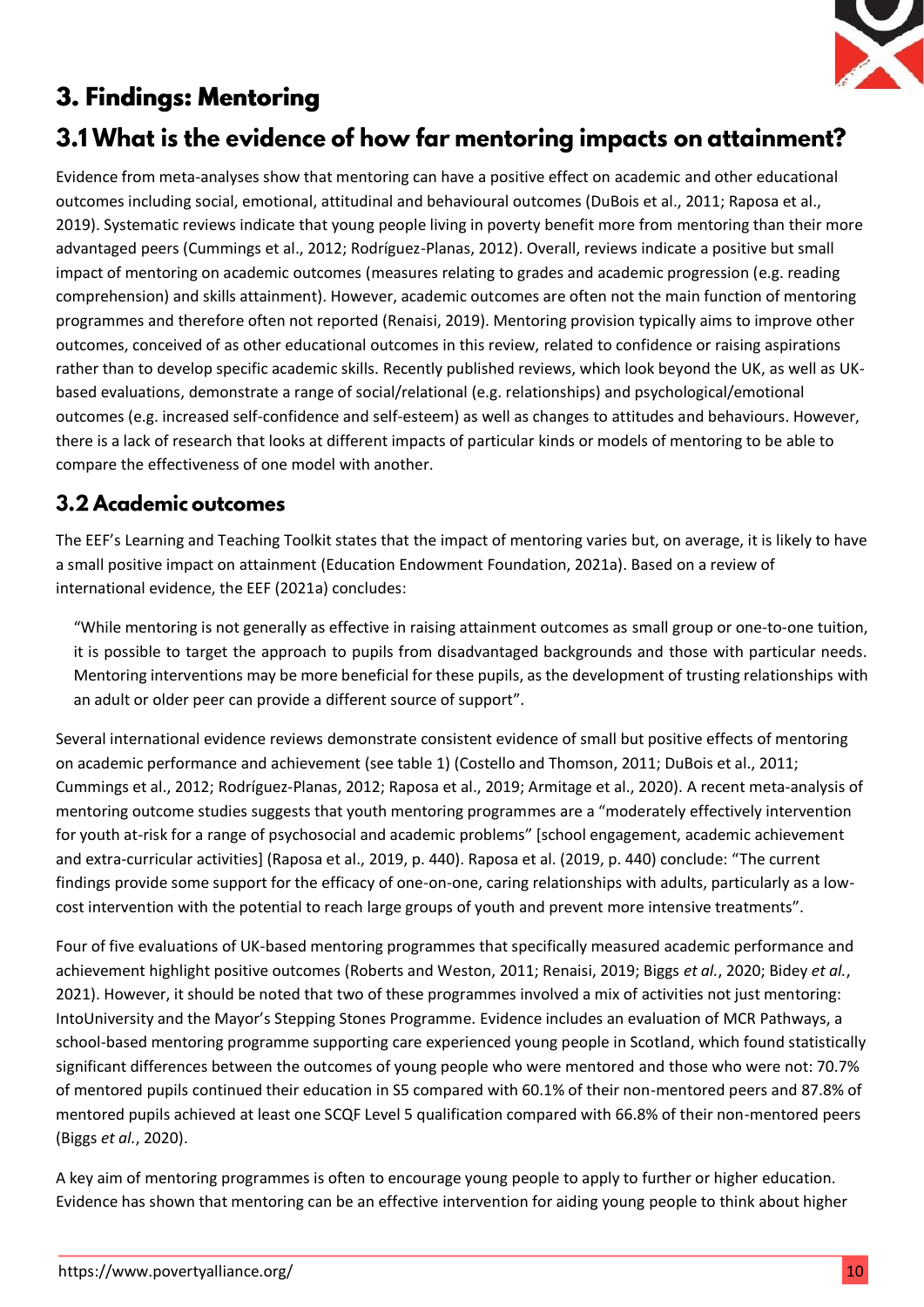

education (Roberts and Weston, 2011; Hooley, Hutchinson and Neary, 2014; NatCen, 2016; Wilson, Hunter and McArthur, 2018).

## 3.3 Other educational outcomes

This section summarises the impacts of mentoring on other educational outcomes beyond academic achievement. All seven reviews (see table 1) focused on a range of other educational outcomes including social and emotional, behavioural and attitudinal outcomes. Aside from an international review and meta-analysis of school-based mentoring, which found no impacts on measured outcomes including attendance, behaviour and psychological outcomes (Wood and Mayo-Wilson, 2012), other reviews have demonstrated a range of social and emotional outcomes including better overall mental health, improved self-esteem, better relationships and increased social capital and perceptions of social support (Costello and Thomson, 2011; DuBois *et al.*, 2011; Raposa *et al.*, 2019; Armitage *et al.*, 2020). Cummings et al.'s (2012) best-evidence synthesis concludes that there is promising evidence of mentoring having an impact on attitudes and aspirations.

UK-based evaluations and studies largely demonstrate positive social and emotional and attitudinal outcomes as well as some indications of behavioural outcomes. For example, Demack et al.'s (2016) evaluation of Think Forward, a school-based mentoring programme delivered in London, found increases in confidence and self-belief amongst young people, particularly when their coach had helped them to work through personal problems. Interviews with coaches and school leads, a year and five months into the intervention, suggested that there had been changes in pupils' behaviours for pupils most engaged in the programme.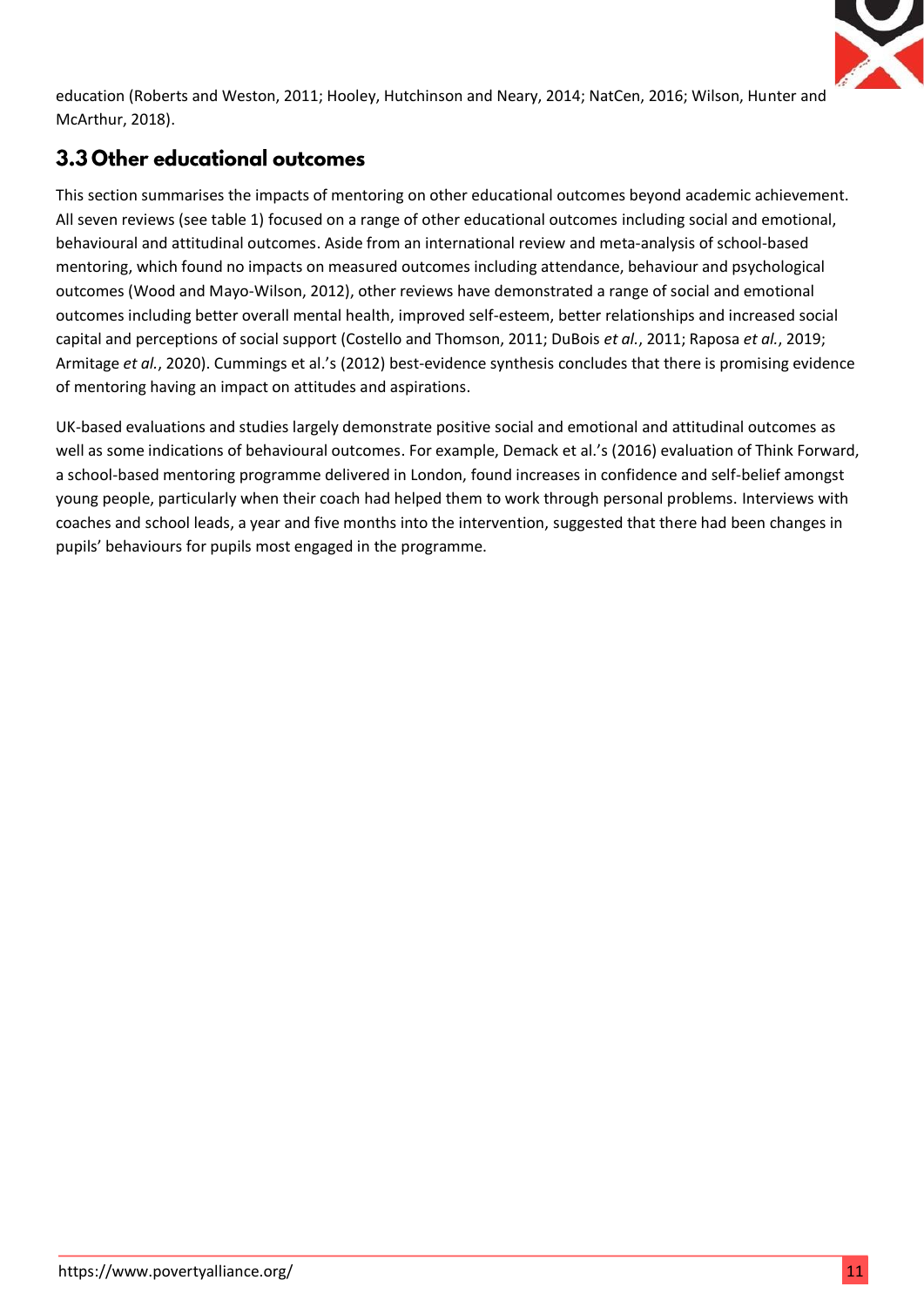

| <b>Authors</b>                                  | No. of<br>studies/<br>papers         | <b>Outcomes measured</b>                                                                                                                                                                                                                                                                                                                                                                                 | <b>Evidence on outcomes</b>                                                                                                                                                                                                                                                                                                                                                                                                                                                                                |
|-------------------------------------------------|--------------------------------------|----------------------------------------------------------------------------------------------------------------------------------------------------------------------------------------------------------------------------------------------------------------------------------------------------------------------------------------------------------------------------------------------------------|------------------------------------------------------------------------------------------------------------------------------------------------------------------------------------------------------------------------------------------------------------------------------------------------------------------------------------------------------------------------------------------------------------------------------------------------------------------------------------------------------------|
| Armitage et<br>al. (2020)                       | 16                                   | Access to meaningful<br>employment/training/education; social<br>capital/social networks; job searching skills;<br>career readiness; employability; confidence;<br>personal effectiveness and wellbeing                                                                                                                                                                                                  | skills attainment; better familial<br>relationships; positive school and work<br>outcomes; and better overall mental<br>and physical health.                                                                                                                                                                                                                                                                                                                                                               |
| <b>Costello and</b><br><b>Thomson</b><br>(2011) | 43                                   | Developmental outcomes (e.g. leadership)<br>and instrumental outcomes (e.g. improved<br>academic results)                                                                                                                                                                                                                                                                                                | In general, mentoring programmes are<br>effective in produced a range of<br>positive developmental and<br>instrumental outcomes including:<br>increased social connection,<br>development of life skills, increased<br>self-confidence and resilience,<br>increased capacity to develop and<br>sustain relationships, enhanced<br>academic performance and attainment,<br>decreased truancy, improved health<br>outcomes, improved peer and parental<br>relationships and improved social<br>competencies. |
| <b>Cummings et</b><br>al. (2012)                | $6$ (and<br>review<br>of<br>reviews) | Educational attainment and attitudes                                                                                                                                                                                                                                                                                                                                                                     | Small, statistically significant effect<br>sizes for educational attainment and<br>attitudes.                                                                                                                                                                                                                                                                                                                                                                                                              |
| Dubois et al.<br>(2011)                         | 73                                   | Achievement motivation and prosocial<br>attitudes (attitudinal/motivational category),<br>social skills and peer relationships<br>(social/interpersonal), depressive symptoms<br>and self-esteem (psychological/emotional),<br>drug use and bullying (conduct problems),<br>standardized test scores and absences<br>(academic/school), and repeat pregnancy<br>and fat-free body mass (physical health) | Small, statistically significant effect on<br>youth outcomes except physical health.                                                                                                                                                                                                                                                                                                                                                                                                                       |
| Raposa et al.<br>(2019)                         | 70                                   | School functioning, social relationships,<br>health, cognition, and psychological<br>symptoms (and 15 sub-categories)                                                                                                                                                                                                                                                                                    | Small, statistically significant effects<br>across all outcomes.                                                                                                                                                                                                                                                                                                                                                                                                                                           |
| Rodriguez-<br><b>Planas</b><br>(2012)           | 6                                    | Any reported effects of mentoring<br>programmes on disadvantaged young<br>people                                                                                                                                                                                                                                                                                                                         | Positive but modest effects on some<br>young people. Most disadvantaged or<br>at-risk seem to benefit the most.                                                                                                                                                                                                                                                                                                                                                                                            |
| Wood and<br>Mayo-<br>Wilson<br>(2012)           | 8 (6 in<br>meta-<br>analysis)        | Academic achievement, school attendance,<br>attitude, behaviour and self-esteem                                                                                                                                                                                                                                                                                                                          | The mentoring programmes included in<br>this review did not reliably improve any<br>of the included outcomes.                                                                                                                                                                                                                                                                                                                                                                                              |

**Table 1: Systematic review findings: impacts of mentoring on academic and other educational outcomes**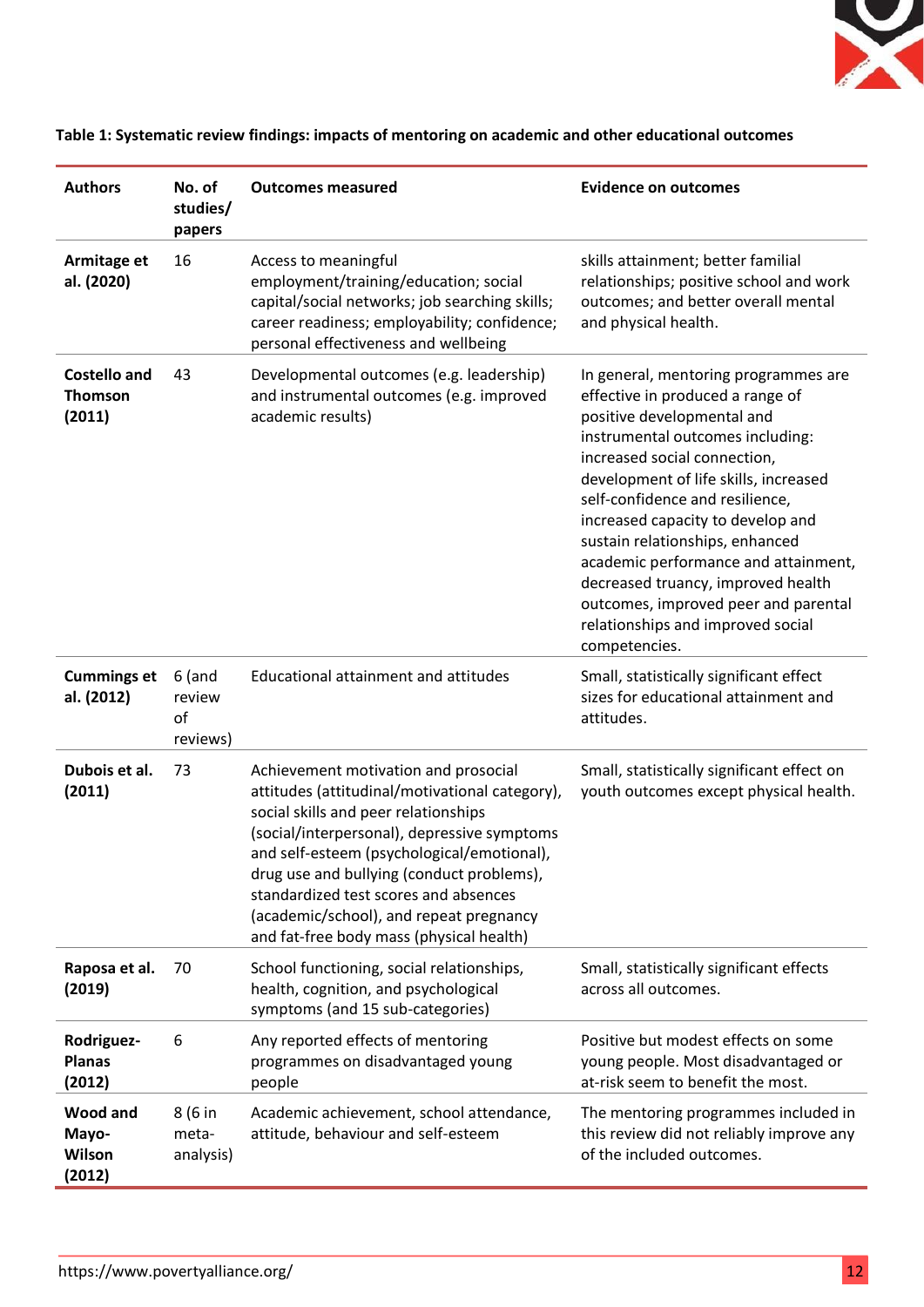

## 3.4 Where, when, how and with who does mentoring work best?

Existing systematic reviews and evaluations/studies of UK-based mentoring programmes provide a detailed evidence base on where, when, how and with who mentoring works best.

- **Setting**: The EEF (2021a) states that both community-based and school-based mentoring approaches can be successful. Where mentoring programmes are school-based, research has shown that provision is more likely to be effective in 'non-judgemental spaces'; in separate rooms from standard classrooms (Bidey *et al.*, 2021).
- **Mentee characteristics**: There is mixed and little evidence on whether mentoring is more effective with young people depending on age and gender. Cummings et al.'s (2012) review concluded that all young people appear to benefit from mentoring but that there are some indications that girls benefit more than boys. On the other hand, Raposa et al.'s (2019) review found greater effects of mentoring on boys than girls. Their review did not find different effects of mentoring based on age but they highlight research which has demonstrated that older youth have less close and enduring mentoring relationships (Raposa *et al.*, 2019).
- **Mentor characteristics**: Evidence shows that the most effective mentoring programmes include mentors with a professional background. There is also evidence that mentors with expertise in mental health and social work are more likely to build strong relationships with mentees (Raposa *et al.*, 2019; Armitage *et al.*, 2020). There is also some evidence showing that mentoring programmes with a higher number of male mentors have a greater impact (Raposa *et al.*, 2019).
- **Length of the programme:** Research shows that longer term mentoring relationships are associated with better outcomes (Armitage *et al.*, 2020). Evidence also shows that positive benefits of mentoring tend not to be sustained once the relationship stops and therefore it is important to consider how pupils can be supported to retain positive changes in confidence and behaviour (Education Endowment Foundation, 2021a).
- **Matching process:** Evidence suggests that mentoring matches based on shared interests and values contributes positively to the effectiveness of mentoring as well as allowing mentees to have 'choice and agency' in matching (DuBois *et al.*, 2011; Armitage *et al.*, 2020). Being culturally sensitive to mentees when initiating matches is also associated with better outcomes but there is conflicting evidence on whether mentoring relationships are more effective when mentors and mentees share the same ethnic background or gender (Raposa *et al.*, 2019; Armitage *et al.*, 2020). Importantly, there is strong evidence of the risks associated with unsuccessful mentor pairings, which may have a detrimental effect on the mentee (Education Endowment Foundation, 2021a). As Wilson et al. (2018) write, careful understanding is needed to know how to support relationships and minimise the impact of those that do noy succeed.
- **Structure:** Programmes which have a clear structure and expectations that provide training and support for mentors are associated with more successful outcomes (Education Endowment Foundation, 2021a). EEF (2021a) writes that conversations between mentors and mentees may address a range of issues such as attitudes to school, self-perception and belief and aspirations for future studies or career options. However, research also demonstrates that a level of flexibility is needed within mentoring programmes in terms of the focus of individual sessions (Renaisi, 2019). In terms of frequency of meetings, research shows that regular meetings between a mentor and mentee of once a week or more appear to be the most effective (Education Endowment Foundation, 2021a). Additionally, research shows that mentoring interventions delivered over an extended period of time enable mentors and mentees to develop a longer lasting, trusting relationship (Education Endowment Foundation, 2021a). Research on the IntoUniversity mentoring programme highlights several factors associated with increased impact of mentoring including: high quality relationships between mentor and mentee; pre-match and on-going training, support and supervision for mentors; structured activities for mentors and mentees; frequent and long-term contact; and driven by the needs and interests of the young person (Renaisi, 2019).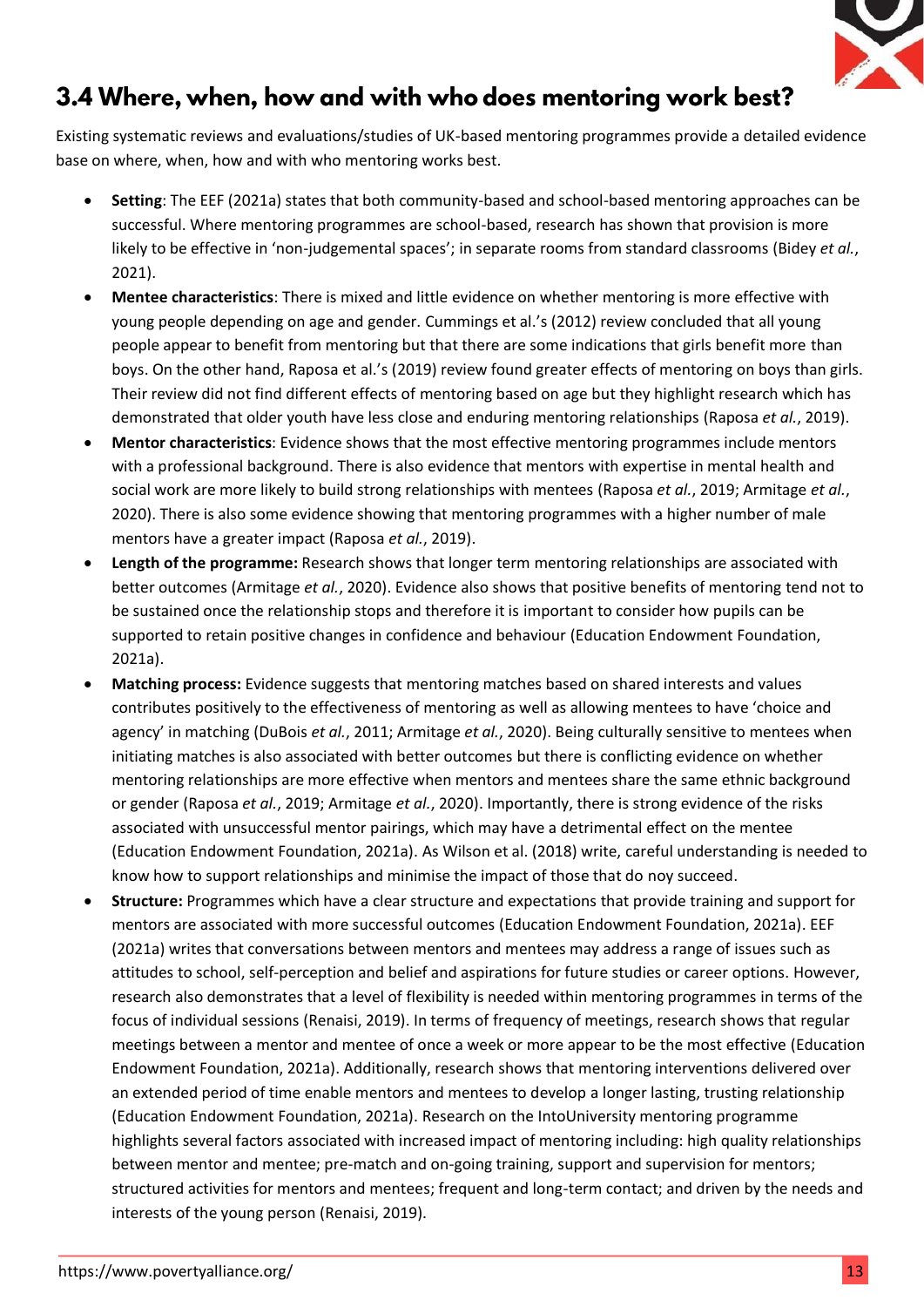

A recent rapid evidence review of mentoring programmes identified a range of factors which contribute to effective programmes (Armitage *et al.*, 2020). Figure 1 summarises recommendations for commissioners and providers made in this review.

**Figure 1: Recommendations for commissioners and providers of youth mentoring programmes (Armitage et al., 2020)**



## 3.5 Where are there evidence gaps?

A difficultly with measuring the outcomes of mentoring programmes is that whilst there is evidence that mentees can gain from positive relationships, this is difficult to measure in terms of specific outcomes on education and employment (Costello and Thomson, 2011; Armitage et al., 2020). As outlined by Armitage et al. (2020), there are significant evidential challenges in assessing what makes mentoring programmes effective particularly as most of the research in this field is from the USA. There are only a small number of evaluations conducted in England and only a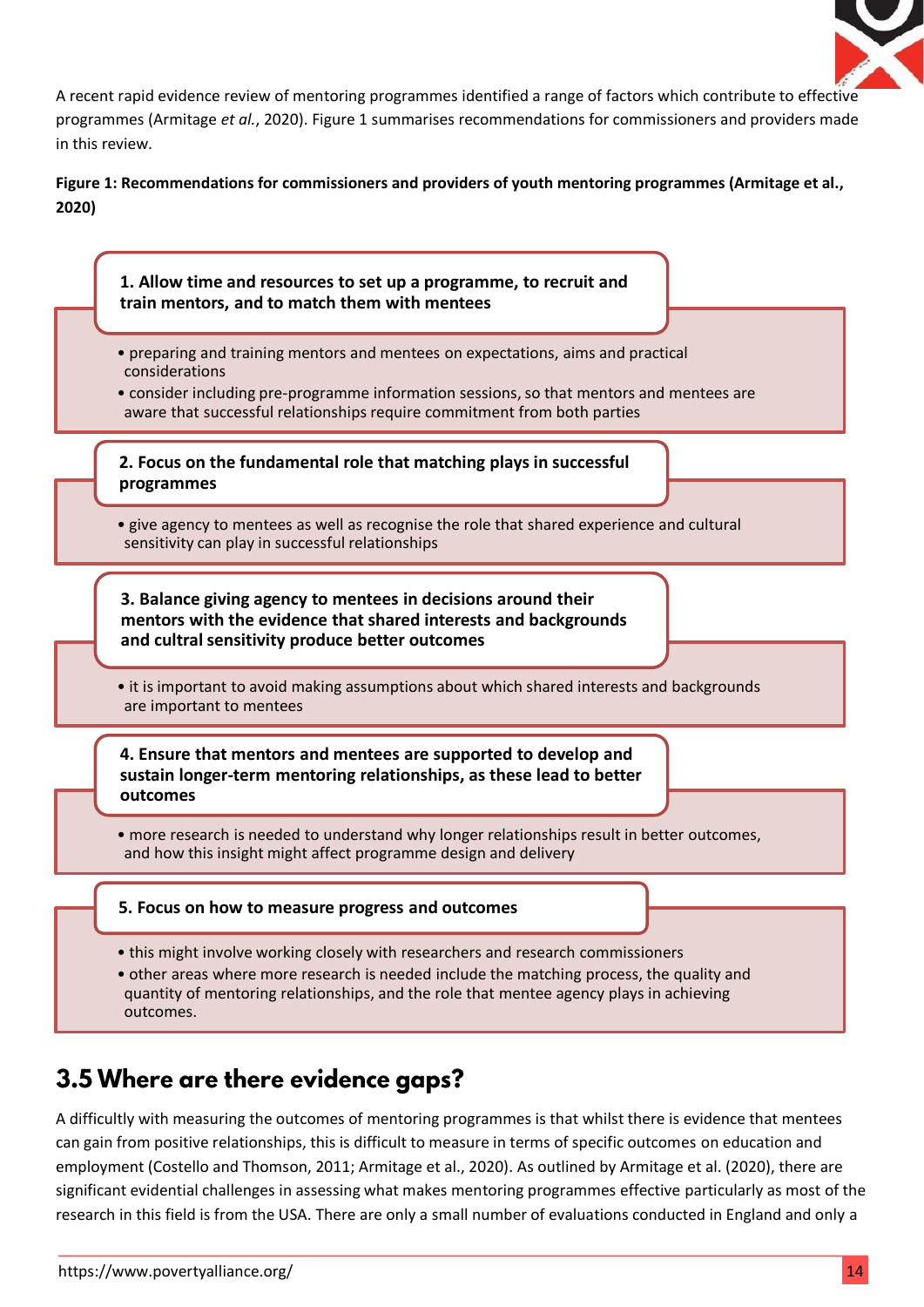

few identified in Scotland. In relation to the UK-based evidence, there are also several key limitations. Firstly, the diversity of models of delivery of mentoring programmes (e.g., setting, length, characteristics of mentors) makes it difficult to pinpoint the effects on outcomes and what makes programmes effective. Secondly, where randomised controlled trials have been conducted they tend to have been based on small sample sizes effecting the generalisability of the results (Demack *et al.*, 2016; Biggs *et al.*, 2020). Some qualitative research has also been conducted with very small samples (Mtika and Payne, 2014; Wilson *et al.*, 2014; NatCen, 2016). In terms of further research, recommendations include examining the longevity of outcomes and determining which programme practices are more effective for different populations of mentors and young people (Rodríguez-Planas, 2012; Plunkett and Fowler, 2019; Raposa *et al.*, 2019; Renaisi, 2019).

# 3.6 Mentoring policy and practice landscape in Scotland

It is difficult to ascertain how widespread mentoring programmes are as an intervention for school-aged children and young people affected by the poverty-related attainment gap in Scotland. Some mentoring provision is commissioned at local authority or school-level via Scottish Attainment Challenge targeted funding. Pupil Equity Funding is allocated directly to schools and the funding is spent at the discretion of head teachers working in partnership with other organisations in their local authority (Scottish Government, no date). The main challenge examining how widespread mentoring is in Scotland is the lack of publicly available information on how local authorities and schools are using Scottish Attainment Challenge funding.

In March 2021, the Scottish Government announced a £19.4 million fund for mentoring programmes to support young people. This included funding for MCR Pathways to roll out its Young Scottish Talent mentoring programme as well as funding for the Leadership Academy for Young People delivered by Columba 1400 (Scottish Government, 2021b). In 2020, the independent review of the care system in Scotland, the Promise, recommended that mentoring should be offered to all young people who would benefit (Care Review, 2020). Following on from this, the Scottish Mentoring Network have been granted funding to map mentoring provision for care experienced children and young people in Scotland to identify gaps in provision (Scottish Mentoring Network, 2021).

An online mapping exercise was conducted to build a picture of mentoring provision focused on attainment, for school-aged children and young people, mainly using the Scottish Mentoring Network's website. The [Scottish](https://scottishmentoringnetwork.co.uk/)  [Mentoring Network](https://scottishmentoringnetwork.co.uk/) is the membership body for mentoring projects in Scotland and their mentoring map shows the location of current projects under different themes (e.g. education, disability). Not all organisations providing mentoring to children and young people will be members of the Network and therefore not all providers will be captured in this overview. This exercise was specifically focused on exploring the policy and practice landscape around mentoring provision identifying which organisations and funders currently work in this environment.

The online mapping exercise identified 20 mentoring providers with a focus related to attainment (see Appendix E).

- **Overview of providers:** Charities are the main providers of mentoring programmes but there are also a few programmes delivered by local councils as well as colleges/universities. Most organisations provide mentoring alongside a range of other services.
- **Funding**: Where information is available, third sector organisations providing mentoring are supported by a range of funders including the National Lottery, BBC Children in Need, the Scottish Government as well as Charitable Trusts.
- **Programme setting:** most providers provide mentoring in community spaces (n = 13). Others provide mentoring in schools (n = 4), either in schools or in the community (n = 2) and in colleges/university (n = 2).
- **Mentors:** most mentoring providers use adult volunteers (n = 14). There are also a few providers who pay mentors including Glasgow Caledonian University's Outreach Programme, Light Up Learning, Moray Council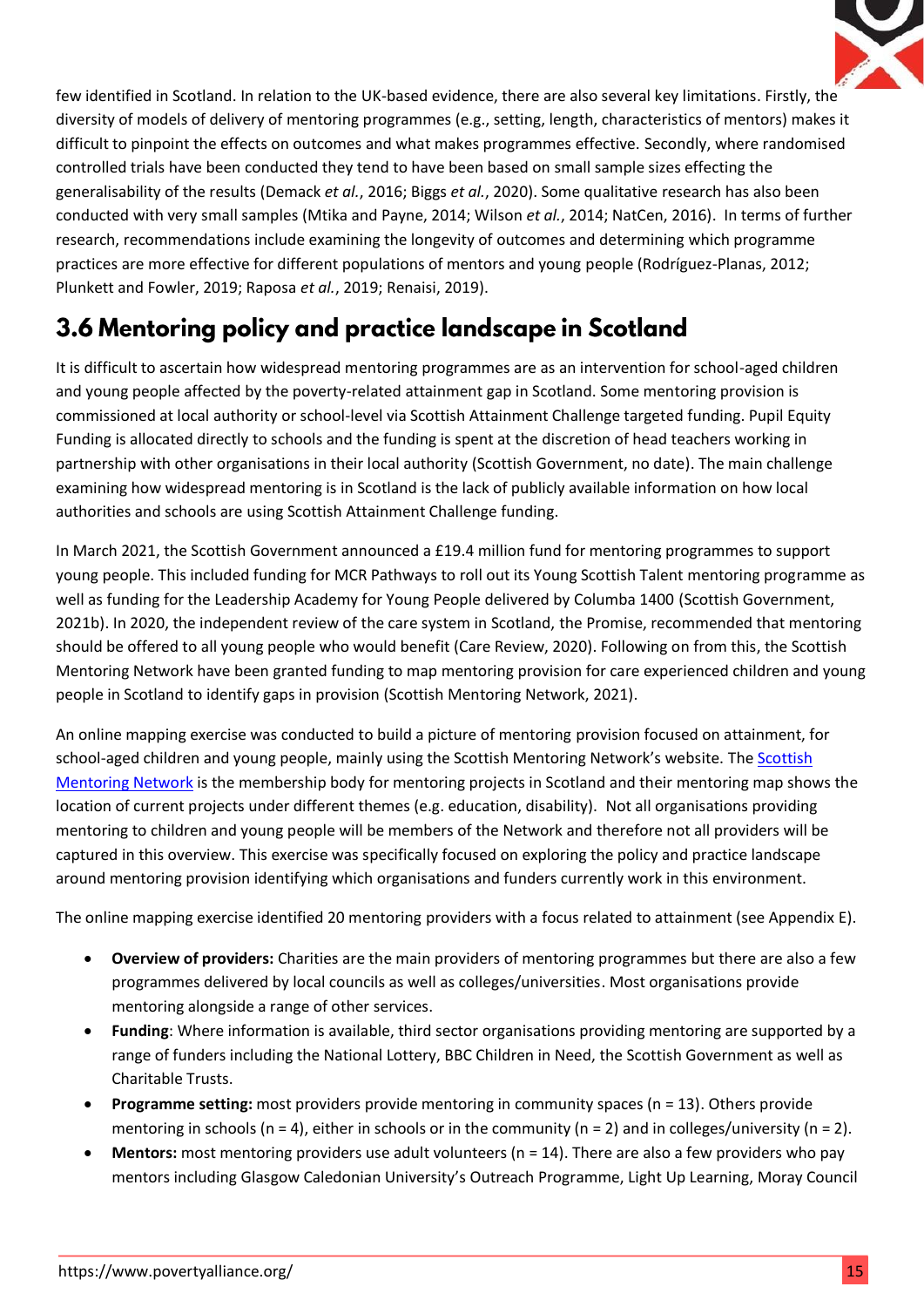

and West Dunbartonshire Council. A couple of mentoring programmes are delivered by volunteer young people including Lochaber Hope and The Rock Trust.

- **Young people:** most providers specifically provide mentoring to children and young people who are described as disadvantaged, vulnerable, struggling etc. Nine providers specifically deliver mentoring to care experienced children and young people. A few other providers mention supporting young carers, young people involved in offending or Black and Minority Ethnic Young People. This mapping indicates that most provision is for secondary aged school children.
- **Location:** There are two mentoring programmes providers who operate across numerous local authorities. MCR Pathways is currently delivered in 75 schools across 12 local authorities and the Intandem Mentoring Service is delivered by a range of third sector organisations across 19 local authorities. Other providers deliver mentoring at a local level.

There are a few other large-scale mentoring programmes in Scotland which do not focus specifically on attainment but aim to improve related behaviours (particularly those linked to offending) or attitudes including Mentors in Violence Prevention, Plusone Mentoring and Action for Children.

### 3.6.1 Where are there gaps in mentoring provision?

A mapping of the mentoring landscape indicates gaps in provision geographically. This mapping suggests that there may be a lack of school-aged mentoring provision in several local authorities including Angus, Argyll and Bute, Comhairle nan Eilean Siar, Dumfries and Galloway, Orkney and the Scottish Borders. Also, whilst Intandem is currently being delivered by charities in 19 local authorities, it is only provided for young people who are looked after at home.

Official data shows that there are specific groups of children and young people living in deprived areas most affected by the attainment gap in Scotland including white boys, Gypsy/Travellers, care experienced learners and children with additional support needs (Robertson and McHardy, 2021). This mapping identified a lack of provision targeted at Gypsy/Travellers and also Black and Minority Ethnic children and young people. Whilst many of the programmes are targeted at all young people living in poverty, the evidence base shows being culturally sensitive to mentees when initiating matches is associated with better outcomes (Armitage *et al.*, 2020).

In terms of mentor characteristics, evidence shows that the most effective mentoring programmes include mentors with a professional background (Raposa *et al.*, 2019; Armitage *et al.*, 2020). It is outwith the scope of this mapping to scope the recruitment policies of mentoring providers and it would be interesting to examine the qualifications and experiences of mentors in Scotland, as well as the training and support they are provided with which is associated with greater impacts of mentoring (Renaisi, 2019).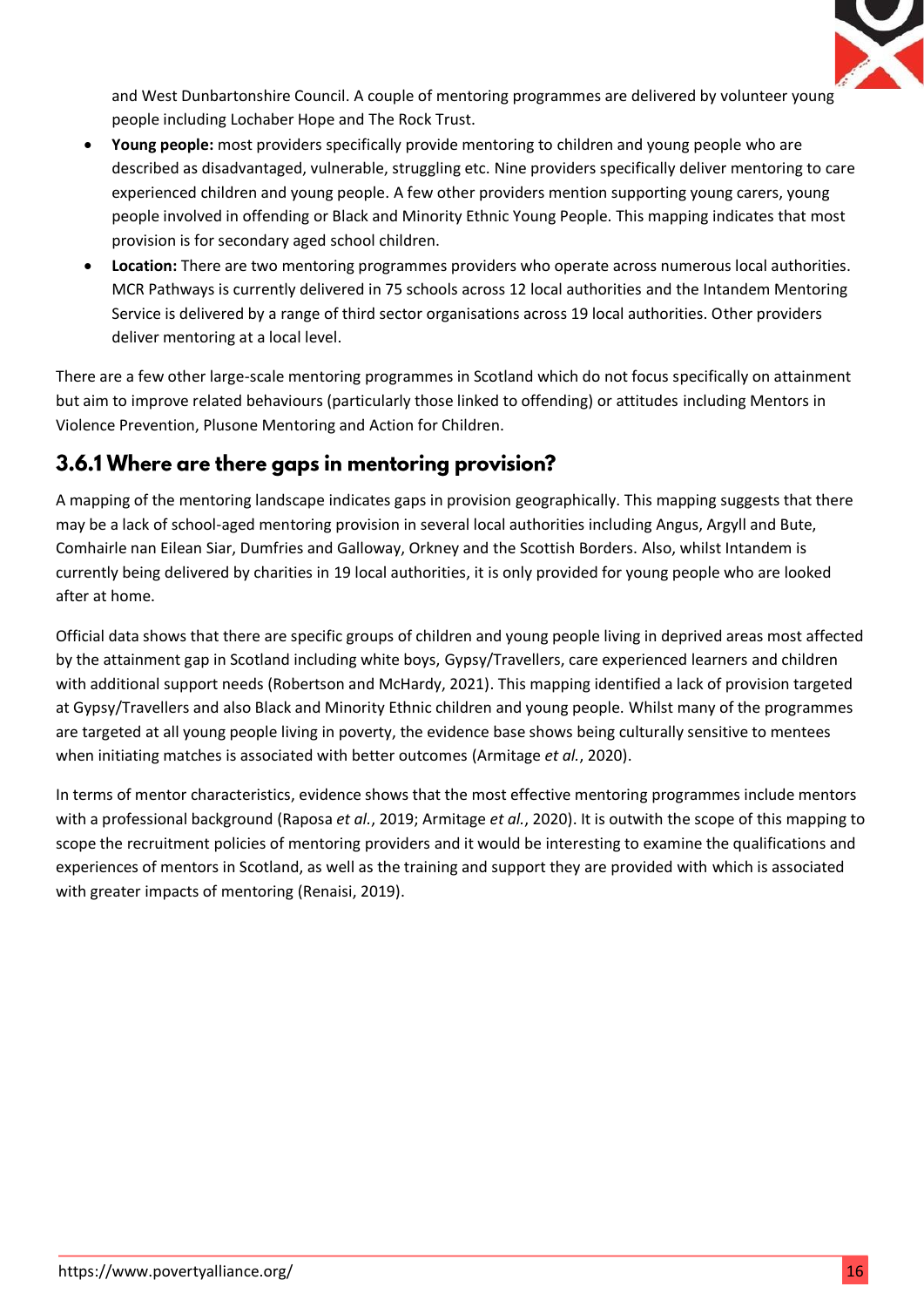

# **4. Findings: Tutoring**

## 4.1 What is the evidence about how far this solution impacts on attainment?

Generally, the literature suggests that tutoring programmes have a range of positive impacts on academic and social and emotional outcomes (mainly self-confidence). The international evidence synthesised by the EEF indicates that one-to-one tuition, where a student receives intensive tuition, and peer tutoring, involving a range of approaches in which learners work in pairs or small groups to provide each other with explicit teaching support, lead to high impacts on attainment (Education Endowment Foundation, 2021b, 2021c). The impacts of small group tuition have been found to be more moderate (Education Endowment Foundation, 2021d).

However, there are a limited number of evaluations of UK-based tutoring programmes specifically provided to children and young people affected by poverty. Based on a limited number of studies examining academic outcomes (n = 9), the evidence on academic outcomes is mixed. It is also difficult to disentangle the impacts of different types of tutoring programmes (one-to-one, group, peer) as research focused on these specific types is limited.

### **4.2 Academic outcomes**

In the EEF's Learning and Teaching Toolkit, one-to-one tuition and peer tutoring interventions are found to have a high impact on attainment, delivering approximately five additional months' progress on average, based on extensive evidence (Education Endowment Foundation, 2021b, 2021c). The evidence is particularly strong for young learners who are behind their peers in primary school in reading and maths. Evidence synthesised by the EEF also shows that the effects of all three tutoring models on pupils living in poverty is particularly positive. There is less, although moderate, evidence on the impacts of small group tuition (one teacher, trained teaching assistant or tutor working with two to five pupils together in a group) and the existing evidence mainly relates to low-attainment pupils receiving additional support to catch up with their peers. Overall, studies indicate that the effects of one-toone tuition on mathematics appear to be substantially lower than in literacy (Education Endowment Foundation, 2021b). On the other hand, the impacts of peer tutoring is similar for both maths and literacy (+5 months) (Education Endowment Foundation, 2021c). Largely drawing on literature from the U.S., evidence shows that tuition in reading tends to have more positive impacts in earlier grades, whilst maths tutoring tends to have more positive impacts on later grades (Nickow, Oreopoulos and Quan, 2020).

Apart from four online programmes, most of the UK-based evaluated tutoring programmes identified in this review are school-based. Programmes include a range of one-to-one or both one-to-one and small group tuition, mainly in maths and/or English/reading (see Table 2). On the whole, programmes are delivered by paid university students or recent graduates. Three programmes involve peer mentoring.

The majority of evaluations/studies of UK-based tutoring programmes included in this review examined academic outcomes, predominantly in English and maths (Topping *et al.*, 2012; Maxwell *et al.*, 2014; Buchanan *et al.*, 2015; Buchanan, Worth and Aston, 2015; Lloyd, Edovald, Kiss, *et al.*, 2015; Lloyd, Edovald, Morris, *et al.*, 2015; Lord *et al.*, 2015; Torgerson *et al.*, 2016, 2018; Lucchino, 2016; The Social Innovation Partnership, 2018; Plaister and Thomson, 2020). Table 2 summarises the evidence on outcomes of individual tutoring interventions revealing a mixed and complex picture. Limitations with quasi-experimental study designs means that a couple of studies do not provide a 'secure estimate of the impact of the project on pupil outcomes' based on EEF ratings (Buchanan *et al.*, 2015; Buchanan, Worth and Aston, 2015). In another evaluation of an online one-to-one tuition programme in maths, the sample size is too small to make any generalisations about impacts on attainment (The Social Innovation Partnership, 2018). Of the remaining nine programmes, five demonstrated positive impacts on children and young people's attainment (Topping *et al.*, 2012; Lord *et al.*, 2015; Lucchino, 2016; Torgerson *et al.*, 2018; Plaister and Thomson,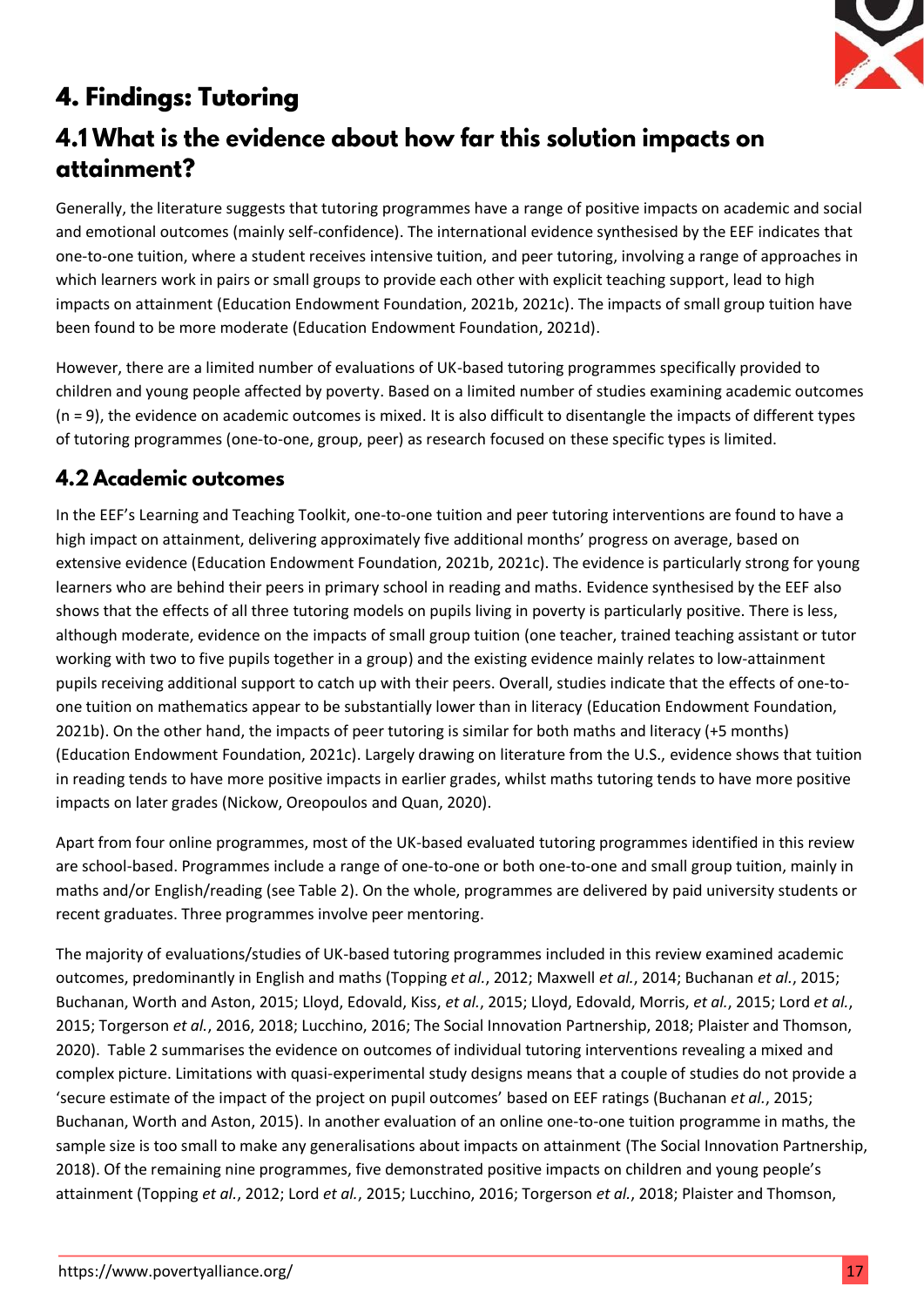

2020). Two of these evaluations adopted a randomised controlled trial (Lord *et al.*, 2015; Torgerson *et al.*, 2018) and three adopted a quasi-experimental design (Topping *et al.*, 2012; Lucchino, 2016; Plaister and Thomson, 2020). The four evaluations that did not find evidence on academic outcomes included a randomised controlled study of a school-based programme which aimed to improve the reading comprehension skills of pupils at transition from primary to secondary (Maxwell *et al.*, 2014); a clustered randomised controlled trial of a cross-age, school-based tutoring programme in maths tuition at primary school (Lloyd, Edovald, Morris, *et al.*, 2015); a clustered randomised controlled trial of a cross-age, school-based paired reading programme in secondary schools (Lloyd, Edovald, Kiss, *et al.*, 2015); and a randomised controlled trial of an online tutoring programme in maths provided by trained maths graduates to primary aged children (Torgerson *et al.*, 2016).

Only three papers specifically examined peer tutoring outcomes. Evaluations of an EEF funded school-based paired reading programme for secondary age pupils and an EEF funded school-based maths tutoring programme for primary aged children found no evidence of impacts on reading or maths attainment (Lloyd, Edovald, Kiss, *et al.*, 2015; Lloyd, Edovald, Morris, *et al.*, 2015). Whist teachers perceived that the maths peer tutoring intervention benefited young people in terms of their confidence in maths, concerns were raised about the accessibility of the programme for lower ability pupils and pupils with English as an Additional Language or with Special Educational Needs (Lloyd, Edovald, Morris, *et al.*, 2015). Contrastingly, a two-year study of a peer (including cross-age and sameage) paired reading intervention, delivered by a council in Scotland, found significant pre-post gains in reading attainment for cross-age tutoring amongst 8 and 10-year-olds, compared to a comparison group (Topping *et al.*, 2012). Cross-age tutoring had significant effects over a longer period for younger students whilst same age tutoring did not (Topping *et al.*, 2012).

### 4.3 Other educational outcomes

In comparison to the mentoring literature, most research on tutoring provision tends to focus on academic outcomes. However, there is consistent evidence that tutoring provision for children and young people living in poverty leads to increased self-confidence in the subject tutored in (see Table 2). Some studies have also demonstrated positive impacts on pupils' aspirations (Buchanan *et al.*, 2015), motivation and enjoyment of learning (Maxwell *et al.*, 2014; Marshall *et al.*, 2021).

| <b>Tutoring</b><br>programme                                                                                                | <b>Type of tutoring</b>                                              | <b>Tutors</b>                                            | Young people<br>characteristics    | Evidence on outcomes                                                                                                                                 |  |
|-----------------------------------------------------------------------------------------------------------------------------|----------------------------------------------------------------------|----------------------------------------------------------|------------------------------------|------------------------------------------------------------------------------------------------------------------------------------------------------|--|
| <b>Tutor Trust</b><br>School-based, small<br>group and 1:1 tuition in<br>(Buchanan<br>maths and English<br>et al.,<br>2015) |                                                                      | University<br>students and<br>recent graduates<br>(paid) | Disadvantaged<br>pupils aged 14-16 | EEF security rating: very low<br>Quasi-experimental design found<br>no statistically significant<br>differences in outcomes on<br>English and maths. |  |
|                                                                                                                             |                                                                      |                                                          |                                    | Qualitative evidence of positive<br>impacts on pupils' confidence and<br>raising pupils' aspirations.                                                |  |
| <b>Tutor Trust</b><br>(Buchanan<br>et al.,<br>2015)                                                                         | School-based, small<br>group and 1:1 tuition in<br>maths and English | University<br>students and<br>recent graduates<br>(paid) | Disadvantaged<br>pupils aged 10-12 | EEF security rating: very low<br>Quasi-experimental design found<br>no statistically significant<br>differences in outcomes on<br>English and maths. |  |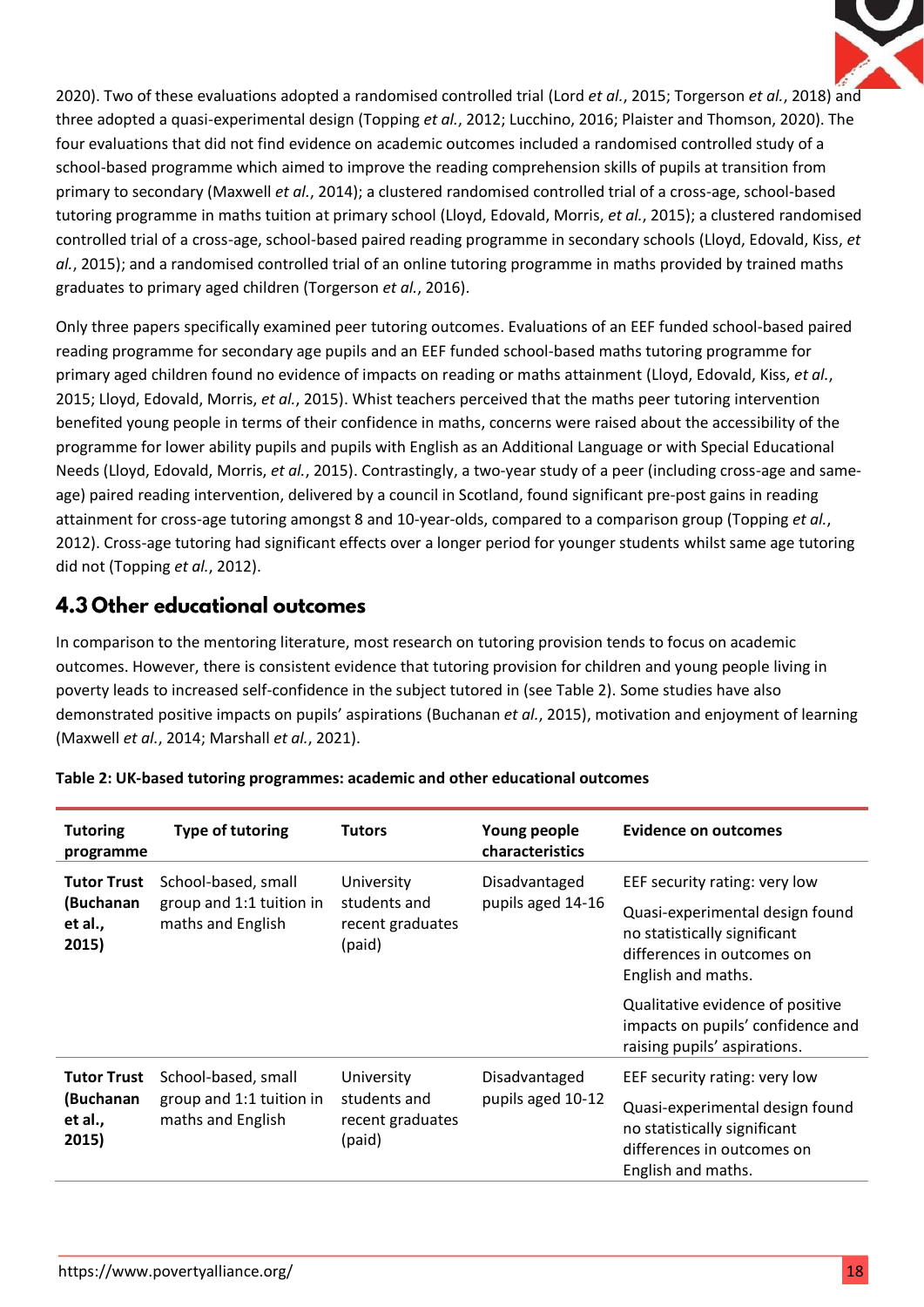

|                                                                                                     |                                                              |                                                                                                 |                                                                                                 | Qualitative evidence of positive<br>impacts on pupils' self-esteem<br>and confidence.                                                                                                                                       |
|-----------------------------------------------------------------------------------------------------|--------------------------------------------------------------|-------------------------------------------------------------------------------------------------|-------------------------------------------------------------------------------------------------|-----------------------------------------------------------------------------------------------------------------------------------------------------------------------------------------------------------------------------|
| Perry                                                                                               | School-based, small                                          | Mainly graduates                                                                                | Pupils who had                                                                                  | EEF security rating: moderate                                                                                                                                                                                               |
| <b>Beeches</b><br>Coaching<br>Programm<br>e (Lord et<br>al., 2015)                                  | group and 1:1 sessions<br>in reading and writing             | (paid)                                                                                          | not reached level<br>4c in English aged<br>$11 - 12$                                            | RCT found positive impact on<br>pupils' attainment in reading,<br>spelling and grammar, equivalent<br>to approximately five additional<br>months' progress.                                                                 |
|                                                                                                     |                                                              |                                                                                                 |                                                                                                 | Qualitative evidence of positive<br>impacts on pupils' confidence.                                                                                                                                                          |
| <b>Action</b><br><b>Tutoring</b><br>(Lucchino,<br>2016)                                             | School-based, small<br>group tuition in maths<br>and English | Various, mainly<br>students                                                                     | Schools with<br>more than<br>double the<br>national average<br>of pupils eligible<br>for FSM    | Quasi-experimental design found<br>higher GCSE point scores for<br>tutored pupils compared to<br>comparison groups. Results<br>suggest a somewhat larger effect<br>on students tutored in maths                             |
|                                                                                                     |                                                              |                                                                                                 | <b>GCSE</b> pupils aged<br>$14 - 16$                                                            | compared to those tutored in<br>English.                                                                                                                                                                                    |
| <b>The</b><br><b>National</b><br>Online<br><b>Tutoring</b><br>Programm<br>e<br>(Marshall<br>et al., | Online tuition in a mix<br>of subjects                       | Various<br>depending on<br>organisation<br>(paid and unpaid)                                    | Disadvantaged<br>children and<br>young people<br>aged 11-17                                     | Mixed methods evaluation found<br>evidence of increased enjoyment<br>of learning, confidence and<br>subject knowledge.                                                                                                      |
| 2021)<br><b>TextNow</b>                                                                             | School-based 1:1                                             | Mix of teachers,                                                                                | Pupils not                                                                                      | EEF security rating: moderate                                                                                                                                                                                               |
| <b>Transition</b><br>Programm<br>e (Maxwell<br>et al.,<br>2014)                                     | coaching in reading                                          | teaching<br>assistants,<br>community<br>volunteers or<br>older year-group<br>pupils (volunteer) | achieving Level 4<br>in English at the<br>end of Key Stage<br>2 aged 11-12                      | RCT did not find statistically<br>significant differences in reading<br>comprehension or in enjoyment<br>of reading and motivation to<br>read.                                                                              |
| <b>The Access</b><br>Project<br>(Plaister<br>and<br>Thomson,<br>2020)                               | School-based 1:1<br>tuition in a range of<br>subjects        | Graduate and<br>university<br>students<br>(volunteer)                                           | Disadvantaged<br>young people<br>aged 15-16 and<br>17-18 years                                  | Quasi-experimental design found<br>statistically significant positive<br>effects on GCSE attainment for<br>year 11 pupils in their tutored<br>subject but no clear evidence on<br>A-Level attainment for Year 13<br>pupils. |
| <b>Tutorfair</b><br>(The Social<br>Innovation<br>, 2018)                                            | Online 1:1 tuition in<br>maths                               | Online app                                                                                      | Targeted at<br>schools where<br>over 50% of<br>students are<br>entitled to free<br>school meals | Sample size too small to ascertain<br>impacts on attainment and<br>confidence.                                                                                                                                              |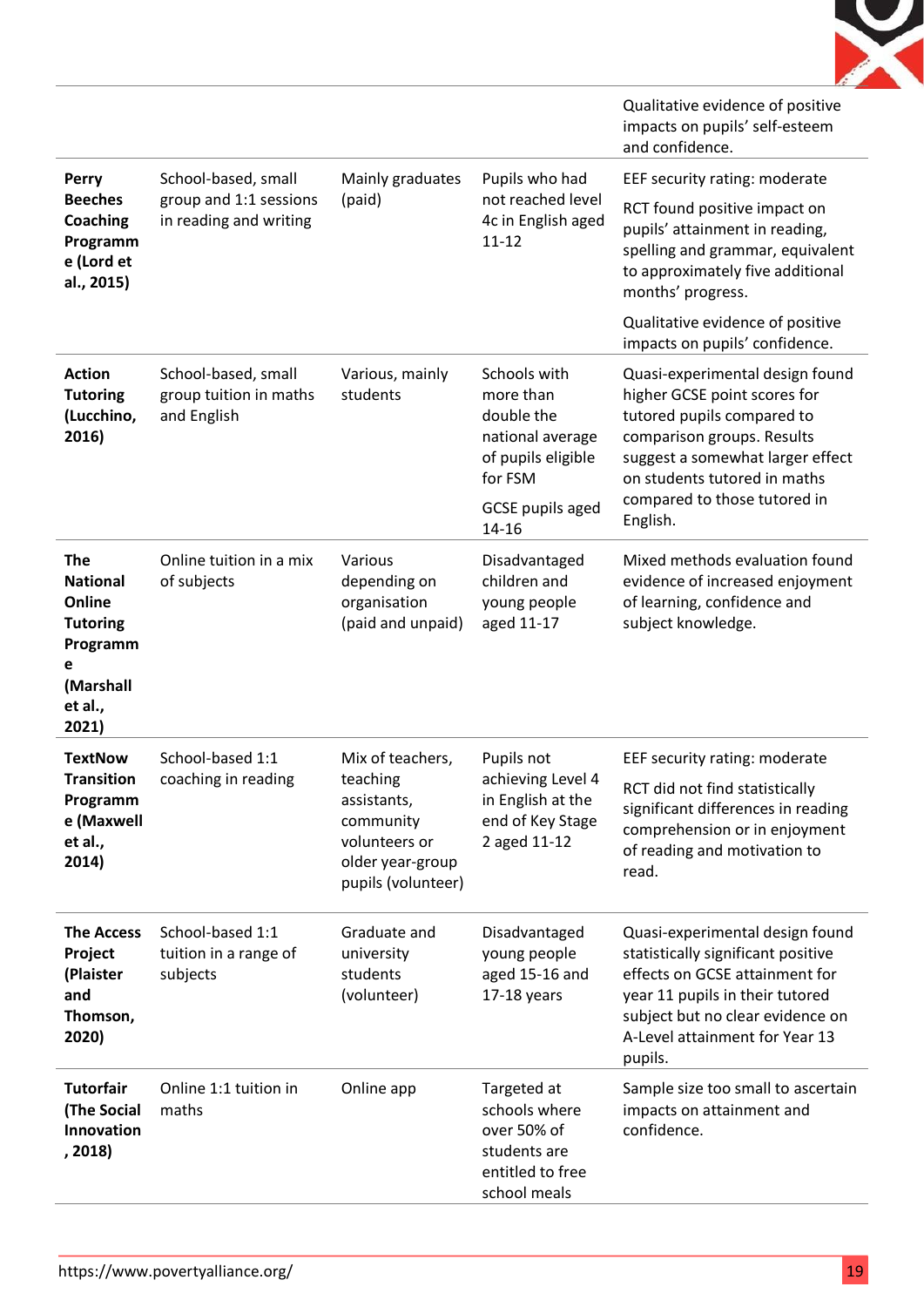

| <b>Tutor Trust</b><br>(Torgerson<br>et al.,<br>2016)                                 | Online 1:1 tuition in<br>maths                                | Full-time<br>employees and<br>graduates in<br>maths or maths-<br>based subject,<br>working in Third<br><b>Space Learning</b><br>academic centres<br>in India and Sri<br>Lanka (paid) | Targeted at<br>schools with high<br>proportion of<br>pupils eligible for<br>free school<br>meals. Young<br>people aged 10-<br>11                                                              | EEF security rating: moderate<br>Impact evaluation found no<br>evidence that the intervention<br>had an impact on Key Stage 2<br>maths, compared with 'business<br>as usual' teaching and support in<br>Year 6.<br>Process evaluation evidence on<br>improved comprehension, verbal<br>fluency and confidence in maths. |
|--------------------------------------------------------------------------------------|---------------------------------------------------------------|--------------------------------------------------------------------------------------------------------------------------------------------------------------------------------------|-----------------------------------------------------------------------------------------------------------------------------------------------------------------------------------------------|-------------------------------------------------------------------------------------------------------------------------------------------------------------------------------------------------------------------------------------------------------------------------------------------------------------------------|
| <b>Tutor Trust</b><br>(Torgerson<br>et al.,<br>2018)                                 | School-based, small<br>group and 1:1 tuition in<br>maths      | University<br>students and<br>recent graduates<br>(paid)                                                                                                                             | Young people<br>aged 10-11<br>working below<br>age-expected<br>levels in maths<br>Schools in the<br>trial had twice<br>the national<br>average of pupils<br>eligible for free<br>school meals | EEF security rating: high<br>RCT found some evidence that<br>small group tutoring led to<br>benefits for children receiving<br>tutoring in comparison to the<br>control group.<br>Process evaluation evidence on<br>increased pupil confidence.                                                                         |
| <b>Tutorfair</b><br><b>Foundatio</b><br>n (2020)                                     | Online 1:1 tuition in<br>maths and English<br>(summer school) | Mix of<br>undergraduates,<br>graduates and<br>qualified<br>teachers<br>(volunteer)                                                                                                   | Children and<br>young people<br>aged 13-15<br>Prioritised for<br>disadvantaged<br>children and<br>young people                                                                                | Increased self-confidence in<br>subject as well as in returning to<br>school                                                                                                                                                                                                                                            |
| <b>Paired</b><br>reading<br>(Topping<br>et al.,<br>2012)                             | School-based 1:1 peer<br>tutoring in reading                  | Peers (cross-age<br>and same-age)                                                                                                                                                    | Children aged 8-<br>10                                                                                                                                                                        | Significant pre-post gains in<br>reading attainment for cross-age<br>tutoring.                                                                                                                                                                                                                                          |
| <b>Durham</b><br><b>Shared</b><br><b>Maths</b><br>Project<br>(Lloyd et<br>al., 2015) | School-based 1:1 peer<br>tutoring in maths                    | Peers aged 10-11                                                                                                                                                                     | Children aged 7-9                                                                                                                                                                             | EEF security rating: moderate to<br>high<br>Clustered RCT did not find<br>statistically significant differences<br>in maths attainment or attitudes<br>towards school.<br>Some qualitative evidence from<br>teachers of improvements in<br>confidence in maths.                                                         |
| <b>Paired</b><br>reading                                                             | School-based 1:1 peer<br>tutoring in reading                  | Peers aged 13-14                                                                                                                                                                     | Young people<br>aged 11-12                                                                                                                                                                    | EEF security rating: moderate to<br>high                                                                                                                                                                                                                                                                                |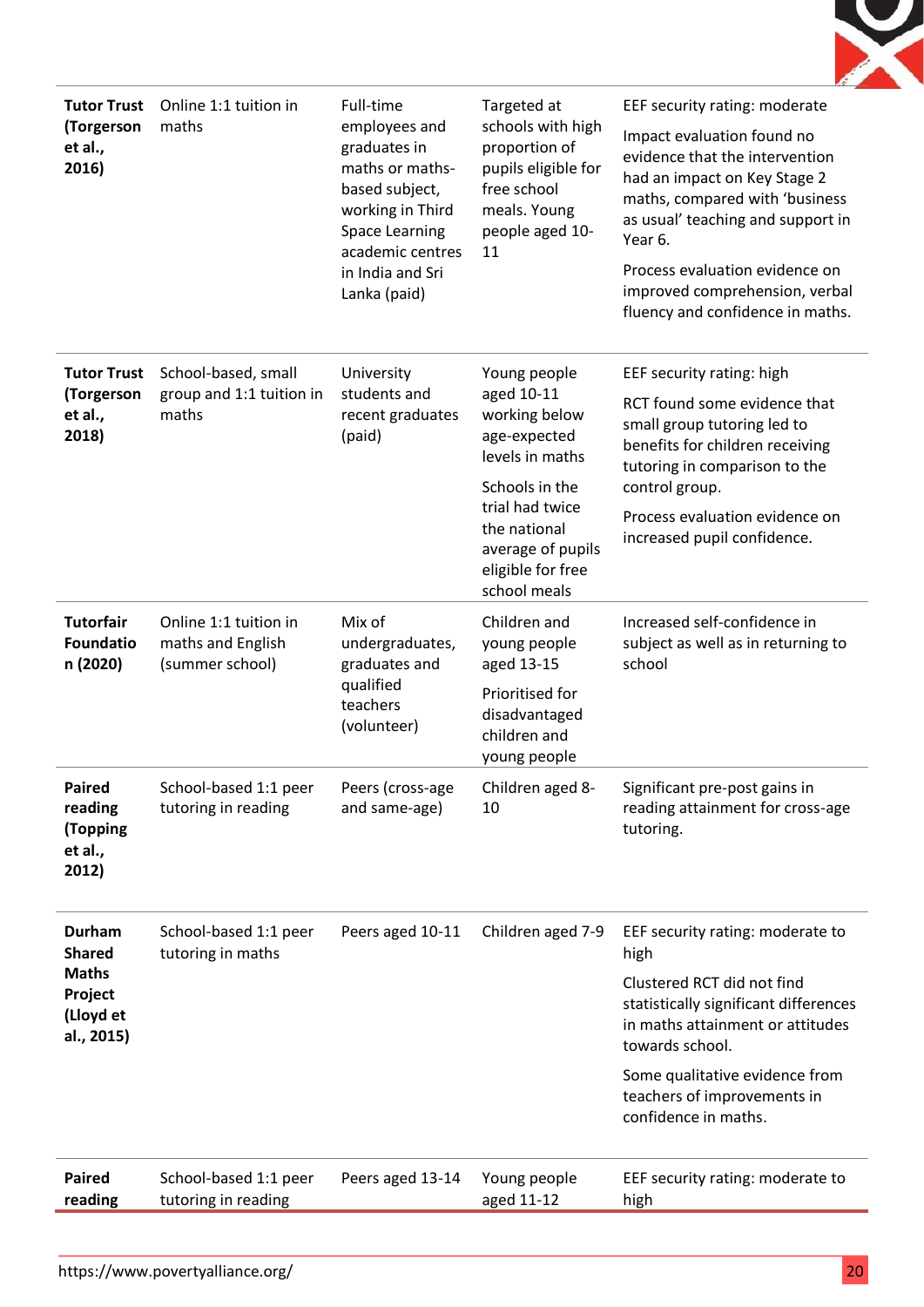

**(Lloyd et** 

**al., 2015)** Schools were selected where the proportion of pupils eligible for free school meals was above the national average.

Clustered RCT did not find a statistically significant difference on pupils' reading ability.

## 4.4 How, where, when and with who do tutoring programmes work best?

Evaluations/studies of UK-based tutoring programmes provide a detailed evidence base on where, when, how and with who tutoring works best.

- **Setting**: Most of the tutoring programmes included in this review are school-based. The literature identifies the need for a 'suitable learning environment'; one that is quiet, stimulating and comfortable (Lord *et al.*, 2015).
- **Tutor characteristics**: Research shows that tutoring programmes are most effective where tutors possess strong pedagogical skills and subject knowledge (Buchanan *et al.*, 2015; Buchanan, Worth and Aston, 2015) and effects are stronger on average for teacher and paraprofessional tutoring than for nonprofessional or parent programmes (Nickow, Oreopoulos and Quan, 2020). It is also important that tutors are committed, reliable and flexible to changing needs. Research also shows that where tutors are of poorer quality, this can have negative impacts on their tutees (Buchanan *et al.*, 2015; Buchanan, Worth and Aston, 2015).
- **Tutee characteristics**: There is some, albeit minimal, mixed evidence in relation to whether impacts of tutoring are associated with gender. Two studies, both for similar age groups (late primary school), one peerled tuition and other provided by university students and recent graduates, found better outcomes for girls than boys (Topping *et al.*, 2012; Torgerson *et al.*, 2018). On the other hand, primary school teachers felt that boys benefitted the most from the Tutor Trust maths/English programme (Buchanan, Worth and Aston, 2015). An evaluation of the Access Project, a school-based tutoring programme for young people aged 14 to 18 found greater positive effects on GCSE grades for male students (Plaister and Thomson, 2020).
- **Length of the programme**: There is a lack of research that has examined length of tutoring programmes in relation to outcomes. A study of a 2-year tutor programme, the Access Project, found that students who took part in the project across two academic years were more strongly affected than those who took part for just one year (Plaister and Thomson, 2020). There was also a stronger effect on academic grades in the tutored subject for students who took part in more tutoring sessions (Lucchino, 2016; Plaister and Thomson, 2020).
- **Structure**: Existing evidence suggests that highly structured tutoring programmes provide the best effects on outcomes. Highly structured programmes include thorough training, timetabled sessions and a focus on specific reading skills. In terms of frequency, evidence shows that impacts of one-to-one and small group tuition are higher where tuition is provided via short, regular sessions (about 30 minutes three to five times a week) over a set period of time (up to ten weeks) (Education Endowment Foundation, 2021b, 2021d). Evidence also shows that programmes work most effectively when tutors have a good knowledge of the curriculum and work in conjunction with the relevant department and teachers (Buchanan *et al.*, 2015; Buchanan, Worth and Aston, 2015; Lord *et al.*, 2015; Torgerson *et al.*, 2018; Marshall *et al.*, 2021). Existing, largely U.S. based, evidence also shows that tutoring programmes conducted during school hours tend to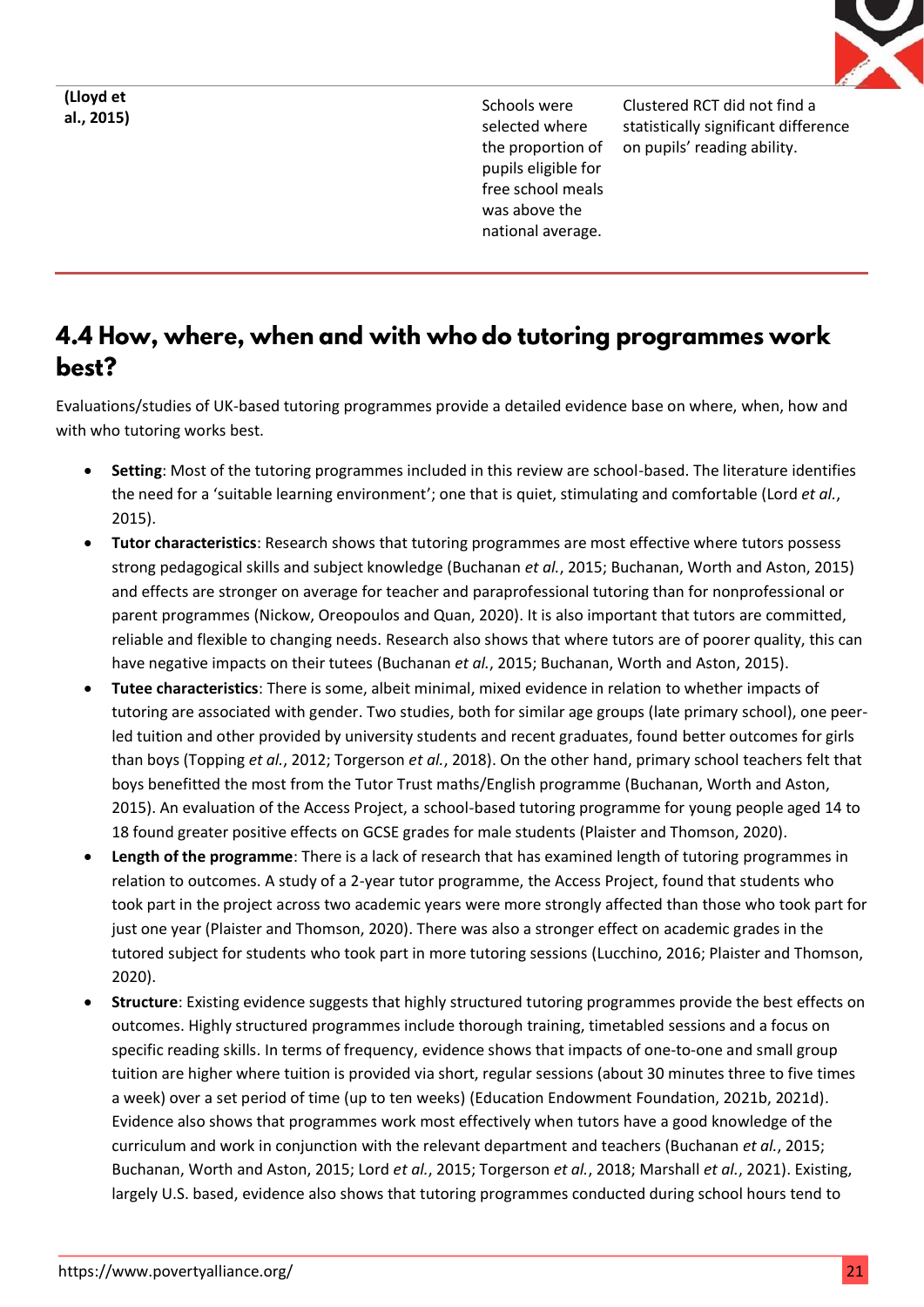

have larger impacts than those conducted after school (Nickow, Oreopoulos and Quan, 2020). An independent evaluation of Tutor Trust's English and math's tuition programme provided by university students and recent graduates recommended that the Trust should address variations in tutor quality to ensure that all tutors are up to a required standard of conduct and performance through quality audits or establishing more formal feedback or performance reviews (Buchanan, Worth and Aston, 2015).

# 4.5 Where are there evidence gaps?

The key gap in terms of evidence on the outcomes of tutoring for children and young people is the lack of research in the UK. In comparison to the mentoring literature, our review identified only one systematic review and metaanalysis examining the effects of tutoring on learning outcomes which included tutoring interventions for all children and young people (Nickow, Oreopoulos and Quan, 2020). This review identified only 14 evaluations/studies of tutoring programmes published in the UK in the last ten years (see Appendix D). Whilst this is a small number, eight of the tutoring programmes have been funded and evaluated by the EEF. Examining the outcomes of differing types of tutoring provision in the UK (e.g. one-to-one, group, peer) is not possible given the limited number of studies. Recommendations for further research include exploring the effects of different models of delivery (e.g. different group sizes, whether tuition is in addition to or a replacement for subject lessons, the length of the programme) on outcomes and what types of tutoring work best (Buchanan *et al.*, 2015; Lord *et al.*, 2015; Lucchino, 2016). In relation to online tutoring, a recent evaluation of the National Online Tuition Pilot recommended future research focus on a range of issues including identifying the most effective tools and approaches for communicating with schools, parents and learners and understanding how to best reach and benefit groups of learners with particular needs (Marshall *et al.*, 2021).

# 4.6 Tutoring policy and practice landscape in Scotland

In February 2021, a £45 million fund for local authorities to aid education recovery was launched by the Scottish Government to meet additional funding needs including targeted support (Scottish Government, 2021a). There is no published information to show how much of this might have been used on catch-up tutoring programmes, although calls have been made to replicate the National Tutoring Programme introduced in England and Wales (Who Cares? Scotland, no date).

An online mapping exercise was conducted to build a picture of current tutoring provision for children and young people living in poverty in Scotland. This exercise was focused on exploring the policy and practice landscape around tutoring, specifically identifying which organisations and funders currently work in this environment.

Unlike mentoring, there is no tutoring network in Scotland, and much of the provision is often localised through homework clubs for example. Tutoring will also be provided in many primary and secondary schools, particularly through paired reading provision. An online search identifies a small number of providers.

- The [Volunteer Tutors' Organisation](https://www.vtoscotland.org/), in Glasgow, provides one-to-one and group tutoring to children and young people who experience difficulties with their education. In existence since 2003, it typically provides provision in a child's home or in a homework club and has moved online since the pandemic.
- [Stretch a Nickel,](https://www.stretchanickel.org/what-we-do) a Glasgow-based charity, provides a range of support to children and families. Their Bright Sparks programme provides group tuition to mainly upper primary school pupils living in areas of deprivation in Glasgow and surrounding areas, working in conjunction with schools. The project has also run a pilot with secondary school aged children. The charity works with a range of funders and partners including The National Lottery, Glasgow City Council and the SCVO.
- The **Brilliant Club's** Scholars Programme is an online and in-person small-group tutoring programme available to schools across the UK. Delivered by PhD tutors, the aim of the programme is to widen access to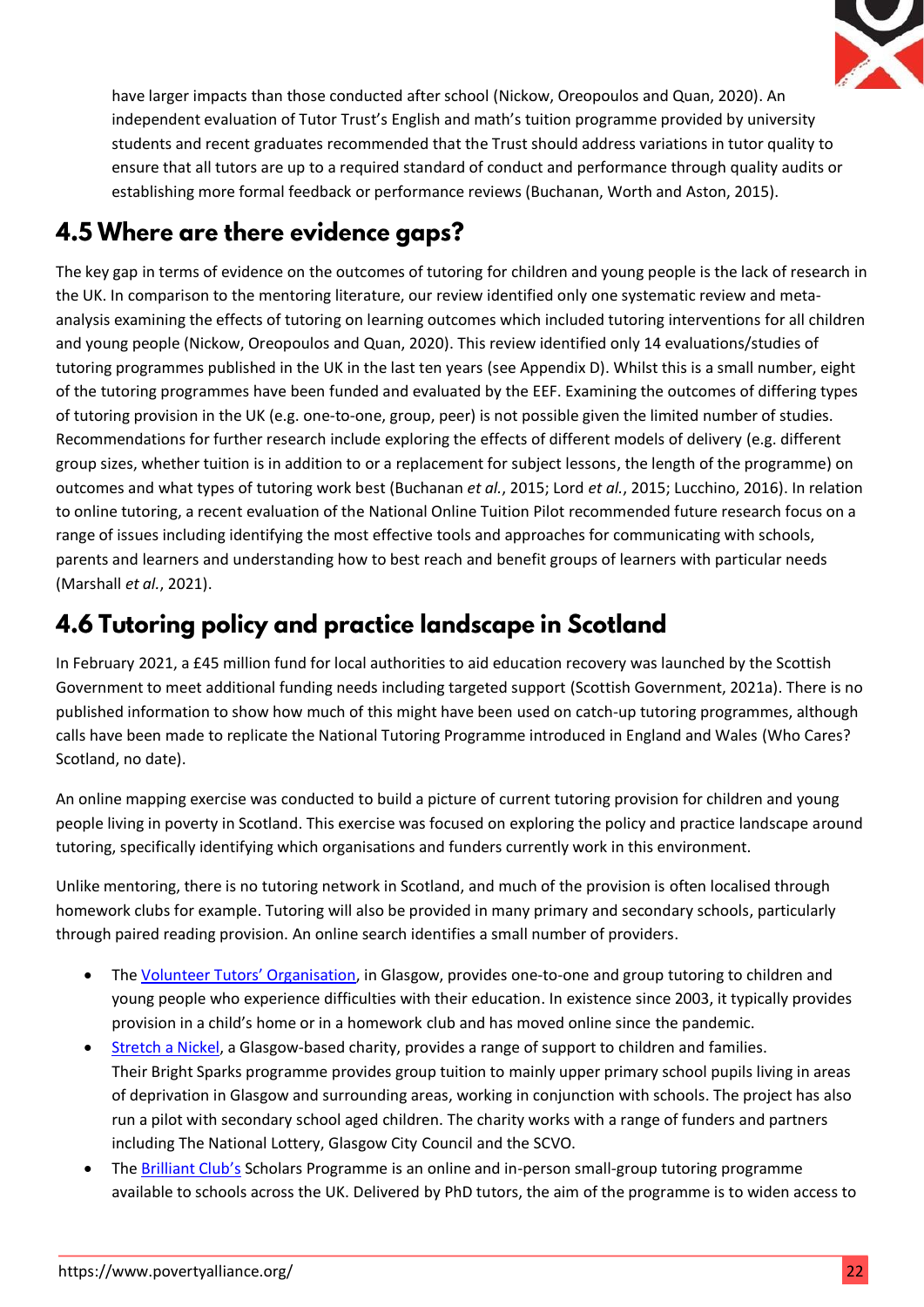

highly-selective universities for pupils from underrepresented backgrounds. The Scholars' Programme is delivered to young people from late primary to the end of secondary school. Partner universities in Scotland involved in delivery Brilliant Club's programmes include the University of Aberdeen, the University of Edinburgh and the University of Strathclyde.

• The East Lothian Tutoring Initiative, provided via online tutoring organisation MyTutor, delivers English and maths support to pupils in S4 to S6 across secondary schools in East Lothian (Seith, 2021). The programme is delivered via tutors hired by Queen Margaret University and all tutors are required to be graduates with prior experience of tutoring or working with young people. The scheme is funded by the STV Children's Appeal and others.

The evidence suggests that free tutoring provision for children and young people affected by the poverty-attainment related gap in Scotland is sparse. Although this is not a complete picture, and there is likely provision via homework clubs and councils not identified via our search, there has not been a targeted commitment to tutoring provision as part of the Covid education catch-up plans in Scotland.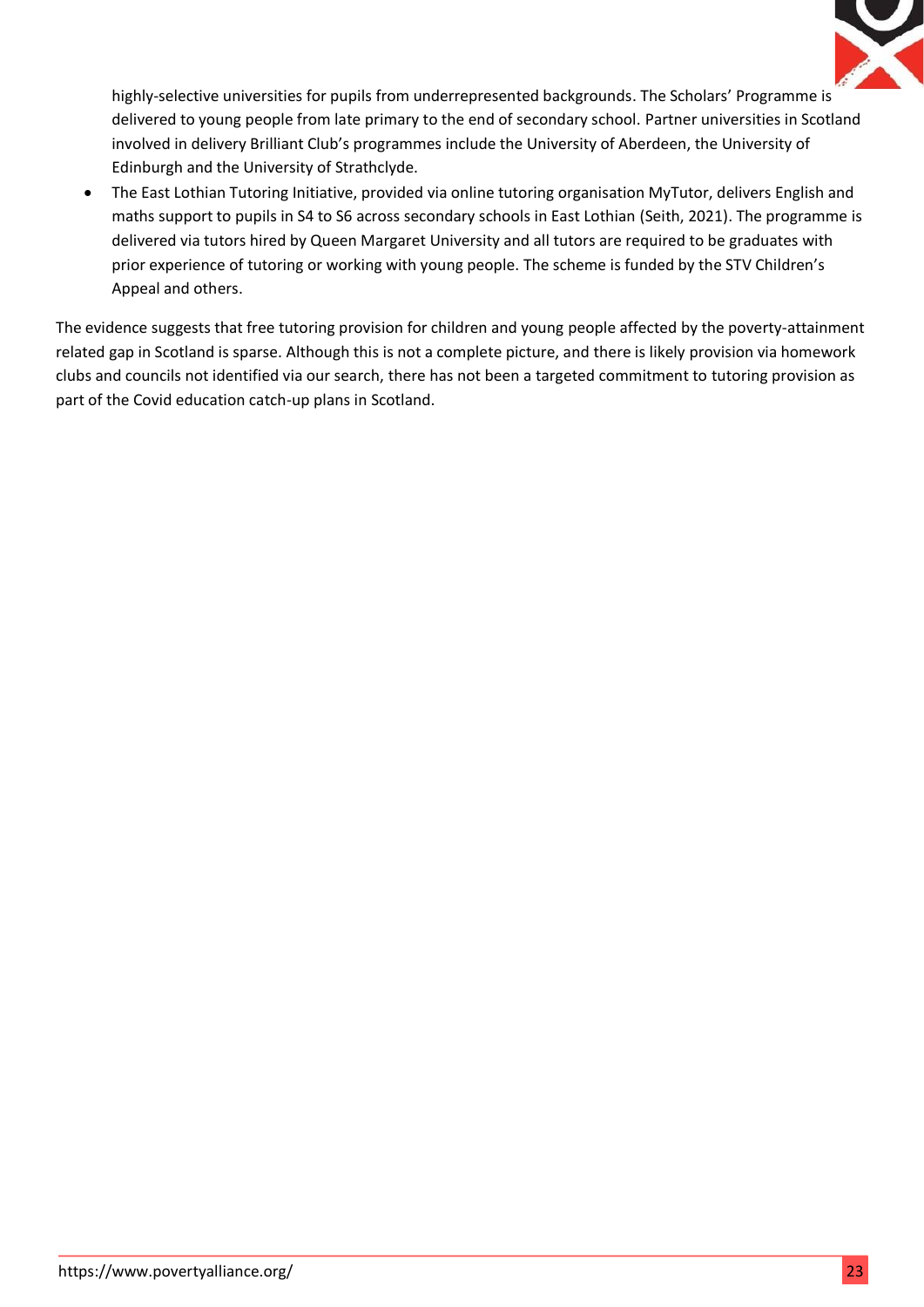

# 5. Conclusions and recommendations

This review highlights the potential of mentoring and tutoring programmes as solutions to the poverty-related attainment gap. To conclude, we have outlined some key recommendations for further work to support the rollout of mentoring and tutoring provision for all school-aged children and young people impacted by poverty in Scotland. These recommendations are directed at commissioners/funders and providers as well as educational bodies and institutions.

### **Mentorina**

- To reduce the possibility of causing harm to young people and to support improvements in academic and other educational outcomes, mentoring provision needs to be underpinned by evidence on where, when, how and with who provision is likely to be most effective, as outlined in this review (see also Armitage et al., 2020).
- This review does not give a full picture of mentoring provision in Scotland. Additional mapping with local authorities and schools would provide a more up-to-date picture of gaps in provision in Scotland.
- A key finding in this review is that mentoring provision is more likely to lead to positive outcomes when delivered by mentors with a relevant professional background (e.g. mental health, social work). Therefore, additional mapping could be undertaken to examine the qualifications and experiences of mentors in Scotland.
- Whilst there has been a growth in the evidence base in recent years, from a research standpoint, there is a need for more research in the UK context.

### Tutoring

- This review concludes that free mentoring provision across Scotland is sparse. We recommend more intensive mapping with schools and local authorities as well as examining the barriers to more large-scale provision of free tuition in Scotland.
- As the evidence shows that tutoring programmes are more likely to be effective when provided in collaboration with schools, a key message from the review is the need for developing partnerships and buyin from schools.
- As more positive effects are associated with tuition provided by tutors with teaching experience and subject knowledge, providers, alongside funders and commissioners, need to ensure that tutors are of a high quality and are supported.
- Similarly to mentoring, there is a lack of UK-based literature, although there is even less consolidated evidence on what makes tutoring programmes effective. Therefore, there is a need for more research on the effectiveness and outcomes of tutoring programmes in the UK.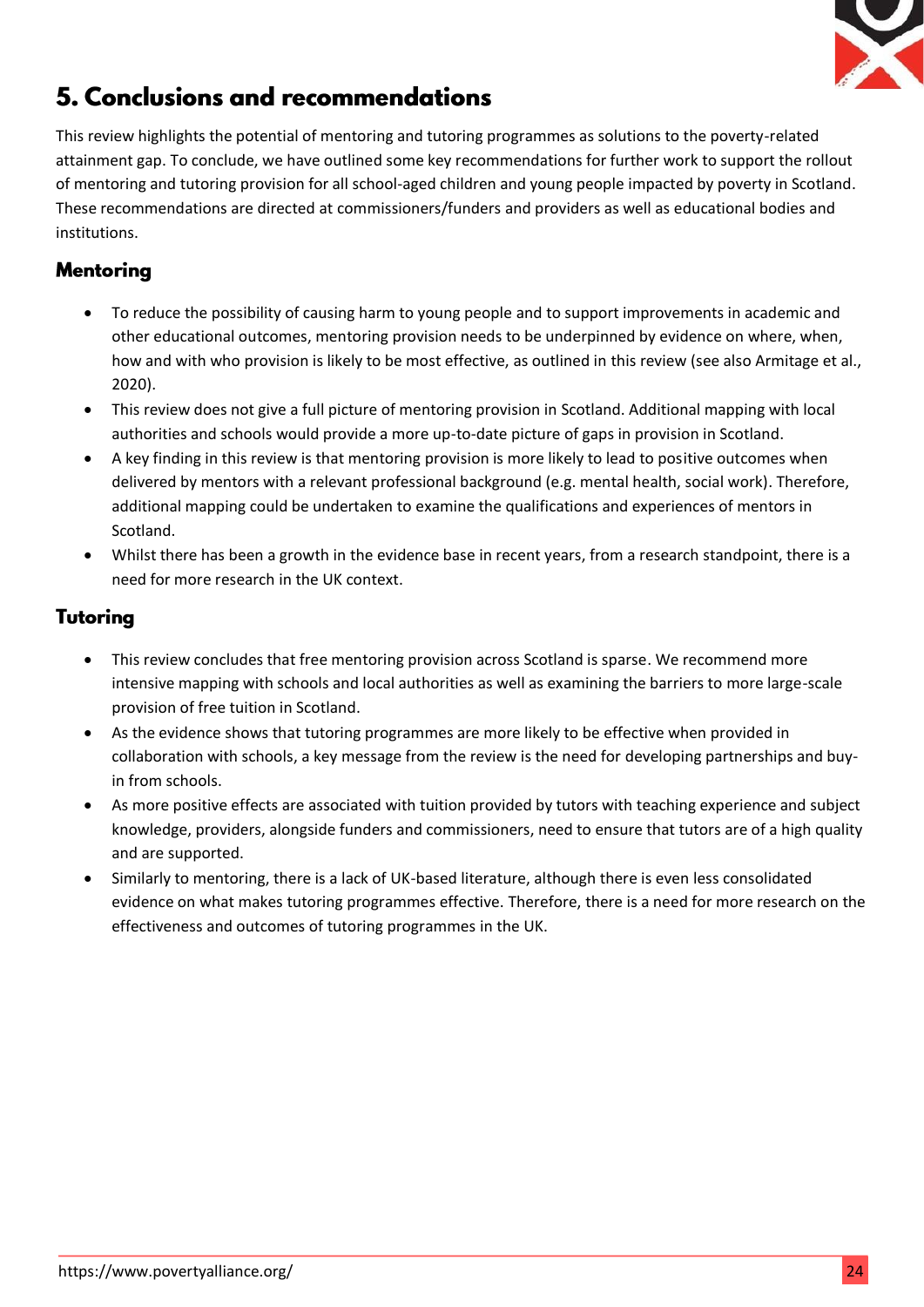

## **References**

Armitage, H. *et al.* (2020) *What Makes for Effective Youth Mentoring Programmes: A rapid evidence summary*. Available at:

https://media.nesta.org.uk/documents/What\_Makes\_for\_Effective\_Youth\_Mentoring\_Programmes.pdf (Accessed: 3 August 2021).

Bidey, T. *et al.* (2021) *Evaluation of The Mayor's Stepping Stones programme Final report* . Available at: https://www.london.gov.uk/sites/default/files/gla\_stepping\_stones\_final\_report\_0.pdf (Accessed: 2 August 2021).

Biggs, H. *et al.* (2020) *MCR Pathways Social Bridging Finance Initiative for Educational Outcomes Evaluation Report*. Available at: www.scotcen.org.uk (Accessed: 17 August 2021).

Buchanan, E. *et al.* (2015) *Tutor Trust Secondary Evaluation report and Executive summary* . Available at: https://educationendowmentfoundation.org.uk/public/files/Projects/Evaluation\_Reports/Tutor\_Trust\_Secondary.p df (Accessed: 24 August 2021).

Buchanan, E., Worth, J. and Aston, H. (2015) *Tutor Trust Primary: Evaluation report and Executive Summary*. Available at:

https://educationendowmentfoundation.org.uk/public/files/Projects/Evaluation\_Reports/Affordable\_Individual\_an d Small Group Tuition Primary.pdf (Accessed: 4 August 2021).

Busse, H., Campbell, R. and Kipping, R. (2018a) 'Developing a typology of mentoring programmes for young people attending secondary school in the United Kingdom using qualitative methods', *Children and Youth Services Review*. Pergamon, 88, pp. 401–415. doi: 10.1016/J.CHILDYOUTH.2018.03.025.

Busse, H., Campbell, R. and Kipping, R. (2018b) 'Examining the wider context of formal youth mentoring programme development, delivery and maintenance: A qualitative study with mentoring managers and experts in the United Kingdom', *Children and Youth Services Review*. Pergamon, 95, pp. 95–108. doi: 10.1016/J.CHILDYOUTH.2018.10.028.

Care Review (2020) *The Promise*. Available at: https://www.carereview.scot/wp-content/uploads/2020/02/The-Promise.pdf (Accessed: 15 September 2021).

Costello, L. and Thomson, M. (2011) *Youth mentoring*. Available at: https://apo.org.au/sites/default/files/resourcefiles/2011-11/apo-nid27350.pdf (Accessed: 3 August 2021).

Demack, S. *et al.* (2016) *ThinkForward Evaluation report and executive summary*. Available at: https://educationendowmentfoundation.org.uk/public/files/Projects/Evaluation\_Reports/EEF\_Project\_Report\_Thin kForward.pdf (Accessed: 4 August 2021).

DuBois, D. L. *et al.* (2011) 'How Effective Are Mentoring Programs for Youth? A Systematic Assessment of the Evidence':, *https://doi.org/10.1177/1529100611414806*. SAGE PublicationsSage CA: Los Angeles, CA, 12(2), pp. 57– 91. doi: 10.1177/1529100611414806.

Education Endowment Foundation (2021a) *Mentoring*. Available at: https://educationendowmentfoundation.org.uk/education-evidence/teaching-learning-toolkit/mentoring (Accessed: 24 September 2021).

Education Endowment Foundation (2021b) *One to one tuition*. Available at: https://educationendowmentfoundation.org.uk/education-evidence/teaching-learning-toolkit/one-to-one-tuition (Accessed: 24 September 2021).

Education Endowment Foundation (2021c) *Peer tutoring*. Available at: https://educationendowmentfoundation.org.uk/education-evidence/teaching-learning-toolkit/peer-tutoring (Accessed: 24 September 2021).

Education Endowment Foundation (2021d) *Small group tuition | EEF*. Available at: https://educationendowmentfoundation.org.uk/education-evidence/teaching-learning-toolkit/small-group-tuition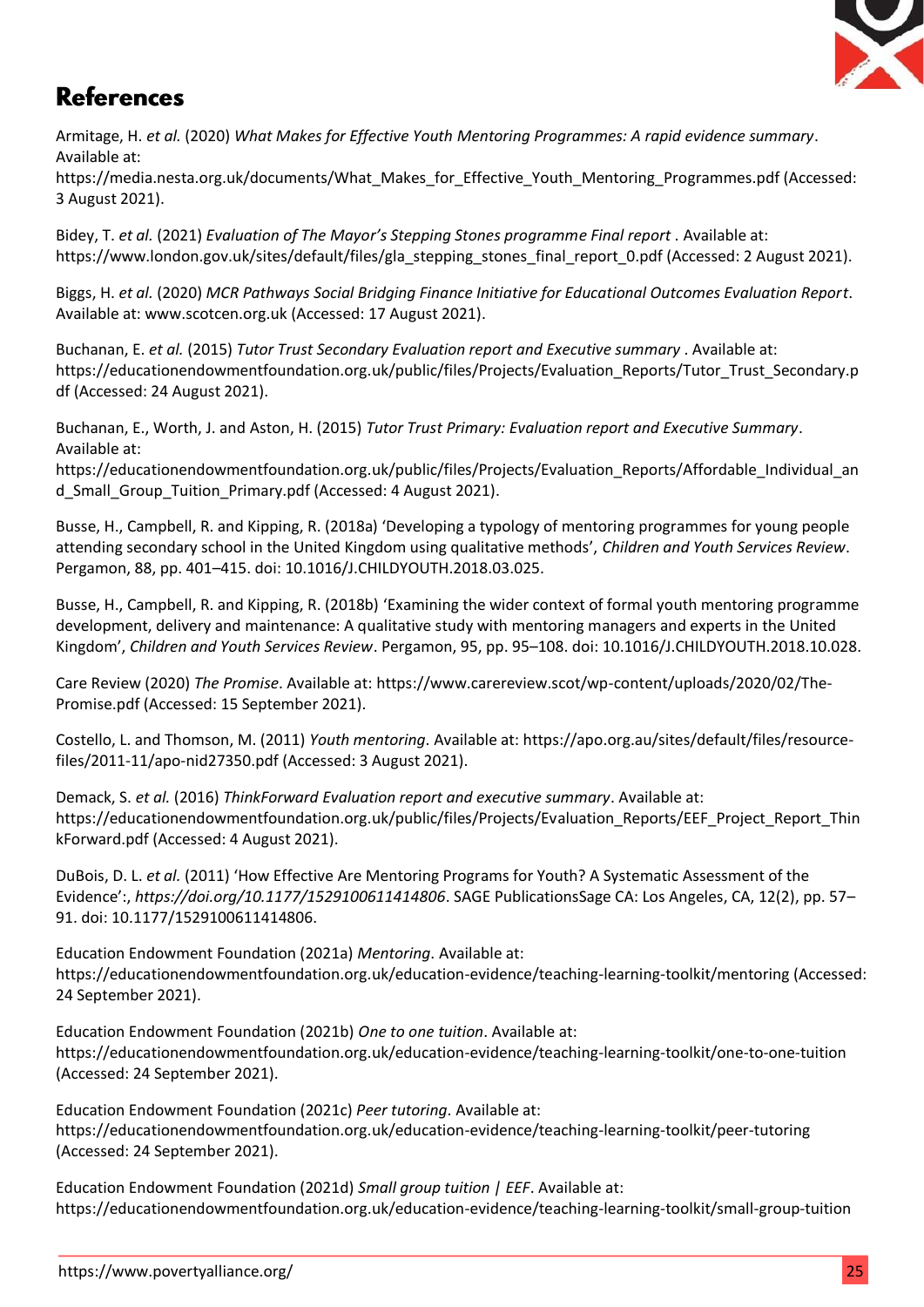

(Accessed: 24 September 2021).

Hooley, T., Hutchinson, J. and Neary, S. (2014) *Building motivation, achievement and progression online: evaluating Brightside's approach to online mentoring*. iCeGS, University of Derby. Available at: https://derby.openrepository.com/handle/10545/324930 (Accessed: 3 August 2021).

Lloyd, C., Edovald, T., Morris, S., *et al.* (2015) *Durham Shared Maths Project Evaluation report and Executive summary*. Available at:

https://educationendowmentfoundation.org.uk/public/files/Projects/Evaluation\_Reports/Shared\_Maths.pdf (Accessed: 24 August 2021).

Lloyd, C., Edovald, T., Kiss, Z., *et al.* (2015) *Paired Reading Evaluation report and Executive summary*. Available at: https://educationendowmentfoundation.org.uk/public/files/Projects/Evaluation\_Reports/Peer\_Tutoring\_in\_Second ary Schools.pdf (Accessed: 24 August 2021).

Lord, P. *et al.* (2015) *Perry Beeches Coaching Programme Evaluation report and Executive summary* . Available at: https://educationendowmentfoundation.org.uk/public/files/Projects/Evaluation\_Reports/Perry\_Beeches.pdf (Accessed: 24 August 2021).

Lucchino, P. (2016) *ACTION TUTORING'S SMALL---GROUP TUITION PROGRAMME*. Available at: https://actiontutoring.org.uk/wp-content/uploads/2017/08/action\_tutoring\_impact\_evaluation.pdf (Accessed: 24 August 2021).

Marshall, L. *et al.* (2021) *THE NATIONAL ONLINE TUITION PILOT - Pilot Report*. Available at: https://educationendowmentfoundation.org.uk/public/files/National\_Online\_Tuition\_Pilot.pdf (Accessed: 24 August 2021).

Maxwell, B. *et al.* (2014) *TextNow Transition Programme Evaluation Report and Executive Summary*. Available at: https://educationendowmentfoundation.org.uk/public/files/Projects/Evaluation\_Reports/EEF\_Project\_Report\_Text Now.pdf (Accessed: 24 August 2021).

Mtika, P. and Payne, F. (2014) 'Student–adult mentoring relationships: experiences from a Scottish school-based programme', *https://doi.org/10.1080/00131881.2014.965571*. Routledge, 56(4), pp. 436–452. doi: 10.1080/00131881.2014.965571.

NatCen (2016) *Mosaic Secondary School Group Mentoring Programme YEAR 3 REPORT*. Available at: https://natcen.ac.uk/media/1475496/Wave-3-Mosaic-report\_FINAL.pdf (Accessed: 9 August 2021).

Nickow, A., Oreopoulos, P. and Quan, V. (2020) *The Impressive Effects of Tutoring on Prek-12 Learning: A Systematic Review and Meta-Analysis of the Experimental Evidence*. Available at: https://www.nber.org/system/files/working\_papers/w27476/w27476.pdf (Accessed: 8 September 2021).

Plaister, N. and Thomson, D. (2020) *Evaluation of The Access Project tuition on attainment at GCSE and A-Level 2017/18 cohort*. Available at: https://ffteducationdatalab.org.uk/2020/09/the-access-project-evaluation-report/ (Accessed: 30 August 2021).

Plunkett, C. and Fowler, N. (2019) *Quarriers Coaching for Life An Independent Evaluation*. Available at: https://www.celcis.org/application/files/3415/5784/6910/Quarriers\_Coaching\_for\_Life\_Report\_.pdf (Accessed: 3 September 2021).

Raposa, E. B. *et al.* (2019) 'The Effects of Youth Mentoring Programs: A Meta-analysis of Outcome Studies', *Journal of Youth and Adolescence*, 48, pp. 423–443. doi: 10.1007/s10964-019-00982-8.

Renaisi (2019) *Understanding IntoUniversity's impact on attainment: A qualitative research study*. Available at: https://intouniversity.org/sites/all/files/userfiles/files/Renaisi report.pdf (Accessed: 25 August 2021).

Roberts, A. and Weston, K. (2011) *Making a difference through mentoring: An evaluation of the impact of mentoring practices undertaken through the Aimhigher programme in Hertfordshire schools*. Available at: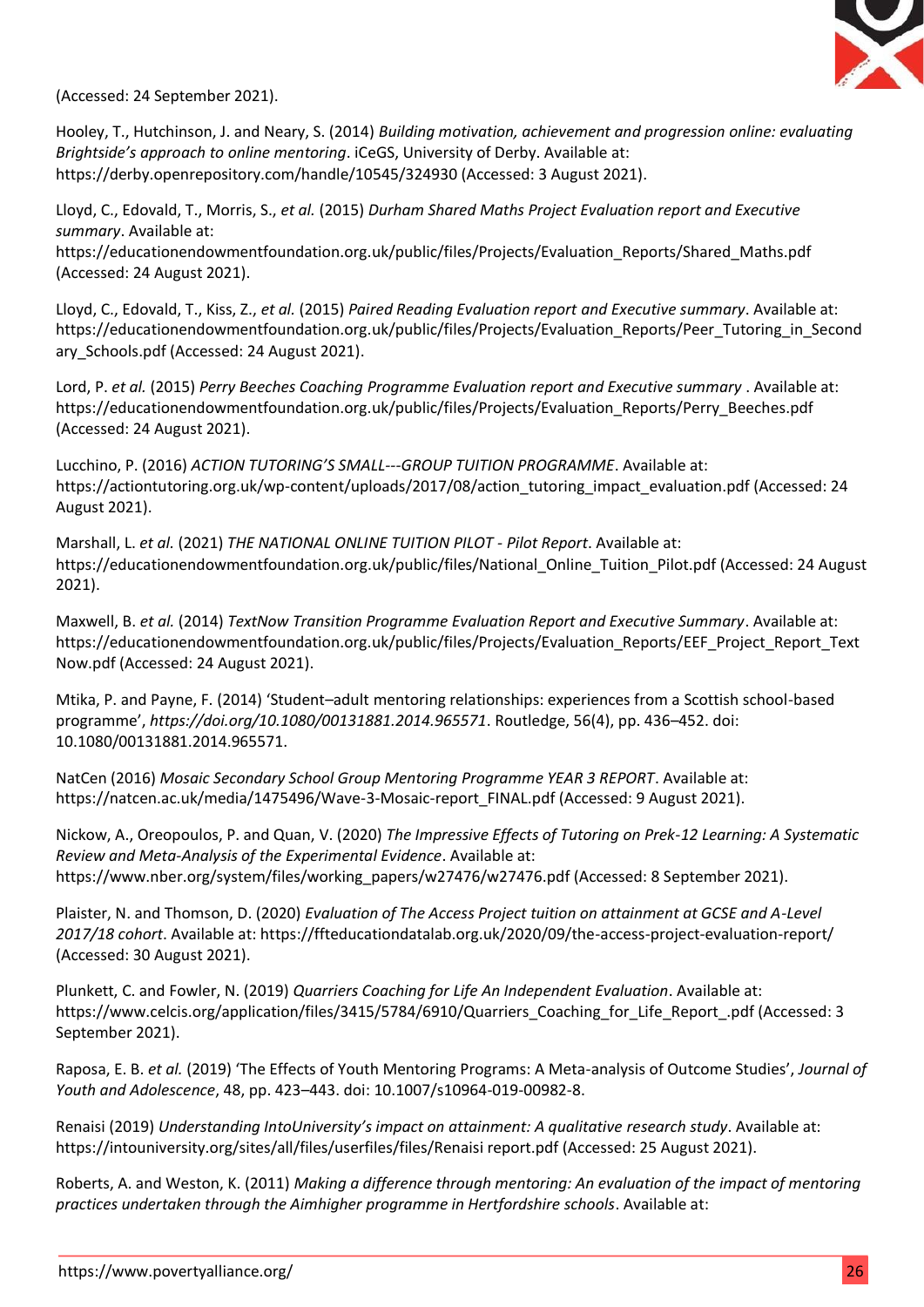

https://www.heacademy.ac.uk/system/files/herts\_making\_difference\_through\_mentoring.pdf (Accessed: 2 August 2021).

Robertson, L. and McHardy, F. (2021) *The Poverty-related Attainment Gap: A review of the evidence*. Available at: https://www.povertyalliance.org/wp-content/uploads/2021/02/The-Poverty-related-Attainment-Gap-A-Review-ofthe-Evidence-11Feb2021.pdf (Accessed: 14 September 2021).

Rodríguez-Planas, N. (2012) 'Mentoring, educational services, and incentives to learn: What do we know about them?', *Evaluation and Program Planning*. Pergamon, 35(4), pp. 481–490. doi: 10.1016/J.EVALPROGPLAN.2012.02.004.

Scottish Government (2021a) *Education Recovery additional new funding 2020-2021: local authority allocations* . Available at: https://www.gov.scot/publications/education-recovery-additional-new-funding-2020-2021-localauthority-allocations/ (Accessed: 14 September 2021).

Scottish Government (2021b) *Mentor scheme to improve life chances for young people* . Available at: https://www.gov.scot/news/mentor-scheme-to-improve-life-chances-for-young-people/ (Accessed: 7 September 2021).

Scottish Government (no date) *Schools: Pupil attainment: closing the gap*. Available at: https://www.gov.scot/policies/schools/pupil-attainment/ (Accessed: 10 September 2021).

Scottish Mentoring Network (2021) *SMN News: SMN's role in #KeepingThePromise - Mapping Mentoring for Care Experienced Children and Young People in Scotland*. Available at: https://scottishmentoringnetwork.co.uk/news/1848/smn-news-smns-role-in-keepingthepromise-mappingmentoring-for-care-experienced-children-young-people-in-scotland/ (Accessed: 15 September 2021).

Seith, E. (2021) *Coronavirus: University tutoring scheme helps more than 300 pupils*. Available at: https://www.tes.com/news/coronavirus-university-scheme-provides-tutors-over-300-pupils (Accessed: 14 September 2021).

The Social Innovation Partnership (2018) *Tutorfair Foundation On-demand Tutoring Evaluation*. Available at: https://media.nesta.org.uk/documents/Tutorfair\_-\_Tutorfair\_On-Demand\_-\_Evaluation\_Summary\_\_Report.pdf (Accessed: 30 August 2021).

Thurston, A., Cockerill, M. and Craig, N. (2019) 'Using cooperative learning to close the reading attainment gap for students with low literacy levels for Grade 8/Year 9 students', *International Journal of Educational Research*. Pergamon, 94, pp. 1–10. doi: 10.1016/J.IJER.2019.02.016.

Topping, K. J. *et al.* (2012) 'Outcomes and process in reading tutoring', *Educational Research*. Routledge, 54(3), pp. 239–258. doi: 10.1080/00131881.2012.710086.

Torgerson, C. *et al.* (2016) 'Affordable Online Maths Tuition Evaluation report and executive summary '. Available at: https://educationendowmentfoundation.org.uk/public/files/Projects/Evaluation\_Reports/Affordable\_Maths.pdf (Accessed: 24 August 2021).

Torgerson, C. J. *et al.* (2018) *Tutor Trust: Affordable Primary Tuition Evaluation report and executive summary*. Available at:

https://educationendowmentfoundation.org.uk/public/files/Projects/Evaluation\_Reports/Tutor\_Trust.pdf (Accessed: 4 August 2021).

Who Cares? Scotland (no date) *Charity calls for tutoring to urgently close the attainment gap* . Available at: https://www.whocaresscotland.org/who-we-are/media-centre/press-releases/5227-2/ (Accessed: 14 September 2021).

Wilson, A. *et al.* (2014) 'Mentoring into higher education: A useful addition to the landscape of widening access to higher education?', *Scottish Educational Review*, 46(2), pp. 18–35.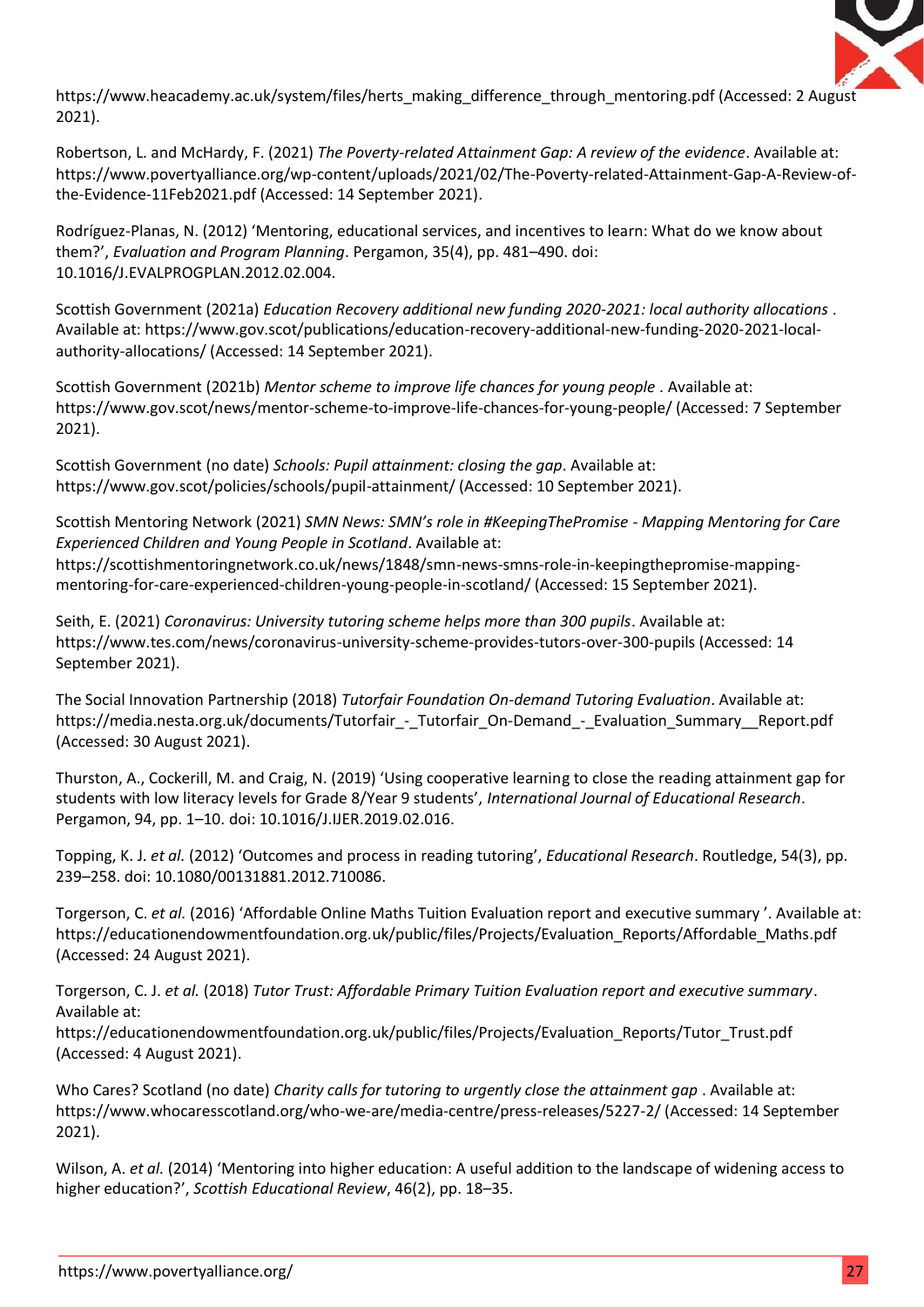

Wilson, A., Hunter, K. and McArthur, K. (2018) *Intergenerational mentoring and widening participation in Higher Education*. Available at:

https://strathprints.strath.ac.uk/63139/1/Wilson\_etal\_IPPI\_2018\_Intergenerational\_mentoring\_and\_widening\_part icipation\_in\_higher\_education.pdf (Accessed: 2 August 2021).

Wood, S. and Mayo-Wilson, E. (2012) 'School-Based Mentoring for Adolescents: A Systematic Review and Meta-Analysis', *Research on social work practice*. SAGE PublicationsSage CA: Los Angeles, CA, 22(3), pp. 257–269. doi: 10.1177/1049731511430836.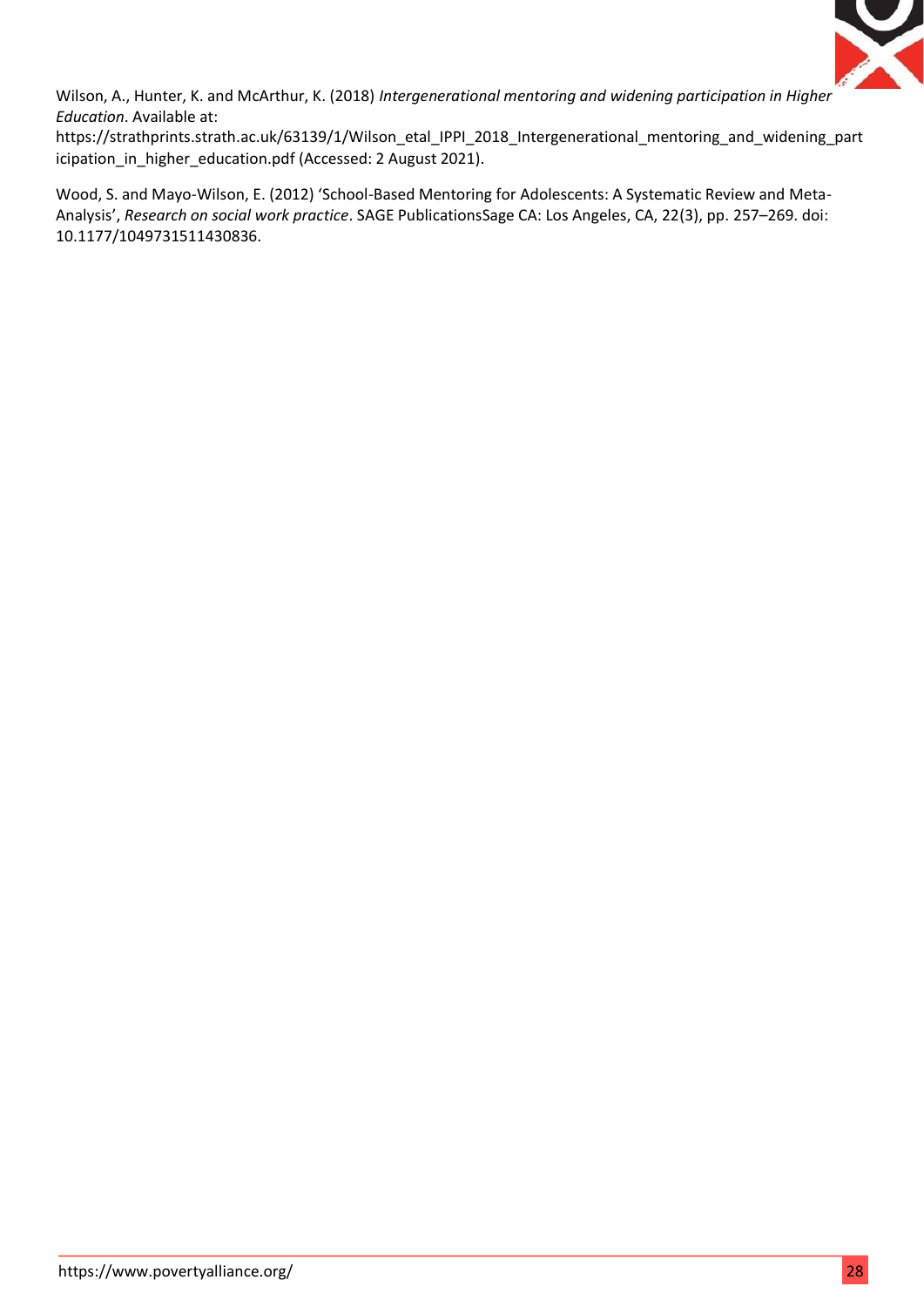

## **Appendix A: Review literature sources**

| <b>Public bodies</b>                        | Scottish Parliament Education and Skills Committee, Education Scotland,<br>Scottish Government, Convention of Scottish Local Authorities (COSLA),<br>Association of Principal Psychologists, Trade Union (Education Institute of<br>Scotland), General Teaching Council, the Improvement Service                                                                       |
|---------------------------------------------|------------------------------------------------------------------------------------------------------------------------------------------------------------------------------------------------------------------------------------------------------------------------------------------------------------------------------------------------------------------------|
| Third sector/civil<br>society organisations | Action Tutoring, Children in Scotland, Children and Young People's<br>Commissioner Scotland, Children's University, Scottish Mentoring Network,<br>Tutor Trust, Youthlink Scotland, Young Scot                                                                                                                                                                         |
| Academic centres                            | CELCIS (Strathclyde), Scottish Poverty and Inequality Research Unit (GCU),<br>the Robert Owen Centre for Educational Change (Glasgow), Centre for<br>Research in Educational Inclusion and Diversity (Edinburgh)                                                                                                                                                       |
| Think tanks/funding<br>bodies               | Centre for Education and Youth, Education Endowment Foundation,<br>Education Policy Institute, Fair Education Alliance, FFT Education Datalab,<br>Impetus, Joseph Rowntree Foundation, NatCen, National Children's Bureau,<br>National Foundation for Educational Research, Nuffield Foundation,<br>Scottish Mentoring Network, Sutton Trust, Youth Futures Foundation |

# Appendix B: Inclusion and exclusion criteria

#### **Inclusion criteria**

- Tutoring and mentoring as activities that support attainment at school and therefore are aimed at young people who are of school age (5-18).
- Secondary sources of information from the last 10 years including academic and 'grey' literature.
- Evidence, policy and practice chiefly focused on Scotland and the other UK nations.
- Activities/interventions in non-formal educational settings, but only where there is a clear intention to improve engagement/attainment within formal educational settings.

#### **Exclusion criteria**

- Interventions and policy that don't focus on addressing poverty/trauma or poverty related attainment gap.
- Whole population approaches to educational engagement.
- Engagement with education past school age (5-18).
- Evidence, policy and practice from outside of the UK unless international comparisons are considered very useful.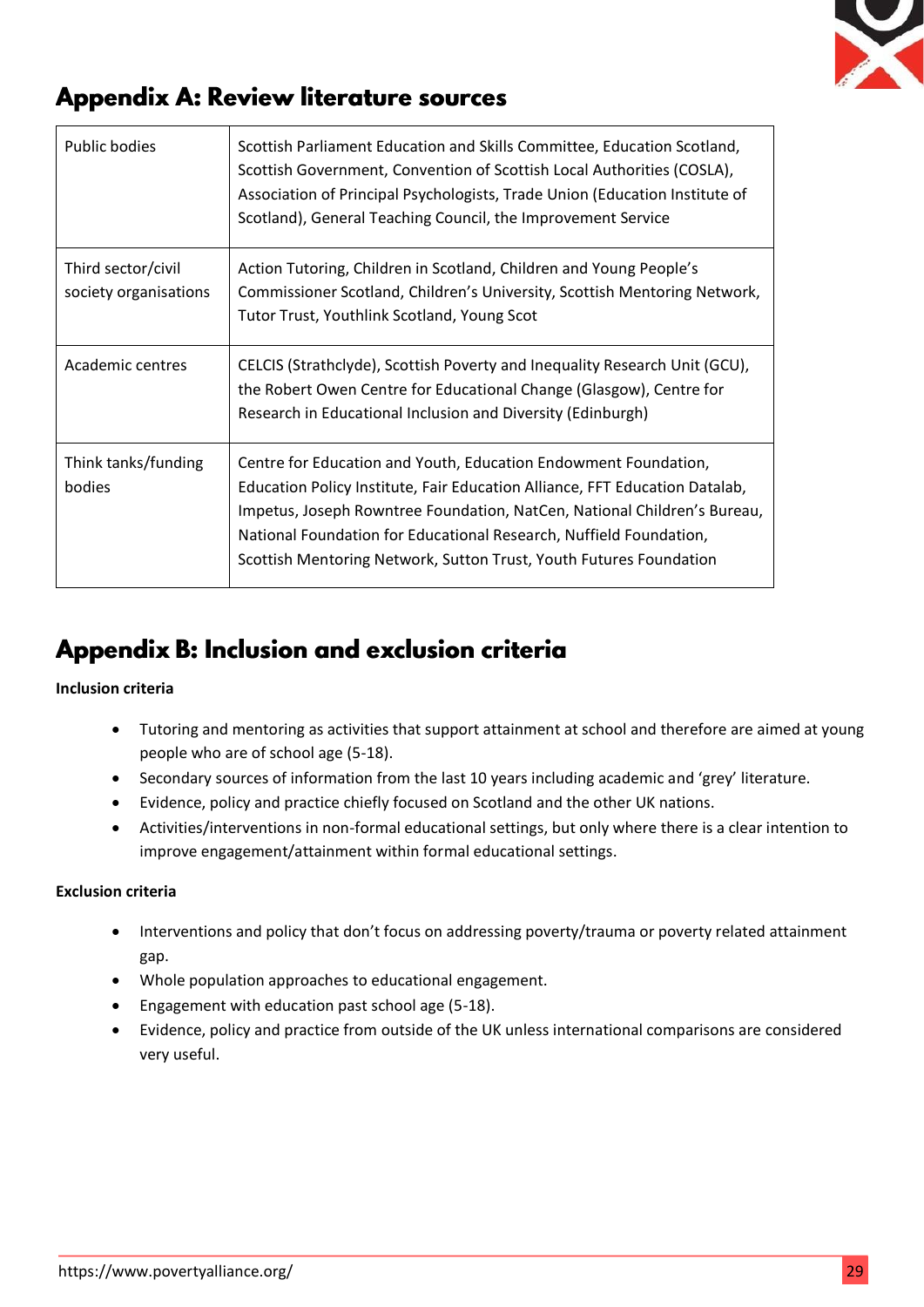

# Appendix C: List of included mentoring papers

**Table 1: Review papers**

| <b>Authors</b>          | Year | <b>Type of review</b>                  | <b>Review aims</b>                                                                                                                                                                                                                                                                                                                                     | <b>Specific</b><br>population     | No. of<br>studies<br>included                               |
|-------------------------|------|----------------------------------------|--------------------------------------------------------------------------------------------------------------------------------------------------------------------------------------------------------------------------------------------------------------------------------------------------------------------------------------------------------|-----------------------------------|-------------------------------------------------------------|
| Armitage et al.         | 2020 | rapid evidence review                  | To understand whether youth mentoring programmes are effective and to identify<br>which factors contribute to effective programmes.                                                                                                                                                                                                                    | no                                | 16                                                          |
| Costello and<br>Thomson | 2011 | synthesis                              | The Victorian Youth Mentoring Alliance commissioned this synthesis report to provide<br>current evidence on the costs and benefits of youth mentoring programs to support a<br>credible assessment of the value of future funding of these programs.                                                                                                   | no                                | 43                                                          |
| Dubois et al.           | 2011 | meta-analysis                          | To examine the typical effectiveness of mentoring programs as well as the conditions<br>required for them to achieve optimal positive outcomes for participating youth.                                                                                                                                                                                | no                                | 73                                                          |
| Raposa et al.           | 2019 | meta-analysis                          | The current study aims to address these gaps in the existing literature by conducting a<br>comprehensive meta- analysis of all mentoring outcome studies written in the English<br>language to-date, with a focus on intergenerational, one-on-one mentoring programs<br>that are consistent with a developmental conceptual model of youth mentoring. | youth at<br>risk                  | 70                                                          |
| Rodriguez-<br>Planas    | 2012 | literature review                      | Reviews theoretical motivation and empirical evidence of 3 interventions used to<br>improve school performance of disadvantaged youths. Most of these interventions<br>involve one of the combination of the following services: a mentoring component, an<br>educational component and a financial incentive component.                               | disadvanta<br>ged young<br>people | 6                                                           |
| Cummings et al.         | 2012 | best evidence<br>synthesis             | Evaluates research evidence from five groups of interventions with children and<br>parents: parent involvement, extra-curricular activities, mentoring, volunteering and<br>peer education, and interventions with a primary focus on changing attitudes                                                                                               | disadvanta<br>ged young<br>people | 6<br>intervent<br>ions<br>alongside<br>review of<br>reviews |
| Wood and<br>Mayo-Wilson | 2012 | systematic review and<br>meta-analysis | To evaluate the impact of school-based mentoring for adolescents on academic<br>performance, attendance, attitudes, behaviour and self-esteem.                                                                                                                                                                                                         | no                                | 8                                                           |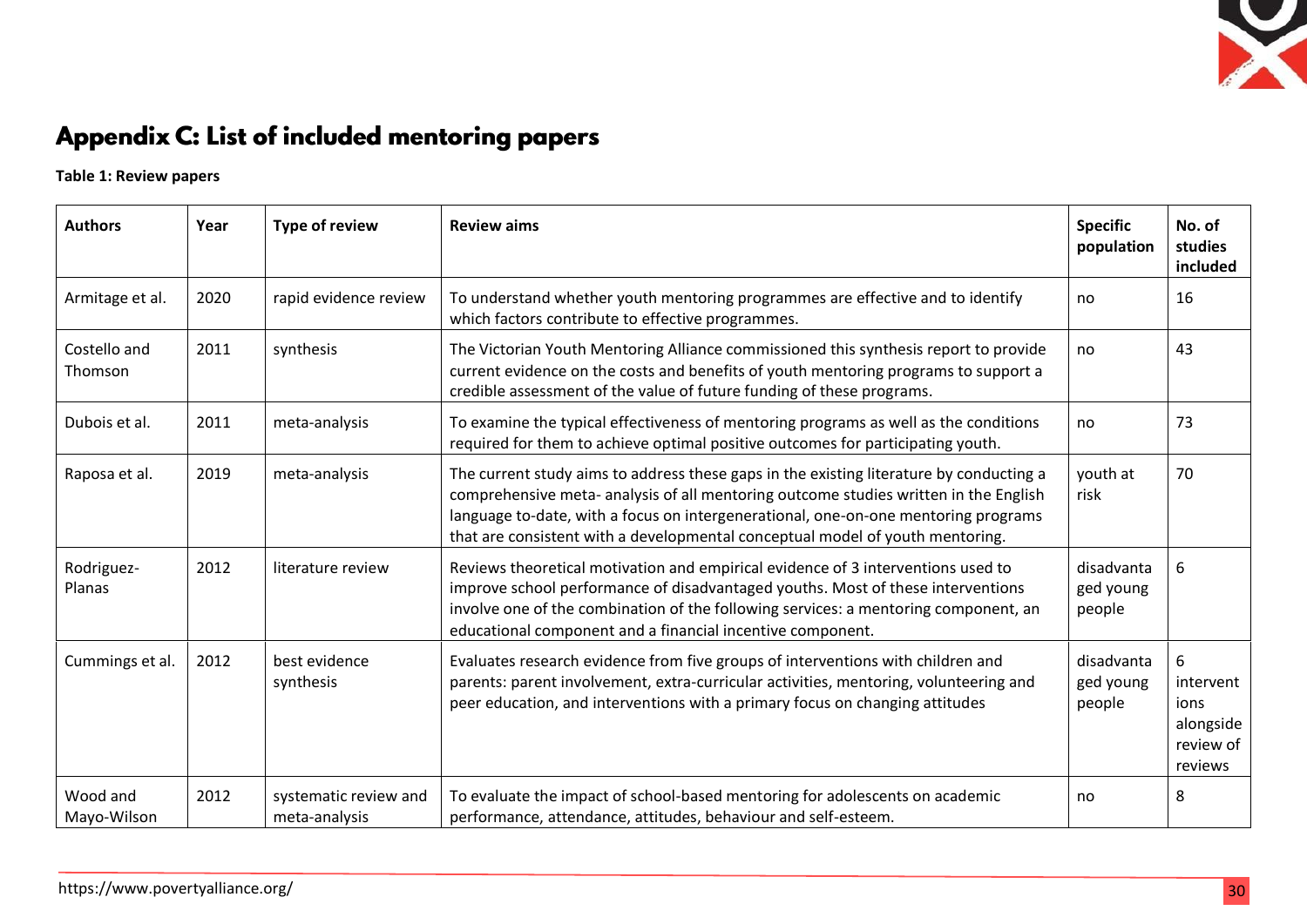

### **Table 2a: Empirical papers: mentoring only**

| Author/<br>organis<br>ation | Year | <b>Title</b>                                                                                                                                               | Location | Age<br>group                          | <b>Specific population</b>                                                                                                                                                              | <b>Mentors</b><br>(professionals<br>, volunteers<br>etc.) | <b>Delivered</b><br>by                                             | Aim of mentoring<br>programme                                                                                                                                                                                               |
|-----------------------------|------|------------------------------------------------------------------------------------------------------------------------------------------------------------|----------|---------------------------------------|-----------------------------------------------------------------------------------------------------------------------------------------------------------------------------------------|-----------------------------------------------------------|--------------------------------------------------------------------|-----------------------------------------------------------------------------------------------------------------------------------------------------------------------------------------------------------------------------|
| Axford<br>et al.            | 2020 | The Effectiveness of a<br>Community-Based<br>Mentoring Program for<br>Children Aged 5-11<br>Years: Results from a<br><b>Randomized Controlled</b><br>Trial | London   | $5 - 11 -$<br>years-old               | children with reported behavioural<br>difficulties                                                                                                                                      | volunteer                                                 | Chance<br>UK                                                       | One-to-one volunteer<br>mentoring program<br>designed to improve<br>behavioral and<br>emotional outcomes in<br>children aged 5 to 11<br>years who have teacher-<br>and parent/carer-<br>reported behavioral<br>difficulties |
| Biggs et<br>al.             | 2020 | <b>MCR Pathways Social</b><br><b>Bridging Finance Initiative</b><br>for Educational Outcomes<br>- Evaluation Report                                        | Glasgow  | Secondar<br>y <sub>3</sub><br>onwards | care experienced and disadvantaged<br>young people                                                                                                                                      | volunteer                                                 | <b>MCR</b><br>Pathways<br>(third<br>sector)                        | To improve young<br>people's school<br>attendance and<br>participation,<br>educational attainment<br>and post-school positive<br>destinations                                                                               |
| Demack<br>et al.            | 2016 | Think Forward: Evaluation<br>report and executive<br>summary                                                                                               | London   | $14 - 16 -$<br>year-olds              | targeted at pupils who have been<br>identified as being at high risk of not<br>being in education, employment or<br>training (NEET) following the<br>completion of compulsory education | <b>Trained</b><br>coaches                                 | Develope<br>d by<br>Impetus<br>Private<br>Equity<br>Foundatio<br>n | ThinkForward's ultimate<br>outcome is to support<br>young people to progress<br>into sustained<br>employment or training<br>after they graduate from<br>the programme.                                                      |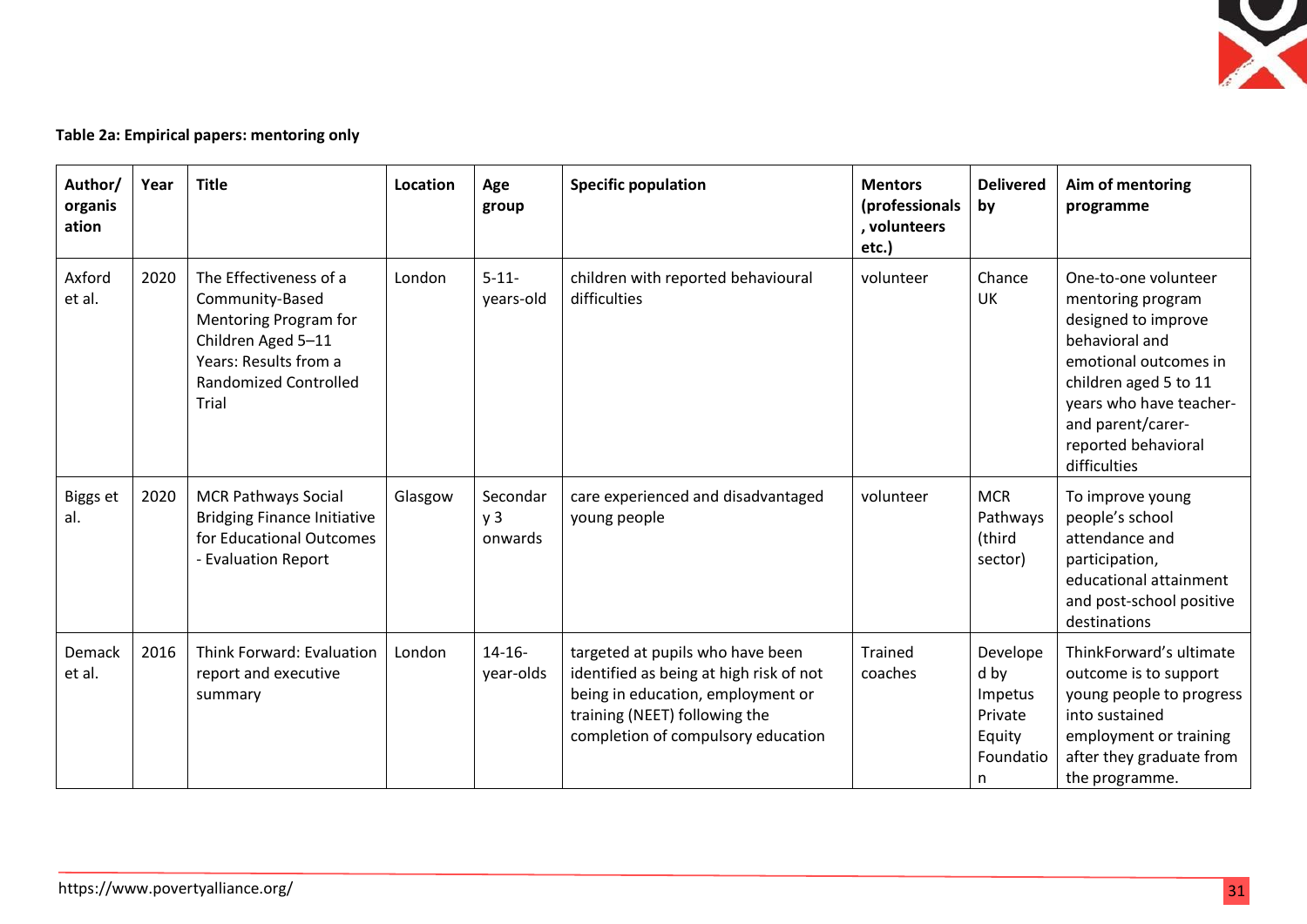

| Hooley<br>et al.                    | 2014 | <b>Building Motivation,</b><br>Achievement and<br>Progression Online:<br><b>Evaluating Brightside's</b><br>Approach to Online<br>Mentoring                                             | England                                                                   | not<br>known             | disadvantaged young people                                                                    | trained<br>mentors -<br>mainly<br>university<br>students    | Brightside<br>(charity)         | <b>Ultimately Brightside</b><br>seeks to support young<br>people to achieve their<br>potential.                                                                                                                                               |
|-------------------------------------|------|----------------------------------------------------------------------------------------------------------------------------------------------------------------------------------------|---------------------------------------------------------------------------|--------------------------|-----------------------------------------------------------------------------------------------|-------------------------------------------------------------|---------------------------------|-----------------------------------------------------------------------------------------------------------------------------------------------------------------------------------------------------------------------------------------------|
| NatCen<br>Social<br>Researc<br>h    | 2016 | <b>Mosaic Secondary School</b><br><b>Group Mentoring</b><br>Programme                                                                                                                  | 5 regions<br>- London,<br>NW, SE,<br>West<br>Midlands<br>and<br>Yorkshire | $11 - 18 -$<br>year-olds | no                                                                                            | local<br>professionals                                      | Prince's<br>Trust               | The programme is<br>designed to increase the<br>long-term employability<br>of young people by<br>linking them to<br>supportive role models<br>in the form of Mosaic<br>mentors.                                                               |
| Roberts,<br>A. and<br>Weston,<br>K. | 2011 | Making a difference<br>through mentoring: an<br>evaluation of the impact<br>of mentoring practices<br>undertaken through the<br>Aimhigher programme in<br><b>Hertfordshire Schools</b> | Hertforshi<br>re                                                          | $14 - 19 -$<br>year-olds | schools where participation in HE is<br>low                                                   | trained<br>university<br>students                           | Hertfords<br>hire<br>University | <b>National Mentoring</b><br>Scheme programme was<br>set up to provide<br>practical support and<br>encouragement for<br>students who had the<br>potential to do well at<br>school but who were not<br>currently fulfilling that<br>potential. |
| Wilson<br>et al.                    | 2014 | Mentoring into higher<br>education: A useful<br>addition to the landscape<br>of widening access to<br>higher education?                                                                | Scotland                                                                  | S5 and S6<br>pupils      | highest achieving pupils from<br>communities experiencing social and<br>economic disadvantage | professional<br>experience<br>recruited via a<br>university | secondary<br>school             | Pilot project - main aim<br>of the project was to<br>support and have a<br>positive impact on<br>those S5 and S6 pupils<br>taking their Highers and<br>considering progressing<br>to higher education.                                        |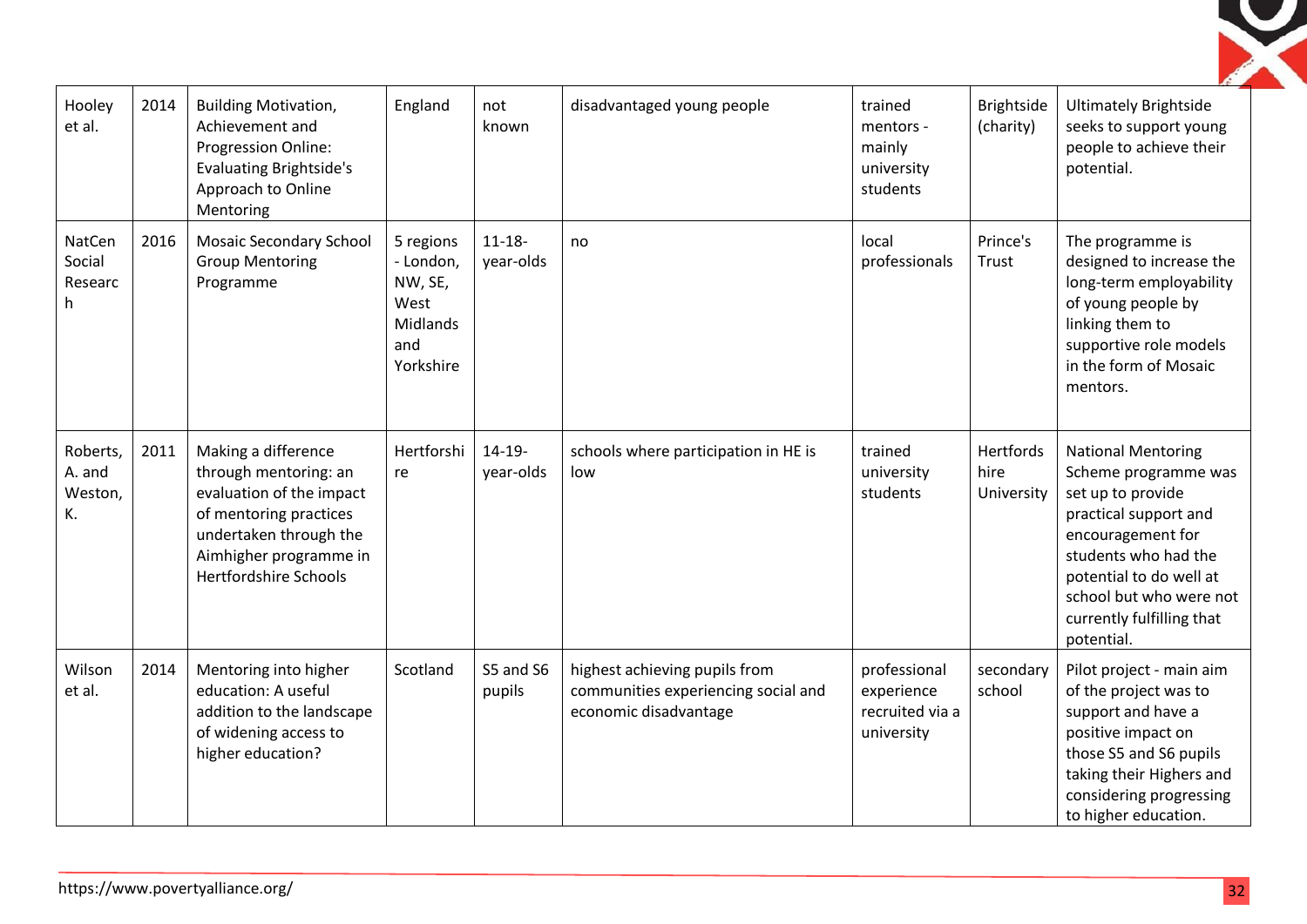| Scandon<br>e et al. | 2021 | Ascents 121 Support for<br>Science | England | $15 - 16 -$<br>year-olds | disadvantaged pupils | university<br>students<br>(unpaid) | University<br>of Lincoln<br>in<br>collaborat<br>ion with<br>University | The ASCENTS 121<br><b>Support for Science</b><br>programme aims to<br>improve pupils' GCSE<br>science attainment,<br>targeting Year 11 pupils |
|---------------------|------|------------------------------------|---------|--------------------------|----------------------|------------------------------------|------------------------------------------------------------------------|-----------------------------------------------------------------------------------------------------------------------------------------------|
|                     |      |                                    |         |                          |                      |                                    | of Leeds,<br>Liverpool,<br>York and                                    | who are eligible for free<br>school meals and<br>predicted to achieve a                                                                       |
|                     |      |                                    |         |                          |                      |                                    | <b>UCL</b>                                                             | grade 3-5 in their double<br>award science GCSE.                                                                                              |

**Table 2b: Empirical papers: mentoring alongside other interventions**

| Author/<br>organis<br>ation | Year | <b>Title</b>                                                                              | Location | Age<br>group             | <b>Specific population</b>                                                                                                                                                 | <b>Mentors</b>                                                                 | <b>Delivered</b><br>by                                                                   | Aim of mentoring<br>programme                                                                                                                                                          |
|-----------------------------|------|-------------------------------------------------------------------------------------------|----------|--------------------------|----------------------------------------------------------------------------------------------------------------------------------------------------------------------------|--------------------------------------------------------------------------------|------------------------------------------------------------------------------------------|----------------------------------------------------------------------------------------------------------------------------------------------------------------------------------------|
| Bidey et<br>al.             | 2021 | Evaluation of the Mayor's<br><b>Stepping Stones</b><br>Programme                          | London   | $11 - 12 -$<br>year-olds | vulnerable young people in their<br>transition from primary to secondary<br>school                                                                                         | Peer and<br>community<br>mentoring by<br>external<br>organisations             | Schools,<br>Gangs<br>Unite<br>(third<br>sector)<br>and<br>Greater<br>London<br>Authority | The Stepping Stones<br>programme aims to<br>support vulnerable<br>young people in their<br>transition from primary<br>to secondary school.                                             |
| Mtika<br>and<br>Payne       | 2014 | Student-adult mentoring<br>relationships: experiences<br>from a school based<br>programme | Scotland | $16-17-$<br>year-olds    | Rural local authority with limited<br>opportunities for employment. Trend<br>for school leavers to go directly into<br>employment rather than aspire to FE<br>or HE in LA. | <b>Mentors</b><br>drawn from<br>science,<br>health and<br>education<br>sectors | local<br>authority                                                                       | The project's objectives<br>were to provide students<br>with guidance on<br>careers, academic work<br>and FE/HE; and to<br>increase students'<br>confidence in their own<br>abilities. |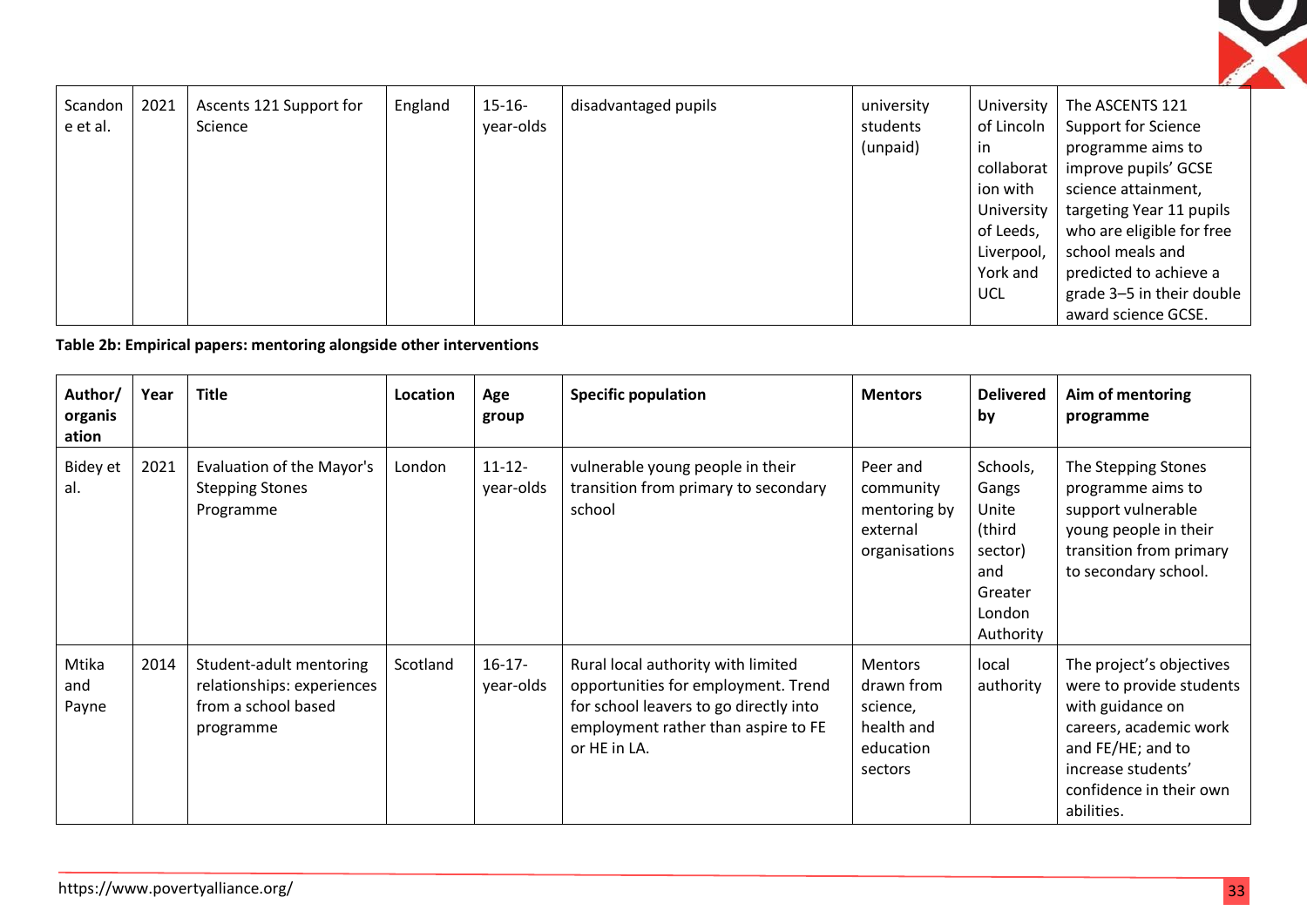

| Plunkett<br>and<br>Fowler | 2019 | Quarriers Coaching for<br>Life                                                             | Scotland | $16 - 25$               | care experienced young people                                                                        | paid staff                                                            | Quarriers<br>(charity)                  | The Coaching for Life<br>service aims to provide<br>more opportunities to<br>care experienced young<br>people aged 16-25 years<br>old.                                                                                                                                                                               |
|---------------------------|------|--------------------------------------------------------------------------------------------|----------|-------------------------|------------------------------------------------------------------------------------------------------|-----------------------------------------------------------------------|-----------------------------------------|----------------------------------------------------------------------------------------------------------------------------------------------------------------------------------------------------------------------------------------------------------------------------------------------------------------------|
| Renaisi                   | 2021 | Understanding<br>IntoUniversity's impact<br>on attainment: a<br>qualitative research study | UK       | $7 - 20 -$<br>year-olds | children and young people living in<br>areas with high levels of social and<br>economic disadvantage | University<br>student<br>volunteers or<br>volunteers<br>from business | IntoUnive<br>rsity<br>(third<br>sector) | IntoUniversity is a charity<br>that aims to advance the<br>education of children<br>and young people living<br>in areas with high levels<br>of social and economic<br>disadvantage and<br>increase participation in<br>Higher Education or<br>support students<br>towards another<br>destination of their<br>choice. |

# Appendix D: List of included tutoring papers

| Author/<br>organis<br>ation | Year | <b>Title</b>                                                               | Location       | Age<br>group           | Specific population of children/young<br>people | <b>Types of</b><br>tutors            | <b>Delivery</b><br>organisati<br>on | Aim                                                              |
|-----------------------------|------|----------------------------------------------------------------------------|----------------|------------------------|-------------------------------------------------|--------------------------------------|-------------------------------------|------------------------------------------------------------------|
| <b>Buchana</b><br>n et al.  | 2015 | <b>Tutor Trust Secondary</b><br>Evaluation report and<br>Executive summary | Manchest<br>er | $14 - 16$<br>year-olds | disadvantaged pupils                            | university<br>students and<br>recent | Tutor<br>Trust<br>(charity)         | The Tutor Trust is a<br>Manchester-based<br>charity that aims to |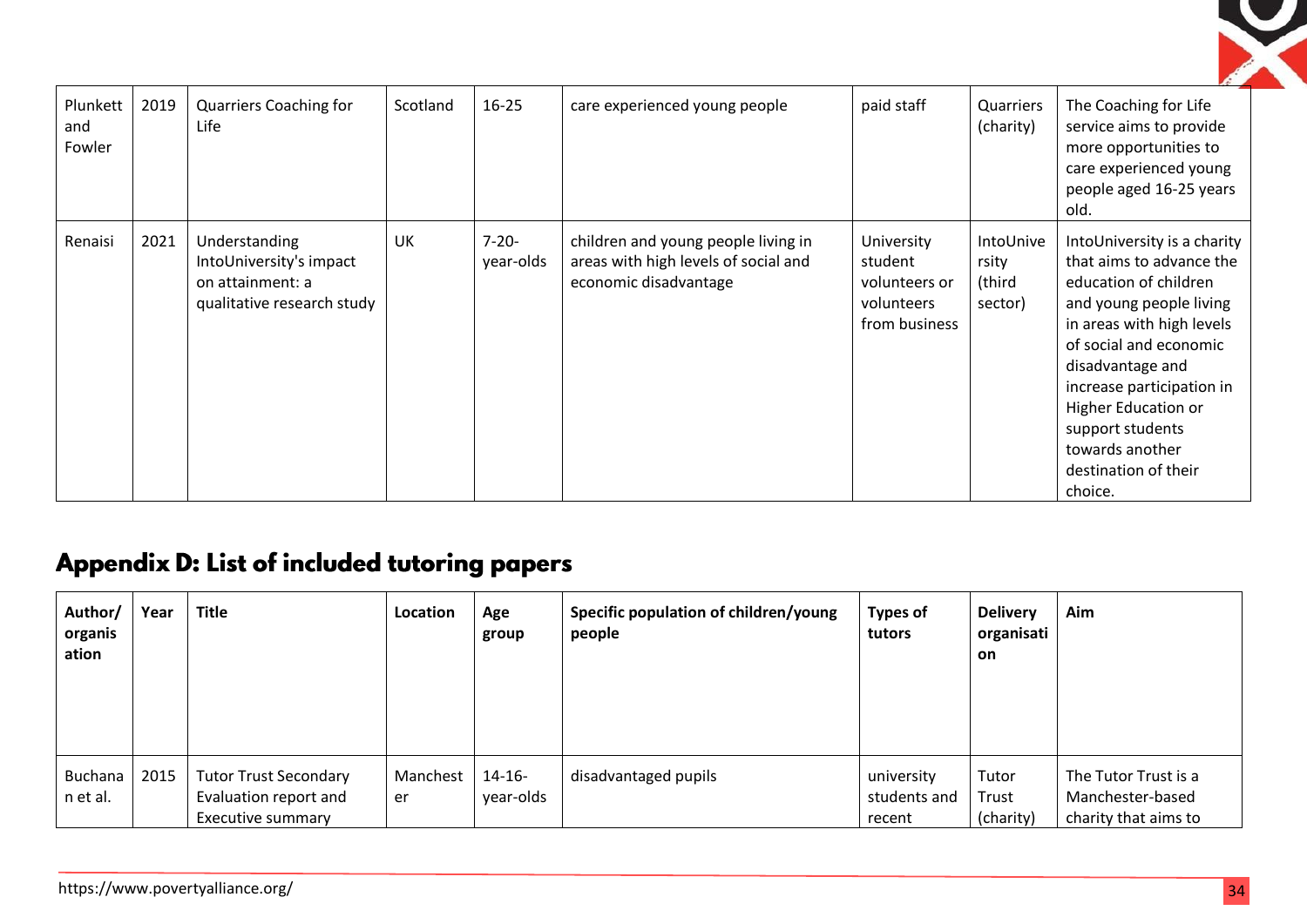

|                            |      |                                                                                   |                |                          |                                                                                                                  | graduates<br>(paid)                                                                                                                                                                        |                                 | provide affordable<br>small group and one-to-<br>one tuition,<br>predominantly to<br>disadvantaged pupils in<br>schools in challenging<br>communities.                                                |
|----------------------------|------|-----------------------------------------------------------------------------------|----------------|--------------------------|------------------------------------------------------------------------------------------------------------------|--------------------------------------------------------------------------------------------------------------------------------------------------------------------------------------------|---------------------------------|-------------------------------------------------------------------------------------------------------------------------------------------------------------------------------------------------------|
| <b>Buchana</b><br>n et al. | 2015 | <b>Tutor Trust Primary:</b><br>Evaluation report and<br><b>Executive Summary</b>  | Manchest<br>er | $10-12-$<br>year-olds    | disadvantaged pupils                                                                                             | university<br>students and<br>recent<br>graduates<br>(paid)                                                                                                                                | Tutor<br>Trust<br>(charity)     | $\omega$                                                                                                                                                                                              |
| Lord et<br>al.             | 2015 | Perry Beeches Coaching<br>Programme Evaluation<br>report and Executive<br>summary | England        | $11 - 12 -$<br>year-olds | academic pupils who had not reached<br>level 4c in English                                                       | mainly<br>graduates                                                                                                                                                                        | schools                         | The Perry Beeches<br><b>Coaching Programme</b><br>aimed to improve the<br>reading and writing<br>skills of Year 7 pupils<br>with low levels of<br>attainment in four<br>English secondary<br>schools. |
| Lucchin<br>$\mathsf{o}$    | 2016 | Action Tutoring's small<br>group tuition programme                                | England        | $14 - 16 -$<br>year-olds | intervention was directed at schools<br>with more than double the national<br>average of pupils eligible for FSM | Tutors are<br>required to<br>be educated<br>to or working<br>towards a<br>degree or to<br>have other<br>relevant<br>qualifications<br>/experience.<br>Large<br>proportion<br>are students. | Action<br>Tutoring<br>(chairty) |                                                                                                                                                                                                       |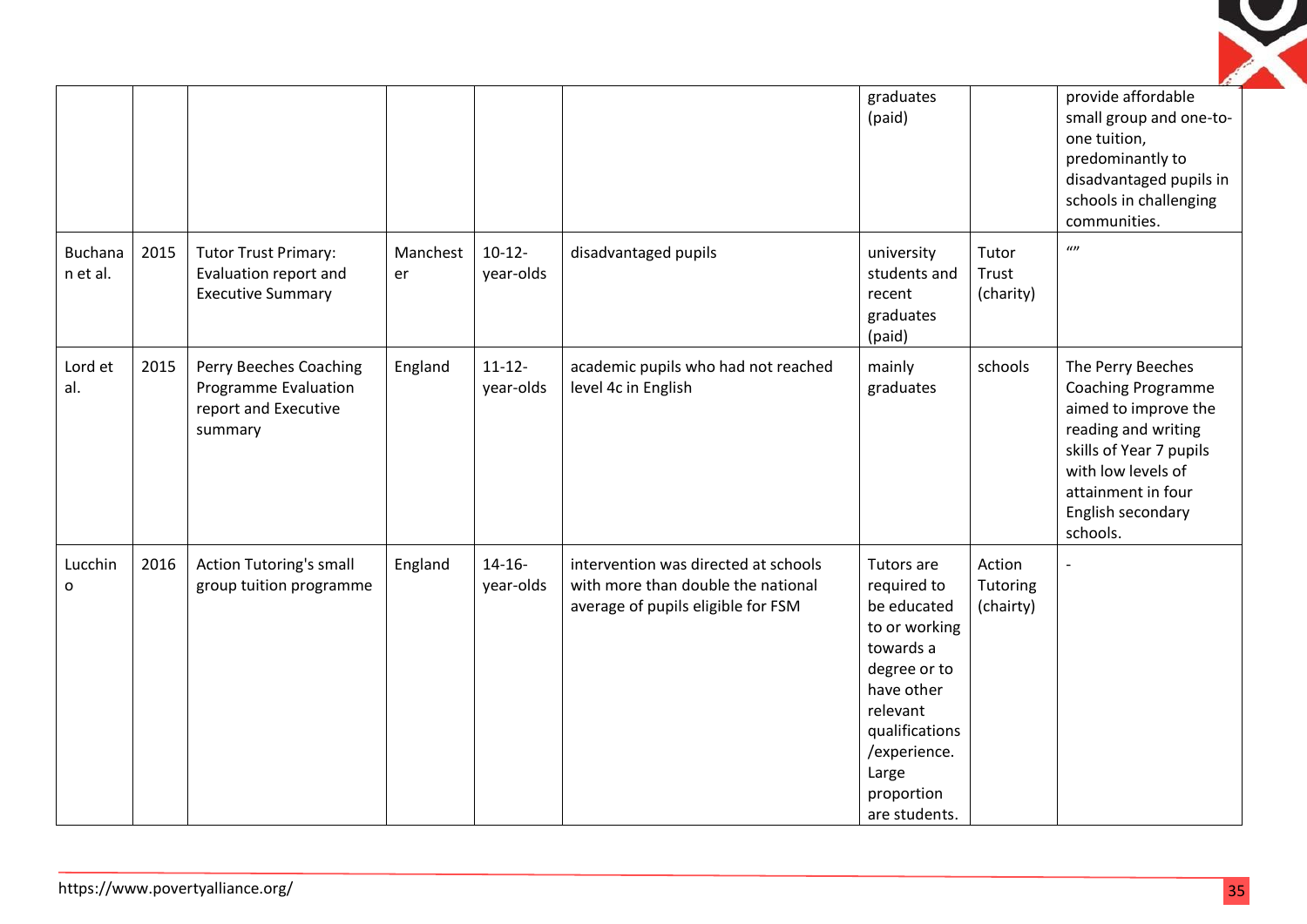| Marshal<br>l et al.                                | 2021 | The National Online<br><b>Tuition Programme</b>                                             | England | $10-17-$<br>year-olds                | disadvantaged pupils                                                  | varies by<br>organisation<br>- mixture of<br>paid and<br>unpaid                                                                  | Action<br>Tutoring,<br>MyTutor,<br>The<br>Access<br>Project,<br>Tutor<br>Trust | The National Online<br>Tuition Pilot aimed to<br>support disadvantaged<br>pupils by providing fully<br>subsidised tuition<br>during the summer of<br>2020, during and<br>following the Covid-19<br>school 'closures'.               |
|----------------------------------------------------|------|---------------------------------------------------------------------------------------------|---------|--------------------------------------|-----------------------------------------------------------------------|----------------------------------------------------------------------------------------------------------------------------------|--------------------------------------------------------------------------------|-------------------------------------------------------------------------------------------------------------------------------------------------------------------------------------------------------------------------------------|
| Maxwell<br>et al.                                  | 2014 | <b>TextNow Transition</b><br>Programme Evaluation<br><b>Report and Executive</b><br>Summary | England | $11 - 12 -$<br>year-olds             | pupils not achieving Level 4 in English at<br>the end of Key Stage 2  | volunteer<br>coach (mix of<br>teachers,<br>teaching<br>assistants,<br>community<br>volunteers or<br>older year-<br>group pupils) | Unitas<br>(charity)                                                            | The TextNow Transition<br>Programme aimed to<br>improve the reading<br>comprehension skills of<br>pupils at the transition<br>from primary to<br>secondary school by<br>encouraging<br>engagement in, and<br>enjoyment of, reading. |
| Plaister<br>and<br>Thomso<br>n                     | 2020 | <b>Evaluation of The Access</b><br>Project tuition on<br>attainment at GCSE and<br>A-Level  | England | 15-16 and<br>$17 - 18 -$<br>yearolds | disadvantaged pupils                                                  | graduate and<br>university<br>students<br>(volunteer)                                                                            | The<br><b>Access</b><br>Project                                                | The ultimate aim of the<br>project is to support<br>students in gaining<br>access to top<br>universities.                                                                                                                           |
| The<br>Social<br>Innovati<br>on<br>Partners<br>hip | 2018 | Tutorfair Foundation On-<br>demand Tutoring<br>Evaluation                                   | England |                                      | targeted at schools where over 50% of<br>students are entitled to FSM | online app                                                                                                                       | Tutorfair<br>Foundatio<br>n (charity)                                          | The main aim of the<br>app, and of tutoring in<br>general, is to support<br>students to increase<br>their<br>knowledge and skills as<br>reflected in improved<br>exam results.                                                      |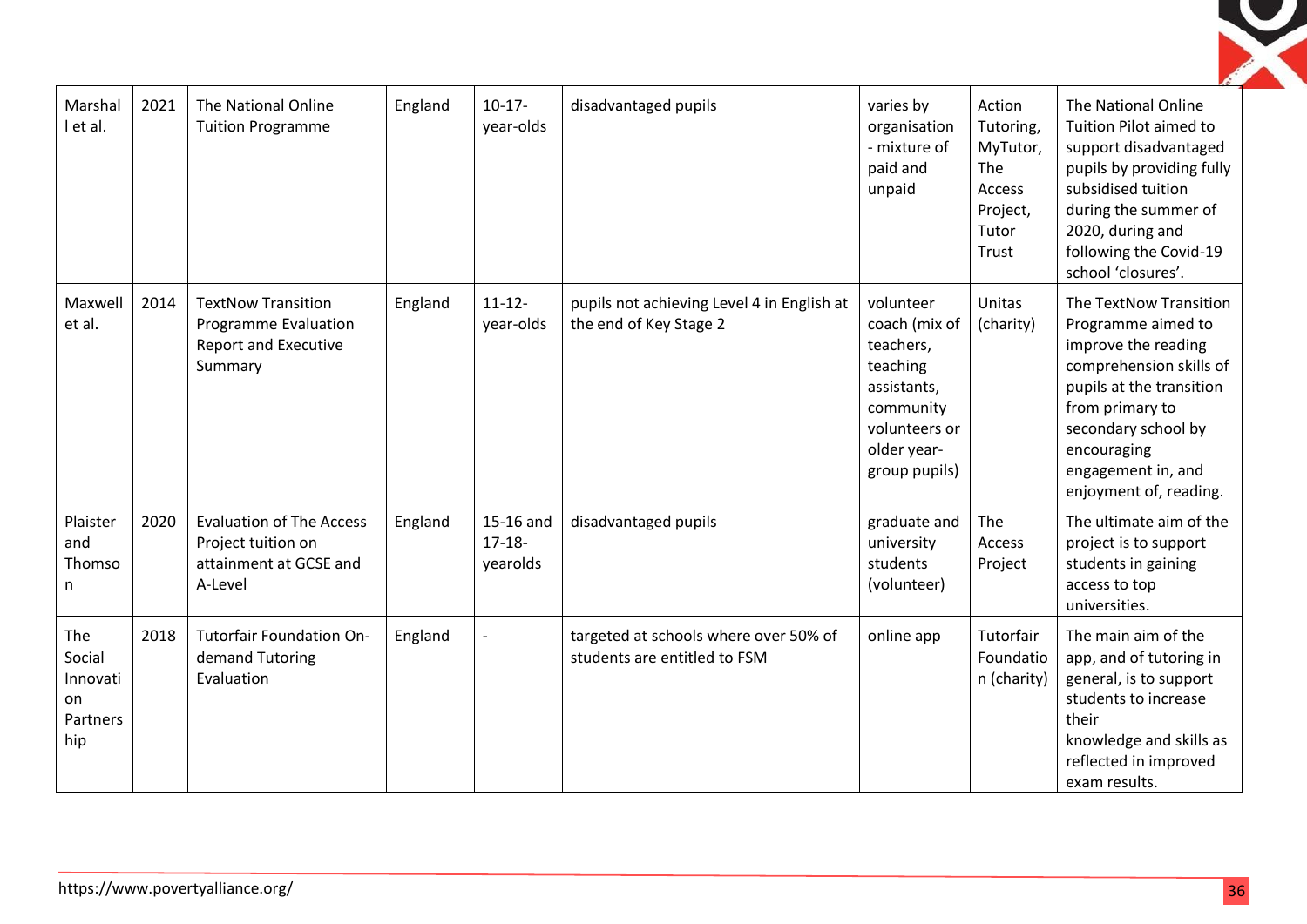

| Torgers<br>on et al. | 2018 | <b>Tutor Trust: Affordable</b><br><b>Primary Tuition</b><br><b>Evaluation Report and</b><br>executive summary | Manchest<br>er/Leeds                     | $10-11-$<br>year-olds                                                                                                                                         | children working below age-expected<br>levels in maths                                                                                                                                                                                   | University<br>students and<br>recent<br>graduates<br>(paid)                                                                                                                                                                                  | Tutor<br>Trust<br>(charity) | Aims to provide<br>affordable small group<br>and one-to-one tuition.                                                                                                                                                                                                                                                        |
|----------------------|------|---------------------------------------------------------------------------------------------------------------|------------------------------------------|---------------------------------------------------------------------------------------------------------------------------------------------------------------|------------------------------------------------------------------------------------------------------------------------------------------------------------------------------------------------------------------------------------------|----------------------------------------------------------------------------------------------------------------------------------------------------------------------------------------------------------------------------------------------|-----------------------------|-----------------------------------------------------------------------------------------------------------------------------------------------------------------------------------------------------------------------------------------------------------------------------------------------------------------------------|
| Togerso<br>n et al.  | 2016 | <b>Affordable Online Maths</b><br><b>Tuition Evaluation report</b><br>and executive summary                   | Online<br>Tution                         | The<br>interventi<br>on was<br>targeted<br>at Year 6<br>pupils<br>who were<br>working<br>at Key<br>Stage 2<br>level 3 or<br>an<br>insecure<br>KS2 level<br>4. | Recruitment of schools preferentially<br>targeted schools with high proportions<br>of pupils eligible for free<br>school meals (FSM) and high<br>proportions of children achieving level 3<br>or an insecure level 4 in maths<br>in KS2. | All tutors are<br>full-time<br>employees<br>who work<br>from<br>academic<br>centres in<br>India or Sri<br>Lanka. Every<br>tutor is a<br>maths, or<br>maths-<br>based,<br>graduate<br>(e.g. physics,<br>computer<br>science,<br>engineering). | Third<br>Space<br>Learning  | The intervention aims<br>to help improve pupils'<br>maths skills while they<br>are in their final year at<br>primary school (Year 6),<br>especially the maths<br>skills of pupils who are<br>not making expected<br>progress (defined in<br>this trial as working at<br>Key Stage 2 level 3 or<br>an insecure KS2 level 4). |
| Topping<br>et al.    | 2012 | Outcomes and process in<br>reading tutoring                                                                   | one local<br>authority<br>in<br>Scotland | $8 - 10 -$<br>year-olds                                                                                                                                       | no                                                                                                                                                                                                                                       | peer                                                                                                                                                                                                                                         | local<br>council            |                                                                                                                                                                                                                                                                                                                             |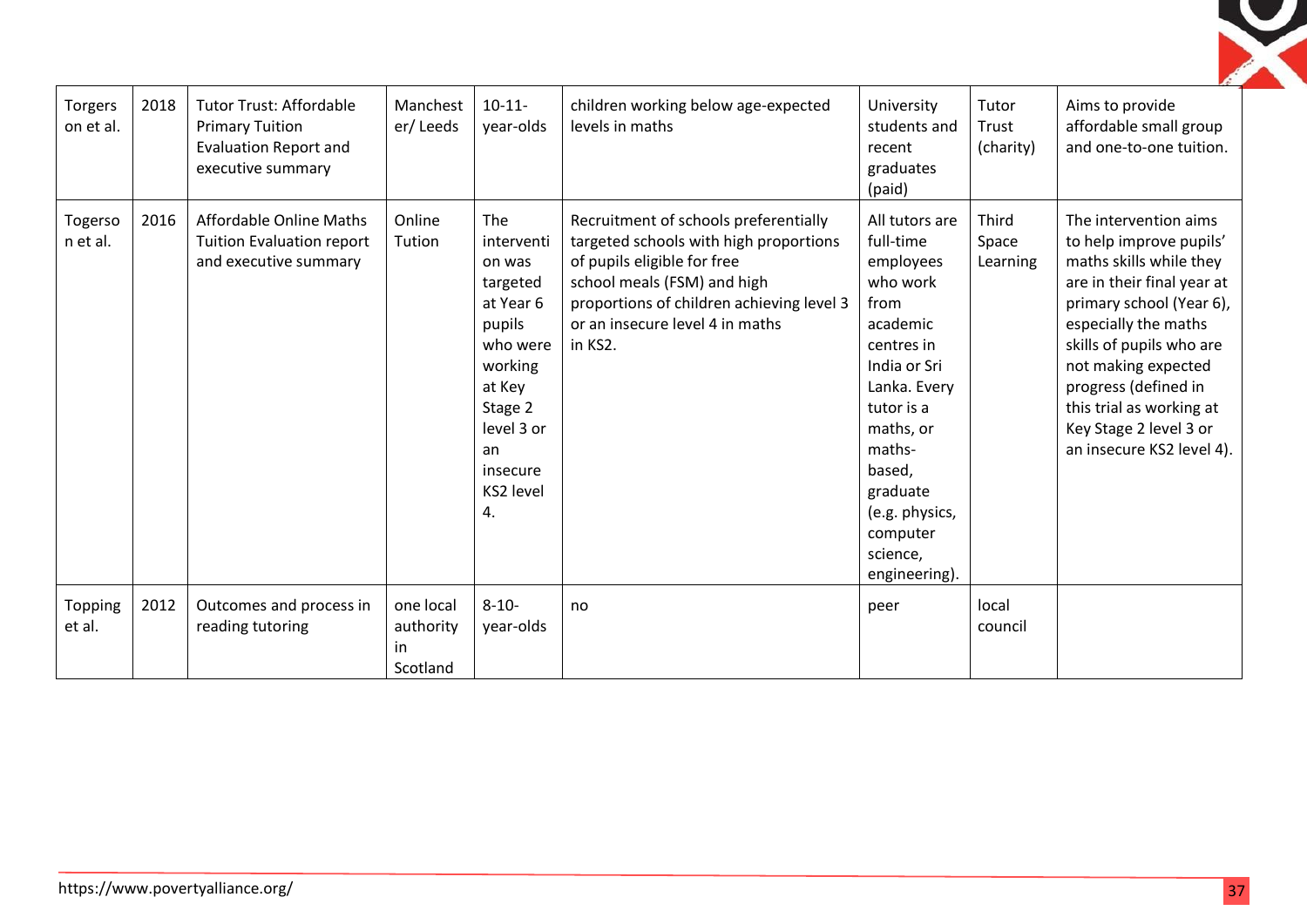| Tutorfai<br>Foundat<br>ion | 2020 | Upward Bound and<br><b>Tutorfair Foundation's</b><br>Summer School        | England | $13 - 15 -$<br>year-olds | Year 9/ Year 10 Students are selected<br>for inclusion on the programme<br>according to the following priorities:<br>• They are predicted GSCE level 4 in<br>Maths or English<br>• They are eligible for Free School<br>Meals/Pupil Premium<br>• They are Looked-After Children<br>• They have Special Educational Needs<br>or receive English as an Additional<br>Language support<br>• They are First Generation University<br>attendance or from groups under-<br>represented at Universities. | Undergradua<br>tes,<br>Graduates<br>and Qualified<br><b>Teachers</b><br>who all<br>surpassed<br>academic<br>requirement<br>s to<br>tutor their<br>chosen<br>subject at a<br>given level<br>(volunteer) | Upward<br>Bound<br>and<br>Tutorfair<br>Foundatio<br>n's<br>Summer<br>School | The primary aim of the<br>project was to improve<br>students' confidence<br>ahead of a potentially<br>daunting return to<br>school in September. |
|----------------------------|------|---------------------------------------------------------------------------|---------|--------------------------|---------------------------------------------------------------------------------------------------------------------------------------------------------------------------------------------------------------------------------------------------------------------------------------------------------------------------------------------------------------------------------------------------------------------------------------------------------------------------------------------------|--------------------------------------------------------------------------------------------------------------------------------------------------------------------------------------------------------|-----------------------------------------------------------------------------|--------------------------------------------------------------------------------------------------------------------------------------------------|
| Lloyd et<br>al.            | 2015 | Durham Shared Maths<br>Project Evaluation report<br>and Executive summary | England | $7-9-year-$<br>olds      | It was intended that around 40 per cent<br>of schools in the study sample were to<br>be or have been below the government<br>performance floor target threshold at<br>some time in the last three years (i.e.<br>2010, 2011 and possibly 2012); and; 2. it<br>was intended that schools in the study<br>sample would be from areas of high<br>deprivation (e.g. high proportion of<br>FSM/low IDACI rankings).                                                                                    | peer (older<br>pupils 9-11-<br>years)                                                                                                                                                                  | <b>Teachers</b><br>in schools<br>in four<br>local<br>authoritie<br>S        |                                                                                                                                                  |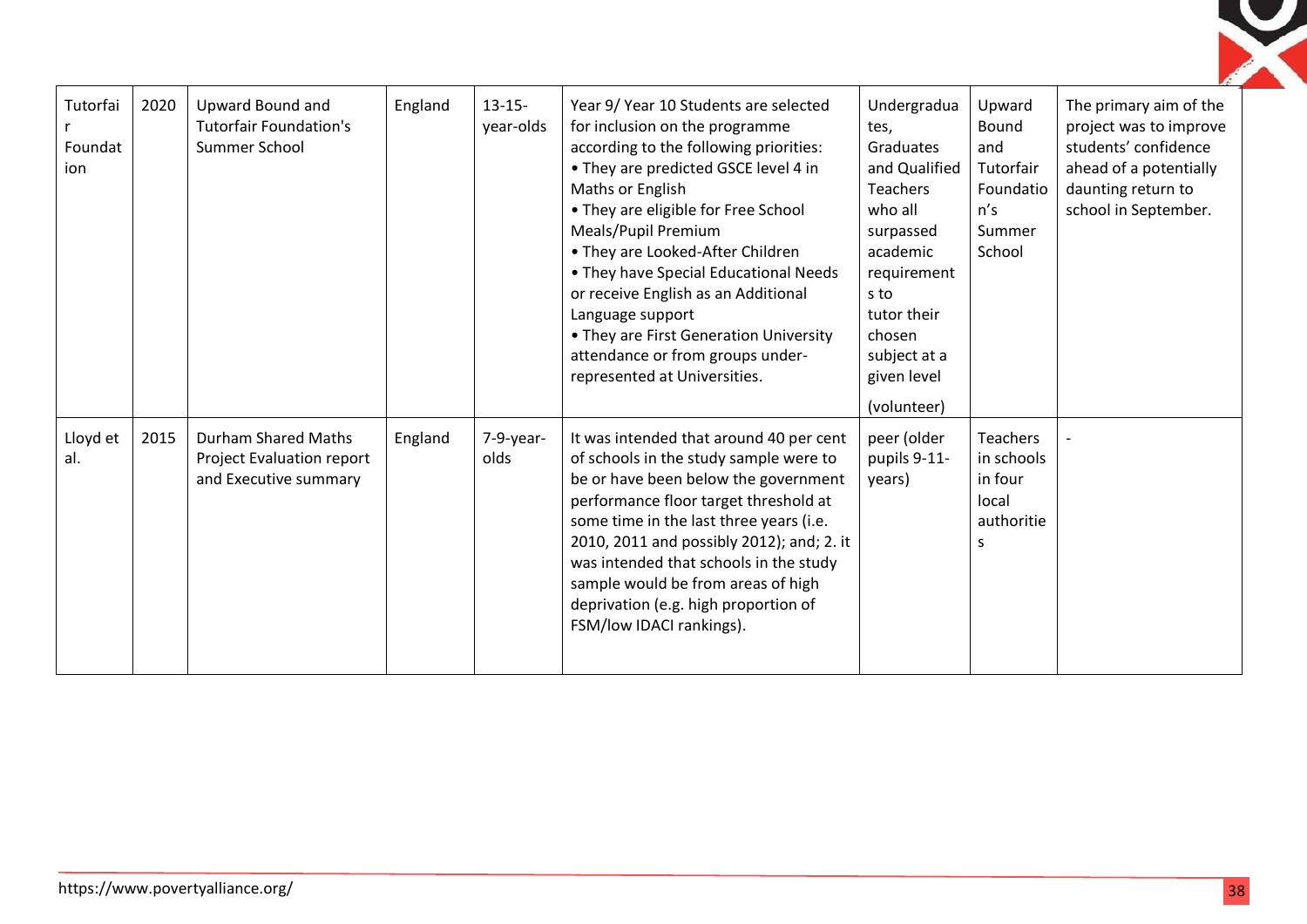

| Lloyd et<br>al. | 2015 | <b>Paired Reading Evaluation</b><br>report and Executive<br>summary | England | $11 - 12 -$<br>year-olds | schools selected where the proportion<br>of pupils eligible for FSM is above the<br>national average | Peer (older<br>pupils aged<br>$13-14$ years) | Schools | The Paired Reading<br>programme aims to<br>improve pupils' general<br>literacy in addition to<br>speaking<br>and listening skills. |
|-----------------|------|---------------------------------------------------------------------|---------|--------------------------|------------------------------------------------------------------------------------------------------|----------------------------------------------|---------|------------------------------------------------------------------------------------------------------------------------------------|
|-----------------|------|---------------------------------------------------------------------|---------|--------------------------|------------------------------------------------------------------------------------------------------|----------------------------------------------|---------|------------------------------------------------------------------------------------------------------------------------------------|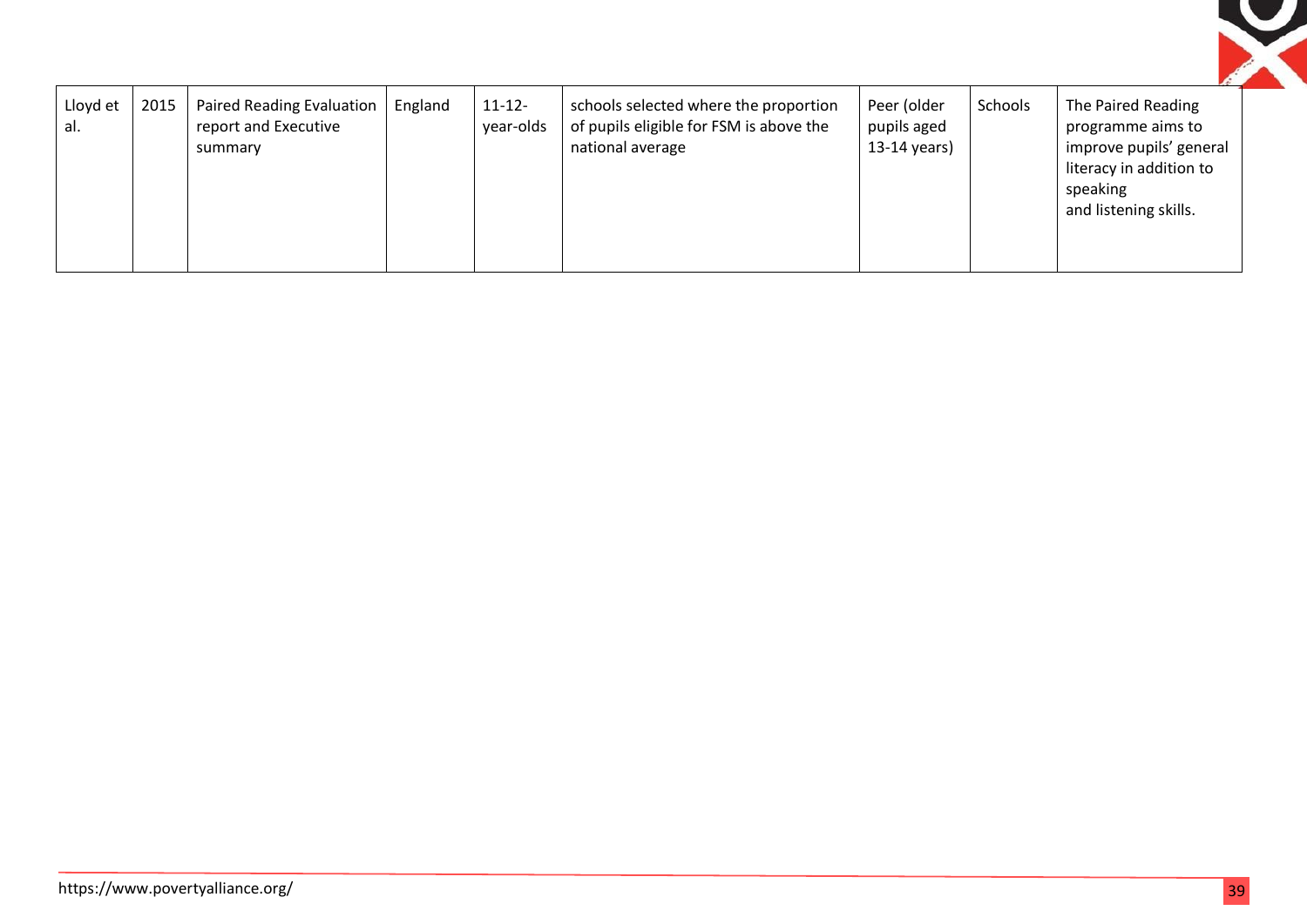

# Appendix E: Mentoring programmes in Scotland focused on attainment

| <b>Mentoring</b><br>programme/service                                     | <b>Funder</b>                     | Programme<br>setting | Type of<br>mentor          | Children and young people                                                                             | <b>Provision</b>                                                                                                                                                                                                                                                                                                                                                                                                                                                                                 |
|---------------------------------------------------------------------------|-----------------------------------|----------------------|----------------------------|-------------------------------------------------------------------------------------------------------|--------------------------------------------------------------------------------------------------------------------------------------------------------------------------------------------------------------------------------------------------------------------------------------------------------------------------------------------------------------------------------------------------------------------------------------------------------------------------------------------------|
| <b>Aberlour Child Care</b><br><b>Trust</b>                                | Range of funders                  | Community            | Adult<br>volunteers        | Disadvantaged, excluded and<br>vulnerable young people aged 12-<br>25 (Moray Youthpoint)              | Moray, Renfrewshire                                                                                                                                                                                                                                                                                                                                                                                                                                                                              |
|                                                                           |                                   |                      |                            | Care-experienced children and<br>young people aged 8-18<br>(Renfrewshire Attain Mentoring<br>Service) |                                                                                                                                                                                                                                                                                                                                                                                                                                                                                                  |
| <b>Action for Children</b><br><b>Aberdeen Priority</b><br><b>Families</b> | Range of funders                  | Community            | Adult<br>volunteers        | Children and young people living<br>in difficult situations                                           | Aberdeen                                                                                                                                                                                                                                                                                                                                                                                                                                                                                         |
| Day1 Mentoring                                                            | Social enterprise and<br>sponsors | Community            | Adult<br>volunteers        | Disengaged young people aged<br>$14 - 17$                                                             | Highlands                                                                                                                                                                                                                                                                                                                                                                                                                                                                                        |
| Intandem<br><b>Mentoring Service</b><br>(Inspiring Scotland)              | <b>Scottish Government</b>        | Community            | Adult<br>volunteers        | Children and young people aged<br>8-14 years who are looked after at<br>home                          | Aberlour (East Dunbartonshire and Inverclyde),<br>Action for Children (Highlands), Barnardo's<br>(North, South and East Ayrshire), Befriend a<br>Child (Aberdeen), COVEY (South Lanarkshire),<br>Kirkcaldy YMCA (Fife), Move On (Edinburgh,<br>East Lothian, Midlothian and West Lothian),<br>Quarriers (Stirling, Falkirk and<br>Clackmannanshire), Volunteer Glasgow<br>(Glasgow), Y people (Glasgow and North<br>Lanarkshire), YMCA Edinburgh (Edinburgh), Y<br>Sort It (West Dunbartonshire) |
| <b>Forth Valley</b><br>College - Time4Me<br><b>Mentoring Project</b>      | The Robertson Trust               | College              | College staff<br>volunteer | Young people who are care<br>experienced, young carers/young<br>adult carers and young people         | Forth Valley College                                                                                                                                                                                                                                                                                                                                                                                                                                                                             |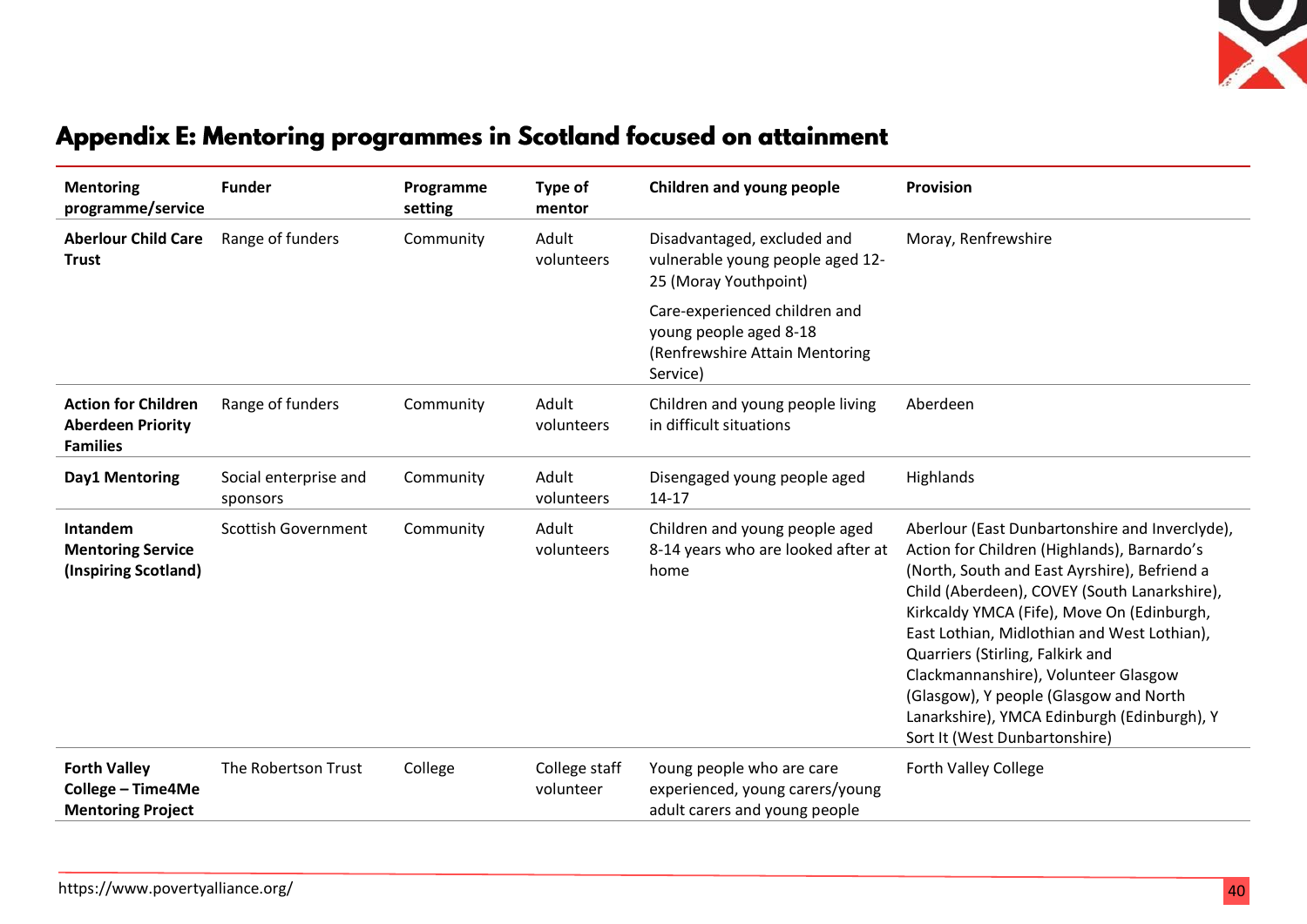

|                                                                                           |                                                                                                                                                                                                                                          |                                   | one hour a<br>week                        | who reside in regeneration areas<br>(SIMD20)                                                                                                                                                                      |                                                                                       |
|-------------------------------------------------------------------------------------------|------------------------------------------------------------------------------------------------------------------------------------------------------------------------------------------------------------------------------------------|-----------------------------------|-------------------------------------------|-------------------------------------------------------------------------------------------------------------------------------------------------------------------------------------------------------------------|---------------------------------------------------------------------------------------|
| <b>GCU Outreach</b><br>(Glasgow<br>Caledonian<br>University)                              |                                                                                                                                                                                                                                          | Schools/colleges<br>and on campus | Paid students                             | Focused on widening access to<br>university                                                                                                                                                                       | Glasgow                                                                               |
| <b>Girvan Youth Trust</b><br><b>Solo Mentoring</b><br>Programme                           | Range of funders                                                                                                                                                                                                                         | Community                         | Adult<br>volunteers                       | Young people who require a<br>higher and more intense level of<br>support in one or more areas of<br>their personal development                                                                                   | Girvan, South Ayrshire                                                                |
| <b>Go! Youth Trust</b><br>Sparks 121<br><b>Coaching</b>                                   | Range of funders<br>including The<br>Robertson Trust, Henry<br>Duncan Trust, Tesco<br>Bag of Help, Ground<br>works and the Hugh<br><b>Fraser Trust</b>                                                                                   | Schools and<br>community          | Adult<br>volunteers                       | Children and young people aged<br>8-14 who are struggling, for<br>example, to deal with trauma,<br>with emotions resulting in<br>behavioural concerns or struggling<br>due to problems with peer<br>relationships | Falkirk                                                                               |
| Helensburgh and<br><b>Lomond Carers</b><br><b>SCIO Mentoring</b><br><b>Service</b>        | Range of funders<br>including Argyll and<br><b>Bute Integration Joint</b><br>Board, National<br>Lottery, BBC Children in<br>Need, The Robertson<br>Trust, the Armed<br>Forces Covenant Fund,<br>the Corra Foundation<br>and Carers Trust | Community                         | Adult<br>Volunteers                       | Young carers                                                                                                                                                                                                      | Helensburgh and Lomond area                                                           |
| Intergenerational<br><b>Mentoring</b><br><b>Network</b><br>(University of<br>Strathclyde) | University of<br>Strathclyde, Glasgow<br>City Council, National<br>Lottery                                                                                                                                                               | School                            | Volunteer<br>older adults<br>and retirees | Secondary and primary school<br>aged pupils - focused on widening<br>access to higher education                                                                                                                   | Glasgow, Glenrothes<br>Help a Child Learn to Read (two primary schools<br>in Glasgow) |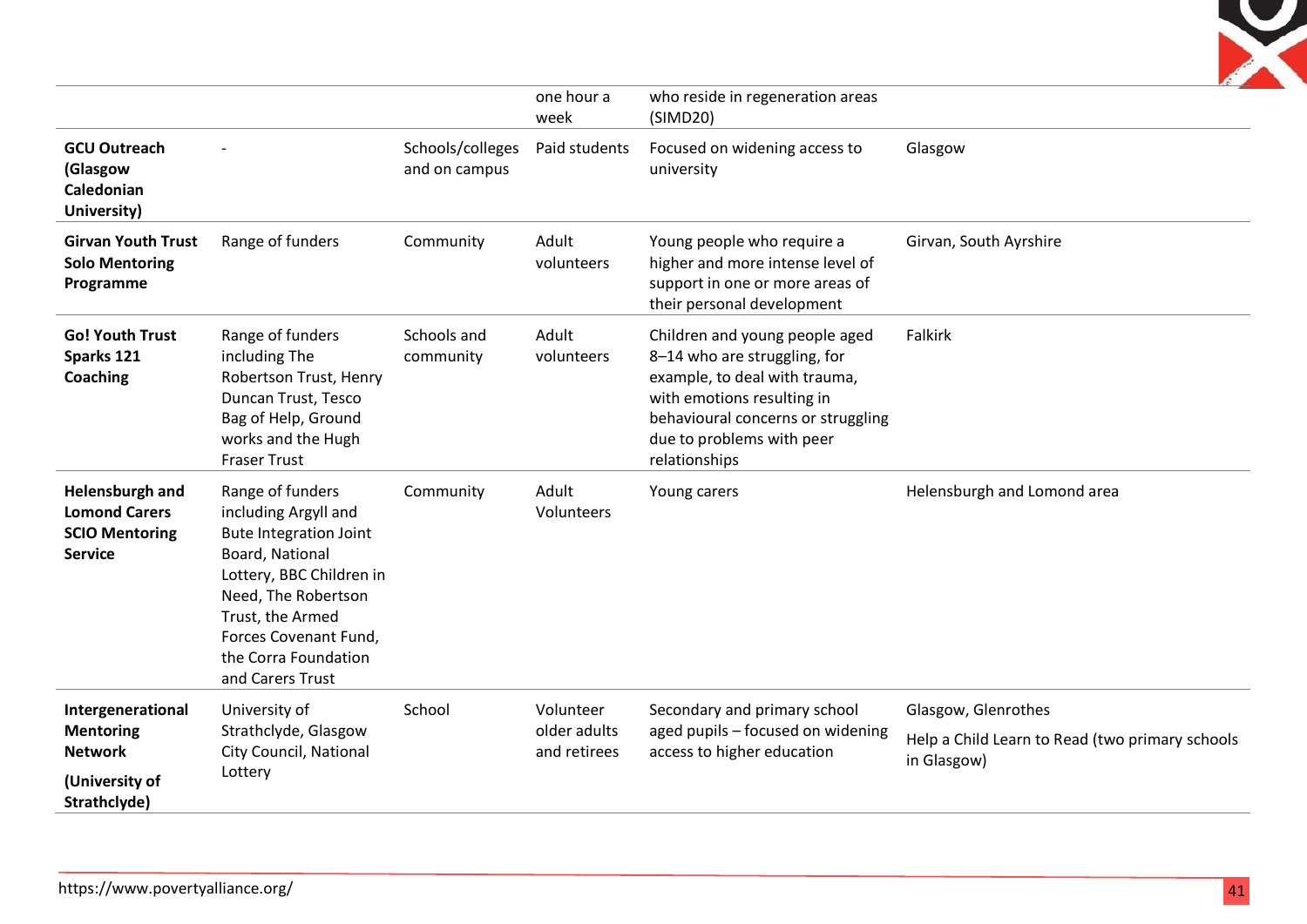

| <b>Light Up Learning</b>                                        | Bank of Scotland, KPE4<br>Charitable Trust and<br>private donors                                        | School                  | Paid adult<br>mentors                   | Secondary school aged pupils<br>eligible for free school meals and<br>experiencing disengagement in<br>the traditional classroom setting                                                                                                              | Edinburgh and the Lothians                                                                                                                                                                                                                                                                               |
|-----------------------------------------------------------------|---------------------------------------------------------------------------------------------------------|-------------------------|-----------------------------------------|-------------------------------------------------------------------------------------------------------------------------------------------------------------------------------------------------------------------------------------------------------|----------------------------------------------------------------------------------------------------------------------------------------------------------------------------------------------------------------------------------------------------------------------------------------------------------|
| <b>Lochaber Hope</b>                                            | <b>Trusthouse Charitable</b><br>Foundation, National<br>Lottery and The<br><b>Robertson Trust</b>       | Community               | Volunteer<br>young people               | Young people experiencing<br>challenging life circumstances                                                                                                                                                                                           | Inverness-shire                                                                                                                                                                                                                                                                                          |
| <b>MCR Pathways</b>                                             | Range of funders<br>including Scottish<br>Government, Council,<br><b>Trusts and National</b><br>Lottery | School                  | Adult<br>volunteer                      | Care experienced and<br>disadvantaged young people from<br>S3 onwards                                                                                                                                                                                 | Delivered in more than 75 secondary schools in<br>12 local authorities (Aberdeen, Aberdeenshire,<br>Clackmannanshire, Edinburgh, Glasgow,<br>Highland, North Ayrshire, Perth and Kinross,<br>Sheltand, South Lanarkshire, West<br>Dunbartonshire). Also being introduced in<br>Dundee, Falkirk and Fife. |
| <b>Moray Council</b><br><b>Mentoring Young</b><br><b>Talent</b> |                                                                                                         | School and<br>community | Adult council<br>employee<br>working in | Care experienced young people<br>aged 12 to 16 currently enrolled in<br>school                                                                                                                                                                        | Moray                                                                                                                                                                                                                                                                                                    |
|                                                                 |                                                                                                         |                         | locality                                | Young people aged 16-26 from<br>any background, starting at the<br>stage of preparing to leave school,<br>college etc. who may have<br>difficulty identifying and<br>maintaining a full-time destination<br>like employment, education or<br>training |                                                                                                                                                                                                                                                                                                          |
| <b>Stirling Council</b>                                         |                                                                                                         | Community               | Adult<br>volunteers                     | Care experienced aged 16-25<br>years                                                                                                                                                                                                                  | <b>Stirling</b>                                                                                                                                                                                                                                                                                          |
| <b>Peeblesshire Youth</b><br><b>Trust</b>                       | <b>National Lottery</b>                                                                                 | Community               | Adult<br>volunteers                     | Supports 10-14-year-olds to build<br>their confidence and self-esteem                                                                                                                                                                                 | Peebles                                                                                                                                                                                                                                                                                                  |